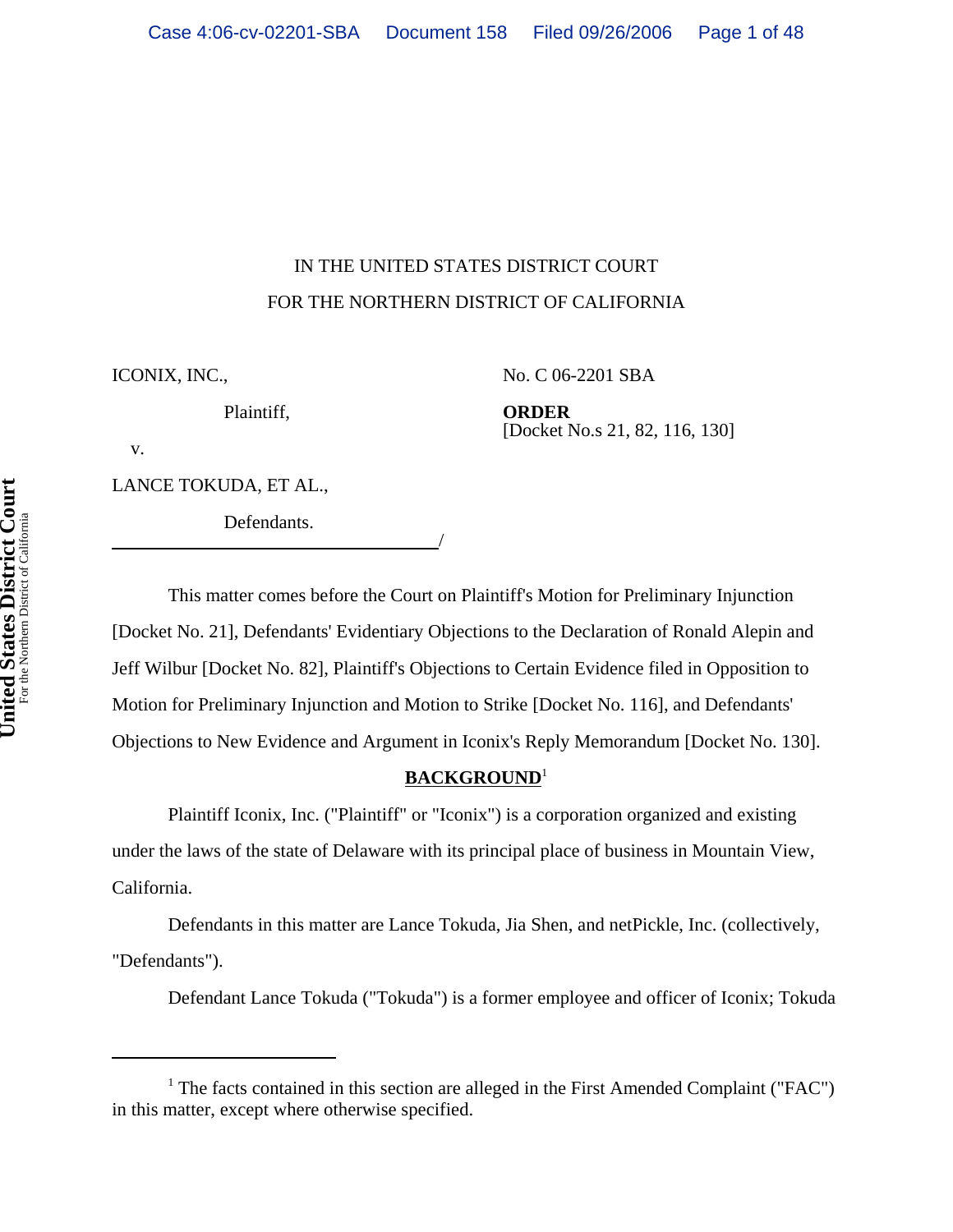resides in Foster City, California.

Defendant Jia Shen ("Shen") is a former employee of Iconix; Shen resides in East Palo Alto, California.

Defendant netPickle, Inc. ("Netpickle") is a corporation organized and existing under the laws of the State of Delaware and has its principal place of business in Foster City, California.

Plaintiff provides email identity services that proactively combat email fraud spawned by phishing. Phishing is a form of email fraud where senders impersonate legitimate businesses and organizations to try to get recipients to divulge personal information such as passwords and account numbers so the senders can steal the recipient's identity and/or funds from the recipient's account.

Tokuda and Shen began their employment at Iconix in December of 2004. Tokuda was the Vice President of Engineering and Chief Technology Officer at Iconix and was in charge of setting the engineering and development direction for Iconix and for managing the engineering team. Among other things, Tokuda supervised the development of Iconix's new intellectual property and ideas. Shen was the Manager of Client Development at Iconix, and his responsibilities included overseeing the work of software development.

As employees of Iconix, Tokuda and Shen both signed contracts entitled, "Proprietary Information and Inventions Assignment Agreement." These contracts are quoted in pertinent part below.

In the fall of 2005, Plaintiff was actively generating, developing, and evaluating ideas for increasing traffic to Plaintiff's website. This activity included developing new features that would entice consumers to download Iconix's email identity product ("email ID product"). Of particular interest to Iconix was the ability to penetrate community website such as www.myspace.com, where web users create profiles and socially network with one another. To implement this marketing strategy, Plaintiff created a separate website, called Uberfuze.com ("Uberfuze"), that was targeted directly at social networking users. Wilbur Decl. at ¶ 22.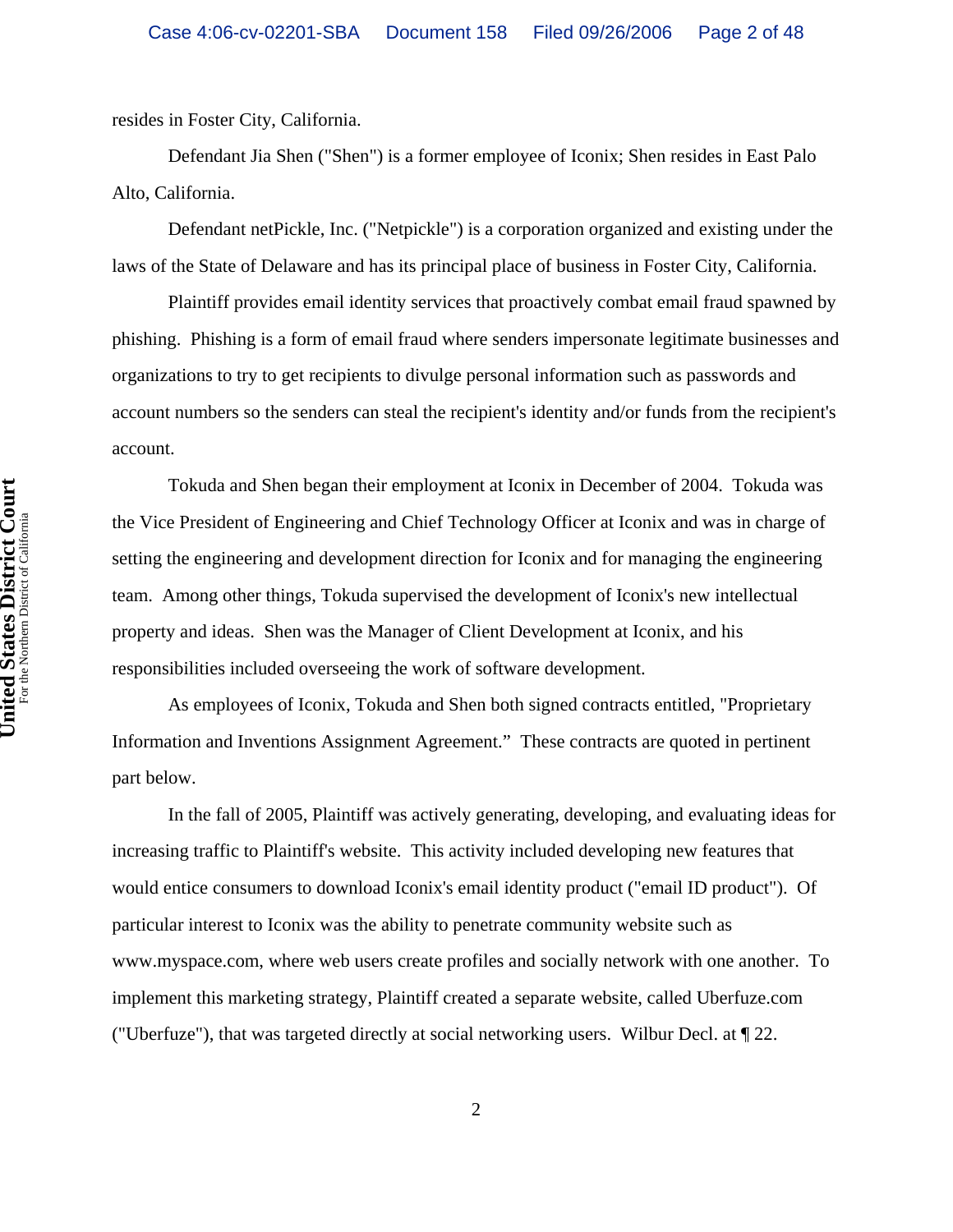In the fall of 2005, Iconix engineers, including Tokuda, discussed the idea of creating a feature that would rotate through a user's pictures. The user would download Iconix's email ID product and then be able to use the feature. Iconix continued to evaluate the feature and began to test it as a marketing strategy by the beginning of 2006.

In late December of 2005, Tokuda gave notice to Iconix. Tokuda's last day of employment was January 23, 2006.

On or about January 20, 2006, Iconix discovered that in or around October 2005, while he was still an officer of Iconix, Tokuda secretly registered the domain name rockmyspace.com. Prior to that time, Tokuda had covertly been developing a customizable slideshow feature for his own personal benefit. While an Iconix officer, Tokuda also secretly formed his own company, Netpickle, for the purpose of exploiting the customizable slideshow feature for his own benefit. Tokuda also began soliciting other Iconix personnel, including Shen, to join him in creating his own customizable slideshow business. Tokuda's solicitation of Iconix employees and the Defendants' development of a competing customizable slideshow feature occurred on Iconix's company time and through the use of Iconix's computers. Shen and Tokuda launched rockmyspace.com on the night of November 13-14, 2005. Shen Decl. ¶ 56 ; Tokuda Decl. ¶ 59.

Since January, 2006, Tokuda and NetPickle registered the domain name rockyou.com. Defendants currently market their customizable slideshow feature using the www.rockyou.com website. Tokuda Decl. at ¶ 75. (Defendants' slideshow technology and website are referred to collectively as "rockmyspace," "rockmyspace.com," "RockYou," and "rockyou.com." These terms are used interchangeably.). By February 19, 2006, rockmyspace had already exceeded 1.1 million registered users. Wan Decl., Ex. 0, at NP002545.

When Iconix found out that Shen helped Tokuda take Iconix's ideas and property to form his own customizable slideshow business, Iconix was forced to terminate Shen's employment.

On March 13, 2006, Iconix sent Defendants a letter requesting that they return the customizable slideshow program and source code to its rightful owner, Iconix, and that they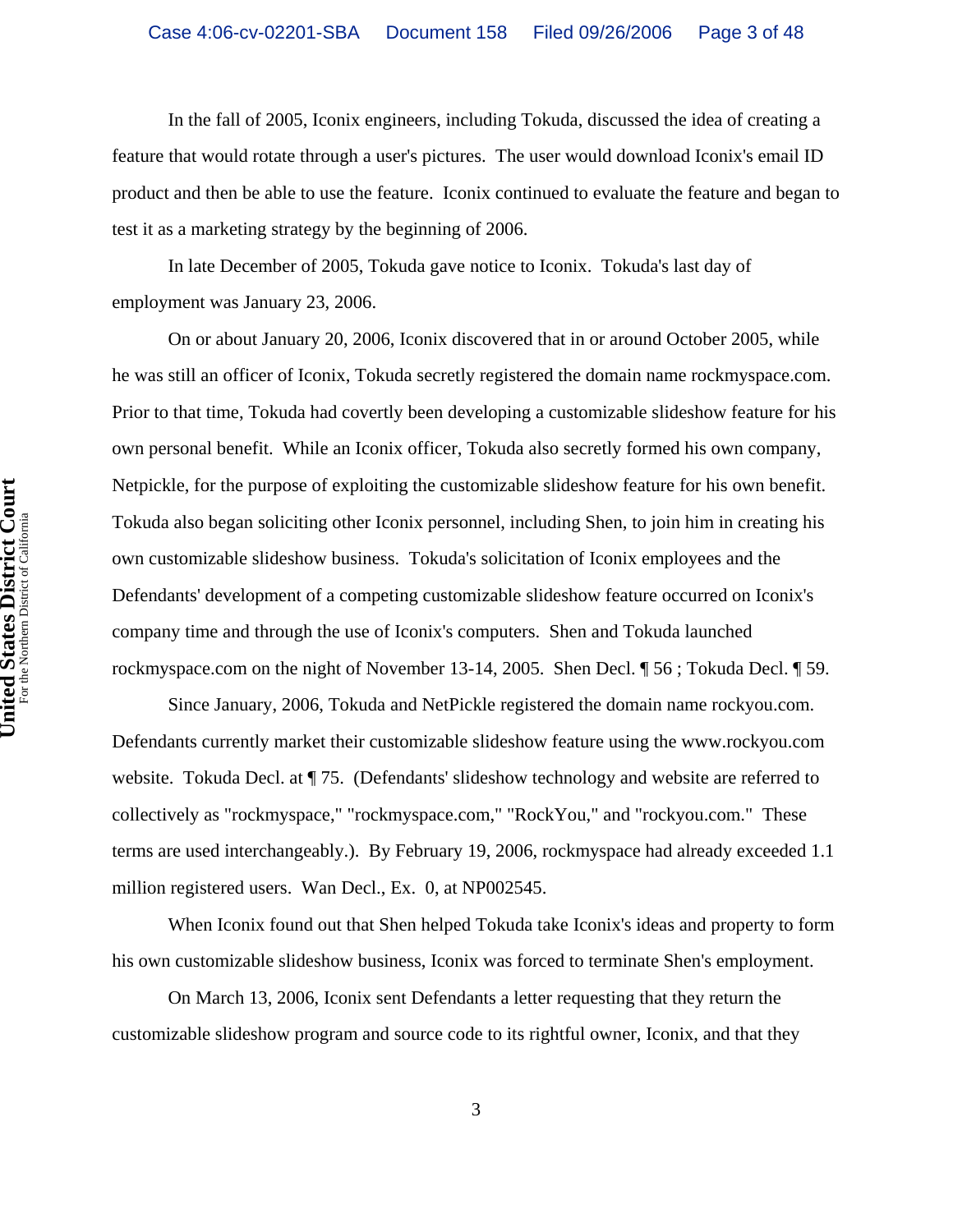cease and desist all other activity in which they are engaged that uses software or derivative works owned by Iconix. Defendants refused to do so. On March 27, 2006, Plaintiff filed the original Complaint in this matter. On May 4, 2006, Plaintiff filed the instant Motion for Preliminary Injunction.

### **LEGAL STANDARD**

Federal Rule of Civil Procedure 65 permits the issuance of a preliminary injunction to preserve the positions of the parties until a full trial can be conducted. *LGS Architects, Inc. v. Concordia Homes*, 434 F.3d 1150, 1158 (9th Cir. 2006) (citing *University of Texas v. Camenisch*, 451 U.S. 390, 395 (1981)). When a party is seeking a preliminary injunction, he or she must show either: "(1) a combination of probable success on the merits and the possibility of irreparable injury, or (2) that serious questions are raised and the balance of hardships tips sharply in favor of the moving party. These standards 'are not separate tests but the outer reaches of a single continuum.'" *Stuhlbarg Int'l Sales Co. v. John D. Brush & Co., Inc.*, 240 F.3d 832, 839- 40 (9th Cir. 2001) (citation omitted). "These two formulations represent two points on a sliding scale in which the required degree of irreparable harm increases as the probability of success decreases." *Roe v. Anderson*, 134 F.3d 1400, 1402 (9th Cir. 1998) (citation omitted). "An irreparable harm is one that cannot be redressed by a legal or equitable remedy following trial." *Optinrealbig.com, LLC v. Ironport Sys*., 323 F. Supp. 2d 1037, 1050 (N.D. Cal. 2004) (Armstrong, J.).

Under the sliding scale theory, a party seeking an injunction "need not demonstrate that he will succeed on the merits, but must at least show that his cause presents serious questions of law worthy of litigation." *Topanga Press, Inc. v. City of Los Angeles*, 989 F.2d 1524, 1528 (9th Cir. 1993). "Serious questions" are those which are "substantial, difficult, and doubtful, as to make them fair ground for litigation and thus for more deliberative investigation." *Senate of State of Cal. v. Mosbacher*, 968 F. 2d 974, 977-78 (9th Cir. 1992) (citing *Gilder v. PGA Tour, Inc.*, 936 F. 2d 417, 422 (9th Cir. 1991)); *Republic of the Philippines v. Marcos*, 862 F. 2d 1355,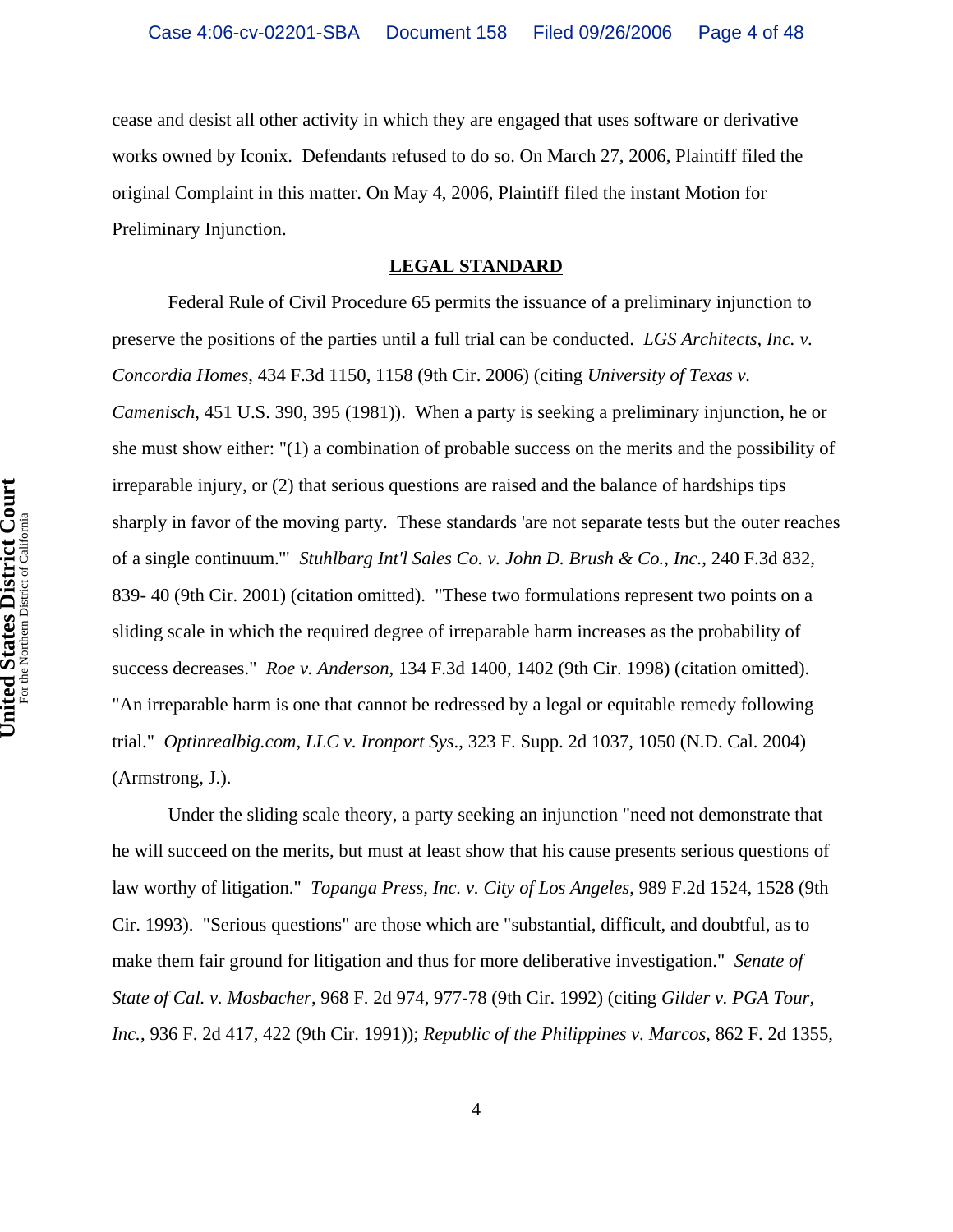1362 (9th Cir. 1988) ("'serious questions' refers to questions which cannot be resolved one way or the other at the hearing on the injunction and as to which the court perceives a need to preserve the status quo lest one side prevent resolution of the questions or execution of any judgment by altering the status quo."). Although the serious questions posed by the movant "need not promise a certainty of success, nor even a probability of success," he or she must nevertheless demonstrate a "fair chance of success" on the merits. *Gilder*, 936 F.2d at 422. Finally, in cases where the public interest may be affected, the court must consider the public interest as a factor in balancing the hardships. *Harris v. Bd. of Supervisors*, 366 F.3d 754, 760, 766 (9th Cir. 2004) (citing *Fund for Animals, Inc. v. Lujan*, 962 F.2d 1391, 1400 (9th Cir. 1992)).

"'The grant of a preliminary injunction is the exercise of a very far reaching power never to be indulged except in a case clearly warranting it.'" *Sierra Club v. Hickel*, 433 F.2d 24, 33 (9th Cir. 1970).

#### **ANALYSIS**

#### **A. Objections to New Evidence in Iconix's Reply Brief**

Defendants object to the new evidence and argument in Plaintiff's Reply Brief. Defendants request that the Court either strike the new evidence and argument or, alternatively, accept the supplemental declarations that Defendants have submitted to the Court.

Defendants cite to *Provenz*, in which the Ninth Circuit held that "where new evidence is presented in a reply to a motion for summary judgment, the district court should not consider the new evidence without giving the non-movant an opportunity to respond." *Provenz v. Miller*, 102 F.3d 1478 (9th Cir. 1996) (citation omitted).

Plaintiff argues that the holding of *Provenz* applies only in the context of summary judgment motions. The Court finds that Plaintiff's argument is erroneous. The Ninth Circuit has applied the holding of *Provenz* to preliminary injunction motions, holding that "a district court may consider new evidence presented in a reply brief if the district court gives the adverse party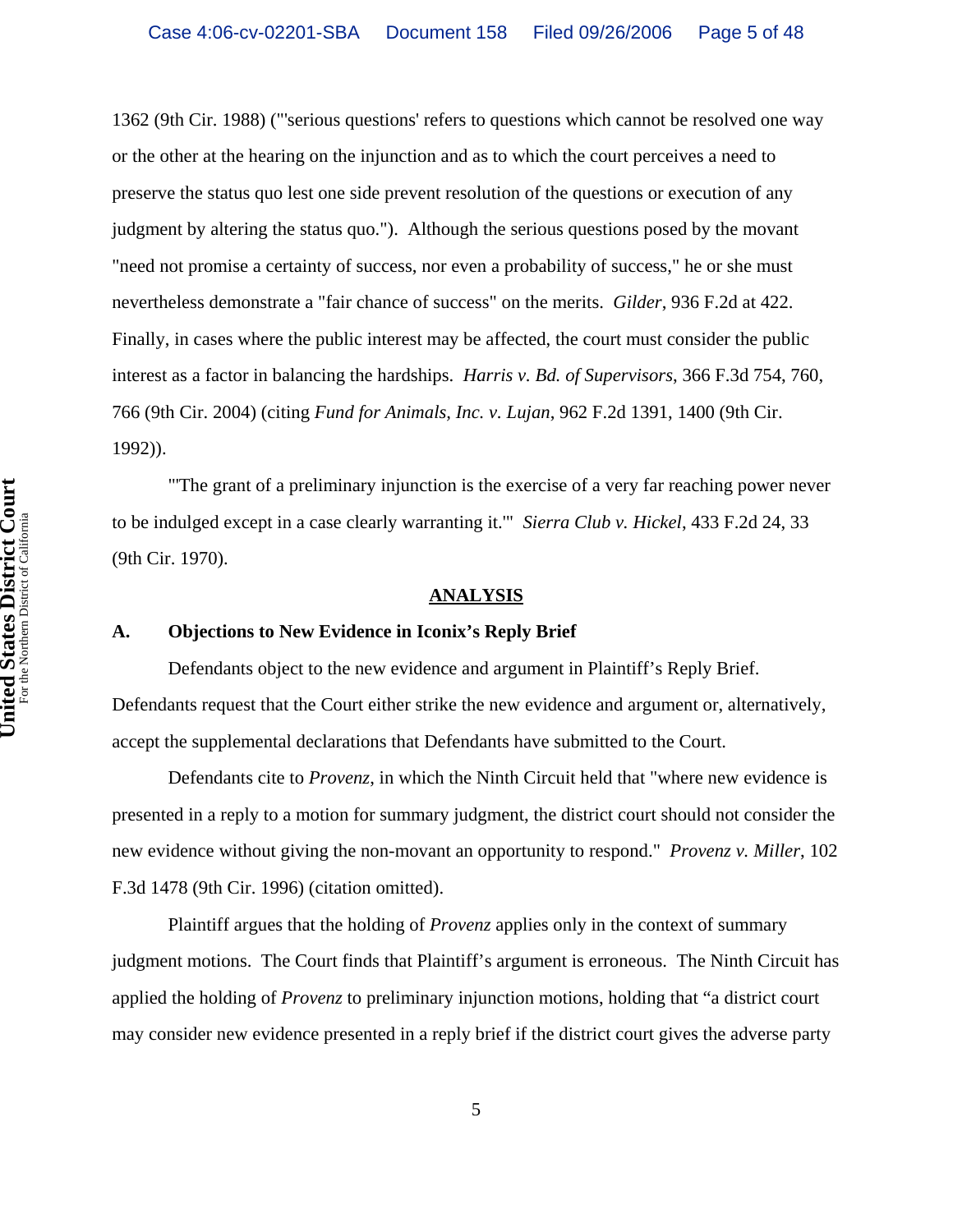an opportunity to respond," and finding no abuse of discretion where the district court heard and considered a response to new arguments raised, for the first time, in a reply brief. *El Pollo Loco, Inc. v. Hashim*, 316 F.3d 1032, 1040-41 (9th Cir. 2003).

Plaintiff argues that any new arguments and evidence in its Reply "respond specifically to points raised in Defendants' oppositions" and states that "[e]ven if the court were to find that the rule of *Provenz* applied outside the summary judgment context . . . the court should nonetheless deny Defendants' request to strike the evidence and argument since Defendants have had an opportunity to respond" with their supplemental declarations. Because the rule of *Provenz* applies to preliminary injunction motions, the Court SUSTAINS Defendants' objection to the new evidence and argument in Plaintiff's Reply and accept the supplemental declarations filed with Defendants' objection, thus providing Defendants with a chance to respond.

## **B. Other Objections**

## **1. Paragraph 9 of Tokuda Decl. and Paragraph 49 of Shen Decl.**

Plaintiff objects to Paragraph 9 of the Tokuda Declaration and Paragraph 49 of the Shen Declaration on the grounds that these statements are parol evidence, inadmissible to contradict the terms of the Proprietary Agreements under California law. Defendants do not respond to these objections.

Paragraph 9 of the Tokuda Declaration states as follows:

Months later, in late Spring of 2005 or early Summer of 2005, [Iconix's CEO] Mr. Picazo came to me with the Iconix Proprietary Information [and Inventions Assignment] Agreement and wanted me to sign it. I had signed similar agreements before, but this one bothered me. I felt it required me to disclose every idea I had whether it was related to Iconix or not, including ideas I had away from work. That was impractical since I have been doing start-ups for most of my entire career, and I often have multiple ideas in a day. I expressed my concern to Mr. Picazo and he said that he had used this form with his previous companies. He told me not to worry, "it's just Bob" and that the agreement was a formality. By this he was referring to Chief Financial Officer and General Counsel Bob Zager. Mr. Picazo said that he would never use the agreement against me and that even he had signed it. Based on what he said, I signed the agreement.

Tokuda Decl. at ¶ 9.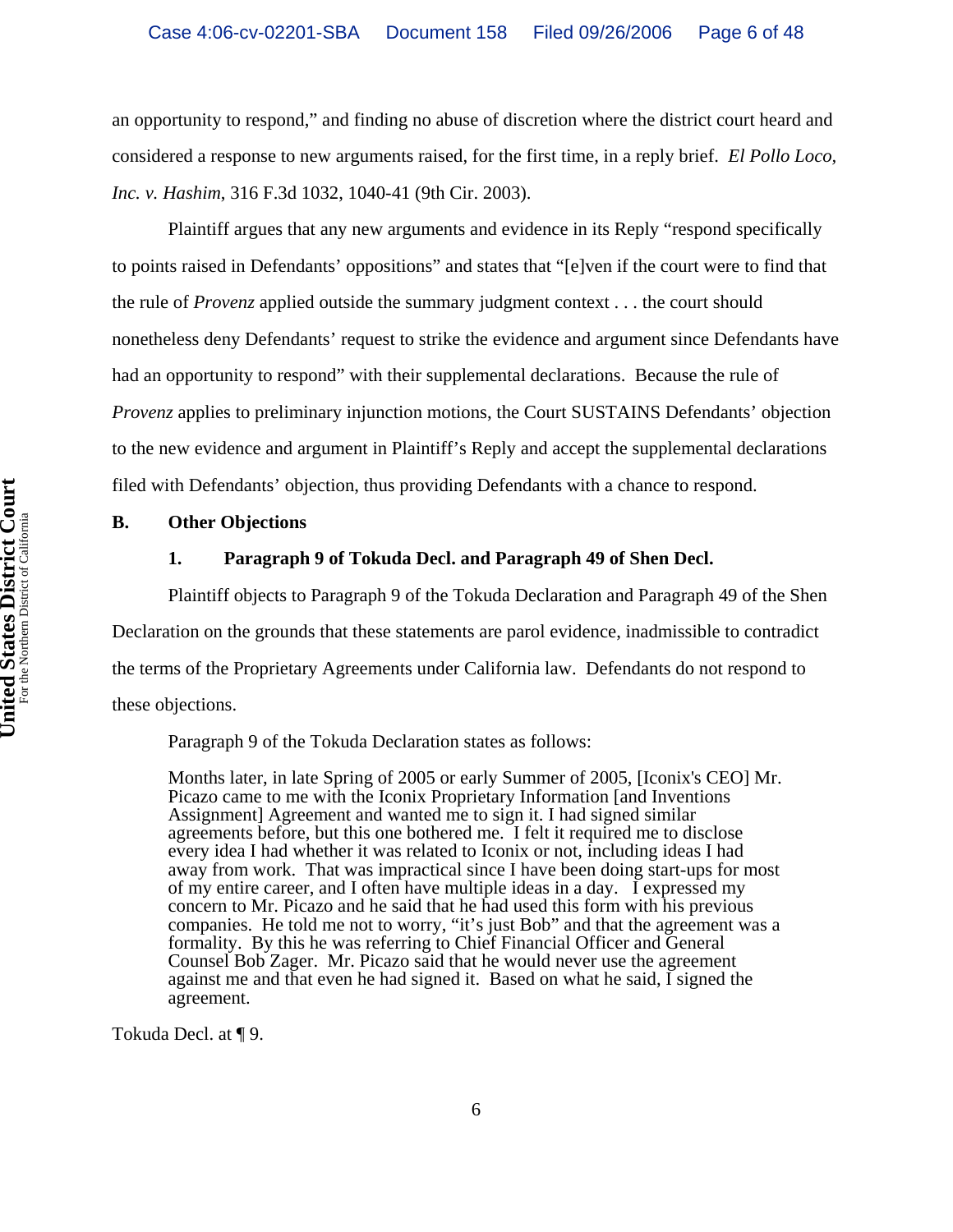Paragraph 49 of the Shen Declaration states as follows:

When we first received our Proprietary Agreements in March / April 2005, I had concerns. They seemed overbroad. Lance [Tokuda] and I both asked for a revision before we signed. Months later, I was asked to sign a new, supposedly modified, Proprietary Agreement in haste. Mr. Picazo said he really needed me to sign it, and it was urgent that I do so. I was told that the agreement was a mere formality and was needed to complete my HR file. In response to my concerns, Mr. Picazo said that these things "would never be used" and "not to worry." I signed it in good faith based on Mr. Picazo's representations.

Shen Decl. at ¶ 49.

According to California Supreme Court, "The parol evidence rule is codified in Civil

Code section  $1625^2$  and Code of Civil Procedure section  $1856$ <sup>3</sup>. It 'generally prohibits the

introduction of any extrinsic evidence, whether oral or written, to vary, alter or add to the terms

<sup>3</sup> California Code of Civil Procedure § 1856 states in pertinent part:

(a) Terms set forth in a writing intended by the parties as a final expression of their agreement with respect to such terms as are included therein may not be contradicted by evidence of any prior agreement or of a contemporaneous oral agreement.

(b) The terms set forth in a writing described in subdivision (a) may be explained or supplemented by evidence of consistent additional terms unless the writing is intended also as a complete and exclusive statement of the terms of the agreement.

(c) The terms set forth in a writing described in subdivision (a) may be explained or supplemented by course of dealing or usage of trade or by course of performance.

(d) The court shall determine whether the writing is intended by the parties as a final expression of their agreement with respect to such terms as are included therein and whether the writing is intended also as a complete and exclusive statement of the terms of the agreement.

Cal. Code Civ. Proc. § 1856.

<sup>&</sup>lt;sup>2</sup> "The execution of a contract in writing, whether the law requires it to be written or not, supersedes all the negotiations or stipulations concerning its matter which preceded or accompanied the execution of the instrument." Cal. Civ. Code § 1625.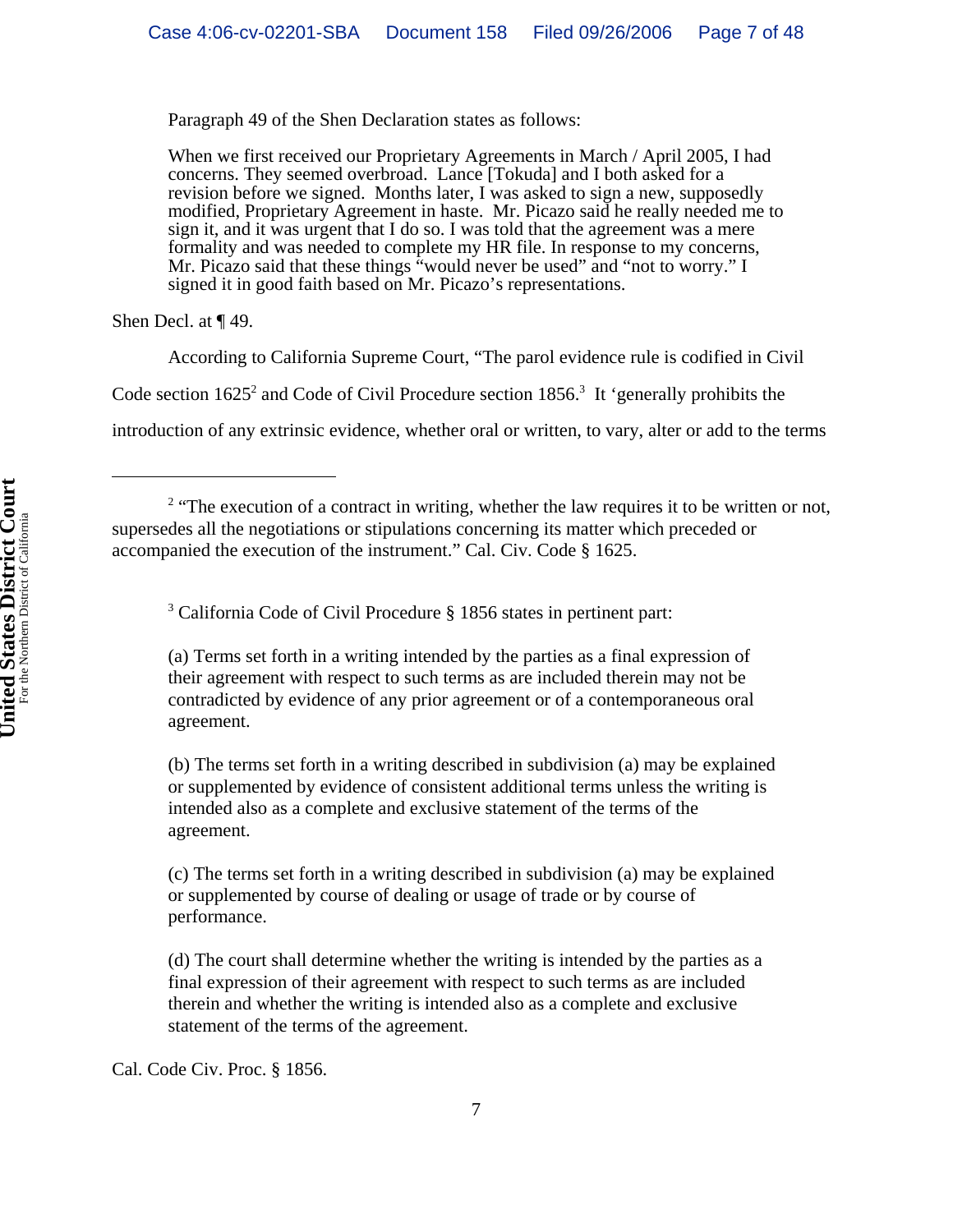of an integrated written instrument.'" *Casa Herrera, Inc. v. Beydoun*, 32 Cal. 4th 336, 343 (Cal. 2004). "[T]he rule applies to any type of contract, and its purpose is to make sure that the parties' final understanding, deliberately expressed in writing, shall not be changed." *Id*. at 345 (quotation omitted).

The parol evidence rule applies if the following two inquiries are answered affirmatively: "1) was the writing intended to be an integration, i.e., a complete and final expression of the parties' agreement, precluding any evidence of collateral agreements; and 2) is the agreement susceptible of the meaning contended for by the party offering the evidence?" *Wang v. Massey Chevrolet*, 97 Cal. App. 4th 856, 873 (Cal. Ct. App. 2002) (holding that the plaintiffs were not entitled to present testimony that they were induced to enter an automobile lease by promises that they could disregard terms of the lease).

In the instant case, the Proprietary Agreements signed by Tokuda and Shen both state,

The terms of this Agreement are the final expression of my agreement with respect to the subject matter hereof and may not be contradicted by evidence of any prior or contemporaneous agreement. This Agreement shall constitute the complete and exclusive statement of its terms. . . . This Agreement may not be amended or waived except by a writing signed by me and by a duly authorized representative of the Company other than me.

Kuwayti Decl., Ex. 1  $\P$  13, Ex. A,  $\S$  10-11, Ex. B,  $\S$  10-11. Therefore, the Court finds that the Proprietary Agreements were intended as integrations, thus satisfying the first prong of the test described in *Wang*. The second prong is likewise satisfied: Tokuda's and Shen's claims that the agreement "would never be used" against them is inconsistent with the Proprietary Agreements' explicit statement, quoted above, that the Proprietary Agreement "may not be . . . waived except by a writing signed by" the employee subject to the agreement and an authorized representative of the company. Neither Tokuda nor Shen claim to have pursued nor received any such writing. Because paragraph 9 of the Tokuda Declaration and paragraph 49 of the Shen Declaration are barred by the parol evidence rule, and given that Defendants do not oppose these objections, the Court SUSTAINS Plaintiff's objections and STRIKES these paragraphs.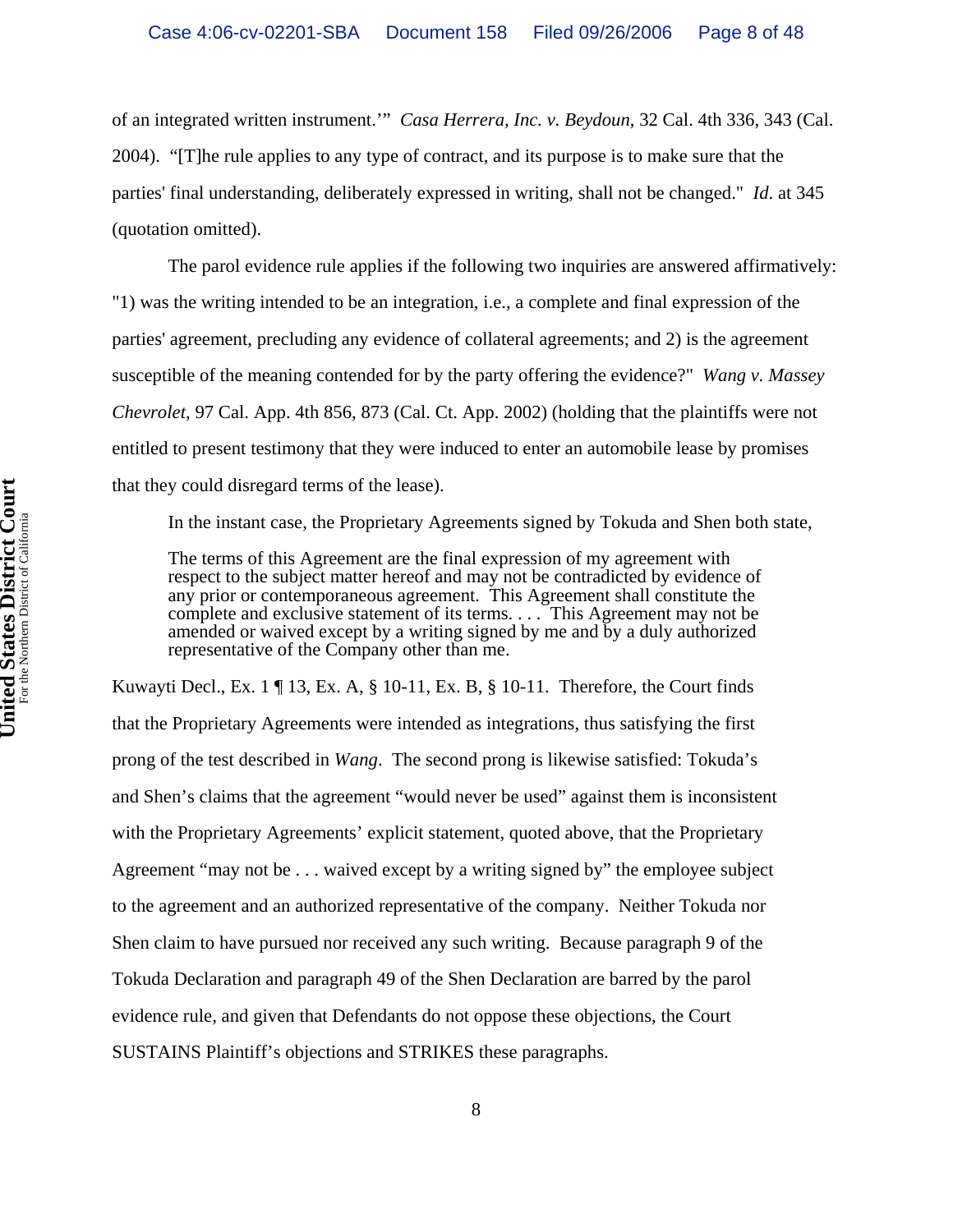## **2. All Other Objections**

The Court DENIES all other objections as MOOT, as the court has not relied on other materials to which Plaintiff or Defendants object.

## **C. Estoppel**

In their Opposition, Defendants Tokuda and Shen argue that Plaintiff cannot pursue its claims because of the doctrine of estoppel. As Tokuda and Shen explain, the doctrine of estoppel has four elements: "(1) The party to be estopped must be apprised of the facts; (2) he must intend that his conduct shall be acted upon, or must so act that the party asserting the estoppel had a right to believe it was so intended; (3) the other party must be ignorant of the true state of facts; and (4) he must rely upon the conduct to his injury." *Skulnick v. Roberts Espress, Inc.*, 2 Cal. App. 4th 884, 890 (Cal. Ct. App. 1992). The reliance must be reasonable. *Martinez v. Scott Specialty Gases, Inc.*, 83 Cal. App. 4th 1236, 1238 (Cal. Ct. App. 2000) (holding that "[e]stoppel requires, among other things, reasonable reliance on the other party's actions" and rejecting estoppel where "plaintiffs could not reasonably have been misled").

Tokuda and Shen argue that Plaintiff is estopped from enforcing the Proprietary Agreements because Plaintiff's CEO Jose Picazo allegedly informed Tokuda and Shen that the Proprietary Agreements were mere formalities and would never be enforced against them. Tokuda and Shen Opp. at 25. As noted above, evidence of these assurances, provided in paragraph 9 of the Tokuda Declaration and paragraph 49 of the Shen Declaration, are barred by the parol evidence rule. Indeed, the California Supreme Court has specifically held that the doctrine of estoppel does not affect application of the parol evidence rule*. Casa Herrera, Inc. v. Beydoun*, 32 Cal. 4th 336, 347 n. 7 (Cal. 2004). Therefore, this argument is unavailing.

Tokuda and Shen also argue that the elements of estoppel are satisfied because Plaintiff "deceived the Individual Defendants, with full knowledge of defendants' activities, and created an impression that Defendants' activities were authorized." Tokuda and Shen Opp. at 25. Tokuda and Shen argue that they "relied upon Iconix's clear message that it saw no conflict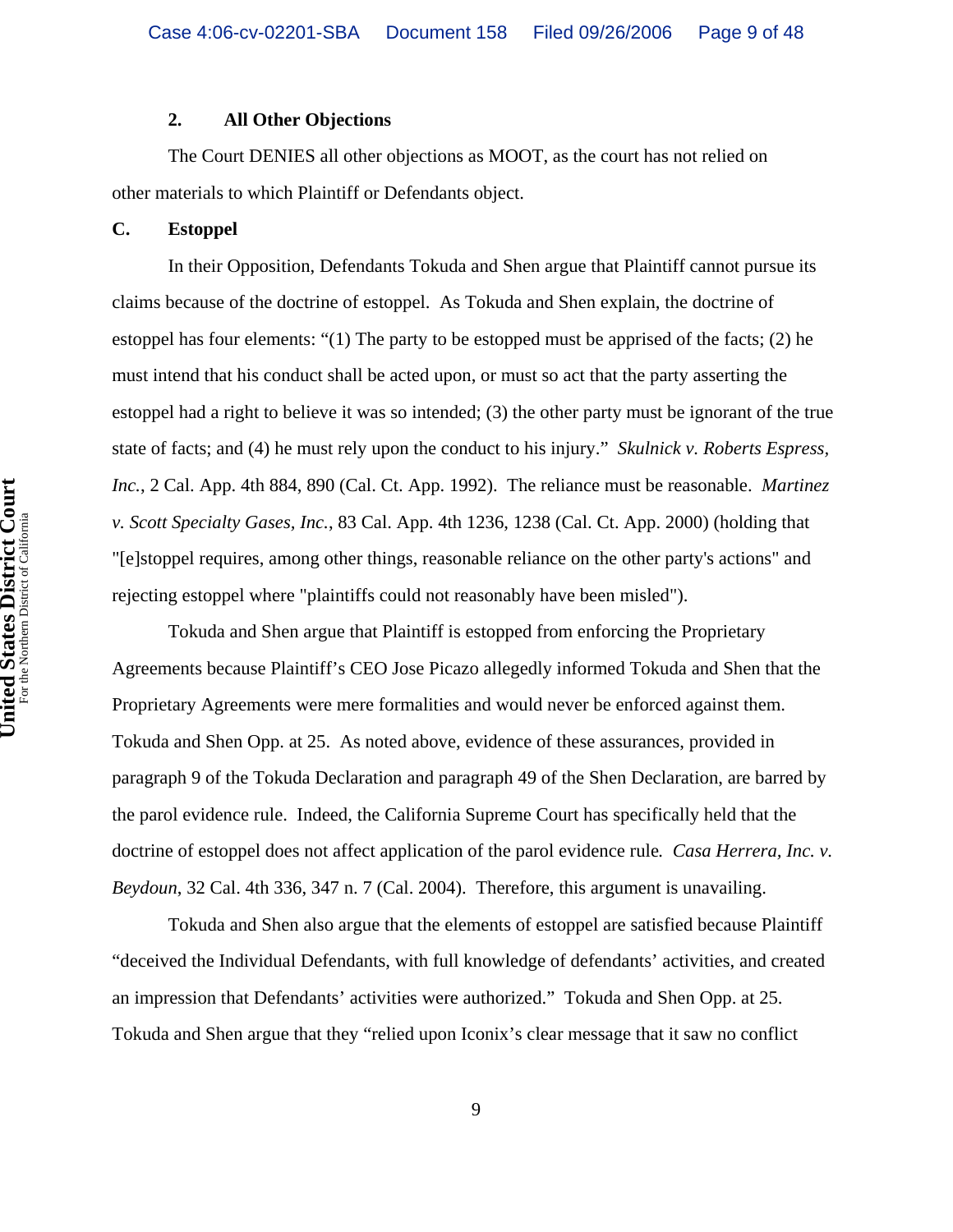between rockmyspace and the [Shen's and Tokuda's] work at Iconix, and once they left Iconix they poured time and money into RockYou. They did not seek new jobs." *Id.* at 26.

Tokuda and Shen argue that Iconix learned of the existence of rockmyspace before Tokuda and Shen left Iconix. Tokuda and Shen Opp. at 25. Specifically, Tokuda and Shen refer to a conversation that Tokuda had with Bill Ames, Iconix's Vice President of Sales and Chief Operating Officer, in late January, 2006, in which Tokuda "told Ames about RockYou and showed him a presentation Tokuda had prepared." Tokuda and Shen Opp. at 20; Tokuda Decl. at ¶ 3. In response, Plaintiff argues that this does not indicate that Plaintiff was apprised of the facts. In his deposition, Tokuda admitted that when he met with Ames, he failed to mention that Shen was working on rockmyspace, that both Shen and Tokuda had been working on rockmyspace on Plaintiff's computers; or that other of Plaintiff's employees worked on rockmyspace. Reply at 32; Vaughan Decl. ISO Plaintiff's Objections, Ex. A, 263-266 (Tokuda Dep.). These are important facts, providing the basis for Plaintiff's claim against Shen and constituting some of the allegations that give rise to Plaintiff's causes of action for Breach of Fiduciary Duty, Breach of Contract, and Unfair Competition. FAC at  $\P$  50, 59, 72.

Further, Tokuda and Shen argue that Plaintiff led them to believe that Plaintiff "had no issue with their work on the RockYou website." Tokuda and Shen Opp. at 25. In support of this understanding, Tokuda and Shen explain that, after Tokuda told Ames about rockmyspace in late January, a) Ames told Tokuda that he would help him find funding for Tokuda's company; b) Plaintiff entered into a consulting contract with Tokuda so that Tokuda "could provide continued service on demand"; and c) "[n]o one mentioned any concern to [Tokuda] about the work [he] was doing on the Rockmyspace website" (collectively, "Plaintiff's actions and inactions") Tokuda Dec. at ¶¶ 72-73. Tokuda and Shen cite to a rough, uncertified deposition of Chief Financial Officer Bill Zager, which explains that Plaintiff "had no desire to have a relationship with Dr. Tokuda," but "were deceiving" Tokuda "to see how deceitful he would be." Weinberg Decl., Ex. NN 96-97 (Rough Zager Dep.).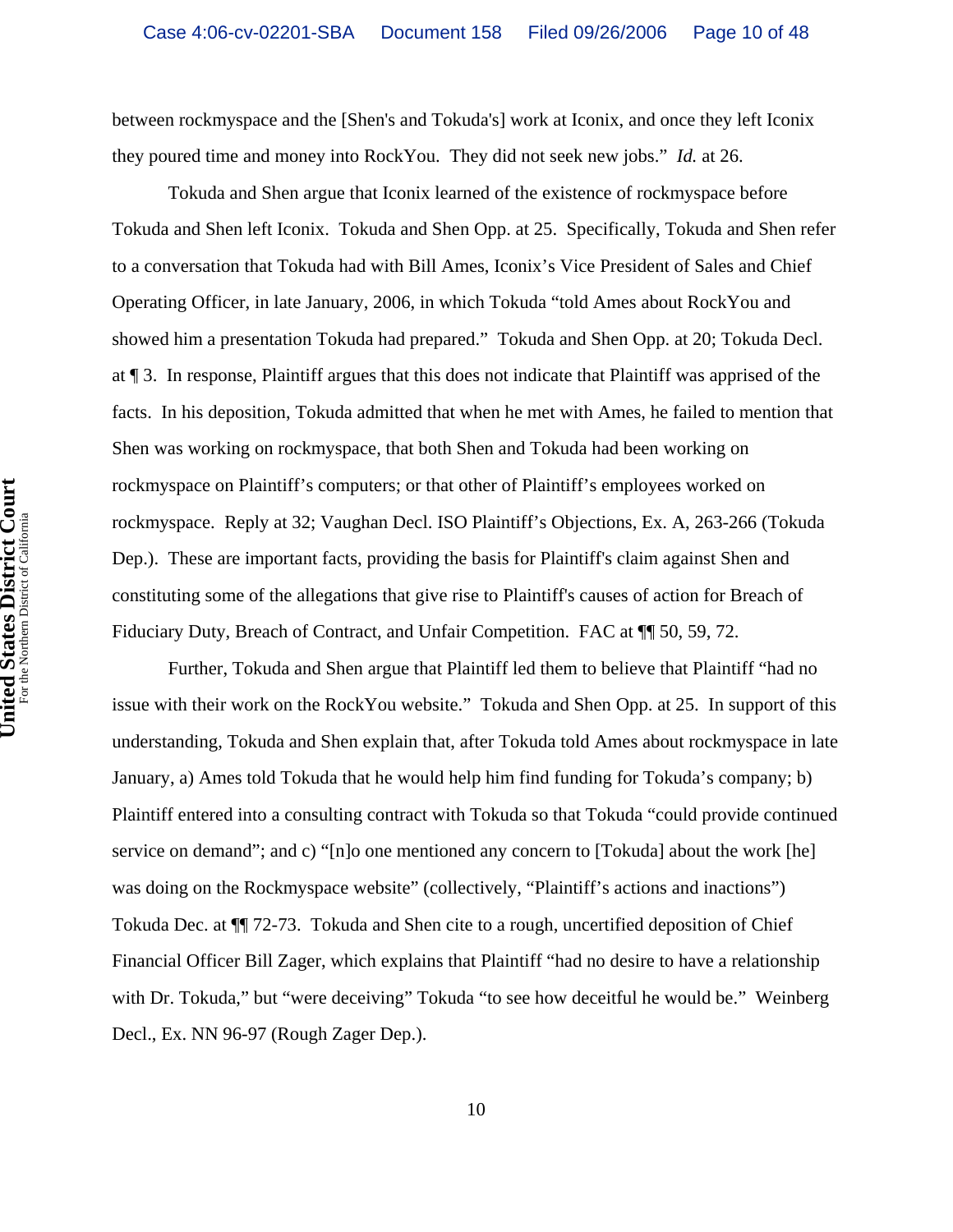As noted above, any reliance on Plaintiff's actions and inactions must be reasonable to satisfy the standard for estoppel. *Martinez v. Scott Specialty Gases, Inc*., 83 Cal. App. 4th 1236, 1238 (Cal. Ct. App. 2000). Plaintiff argues that any reliance by Defendants was unreasonable. Plaintiff states that it terminated Shen on February 1, 2006, "after learning of his involvement in rockmyspace." Wilbur Decl. at ¶ 42. Tokuda and Shen do not dispute this. To the contrary, Shen states he "was told that [his] work for someone other than Iconix (i.e. Net[p]ickle and the RockYou website) was grounds for termination." Shen at ¶ 63. On March 13, 2006, Plaintiff wrote to Defendants "demanding that they return the copyrighted materials and cease operating the rockmyspace website." Mot. at 14. Plaintiff argues that "Shen cannot contend that it was reasonable for him to rely on his understanding that Iconix saw 'no conflict' when he was fired for that very conflict. If there was any confusion on this point, it was extinguished six weeks later, when Iconix sent its cease and desist letter." Reply at 33. Further, the Proprietary Agreements that Tokuda and Shen both signed state, "This Agreement may not be amended or waived except by a writing signed by me and by a duly authorized representative of the Company other than me. Failure to exercise any right under this Agreement shall not constitute a waiver of such right." Kuwayti Decl., Ex. 1 ¶ 13, Ex. A, § 11, Ex. B, § 11. This too weighs against the reasonableness of any reliance that Tokuda and Shen may have had upon Plaintiff's actions and inactions.

In sum, the Court finds that Tokuda and Shen have failed to satisfy the elements of estoppel, by failing to prove that Plaintiff was "apprised of the facts" at the time Plaintiff allegedly induced reliance on its actions and inactions and by failing to prove that their reliance on these actions and inactions was reasonable. Thus, the Court finds that Tokuda and Shen's arguments for estoppel are unavailing.

#### **D. Preliminary Injunction**

For the reasons stated below, the Court GRANTS IN PART Plaintiff's Motion for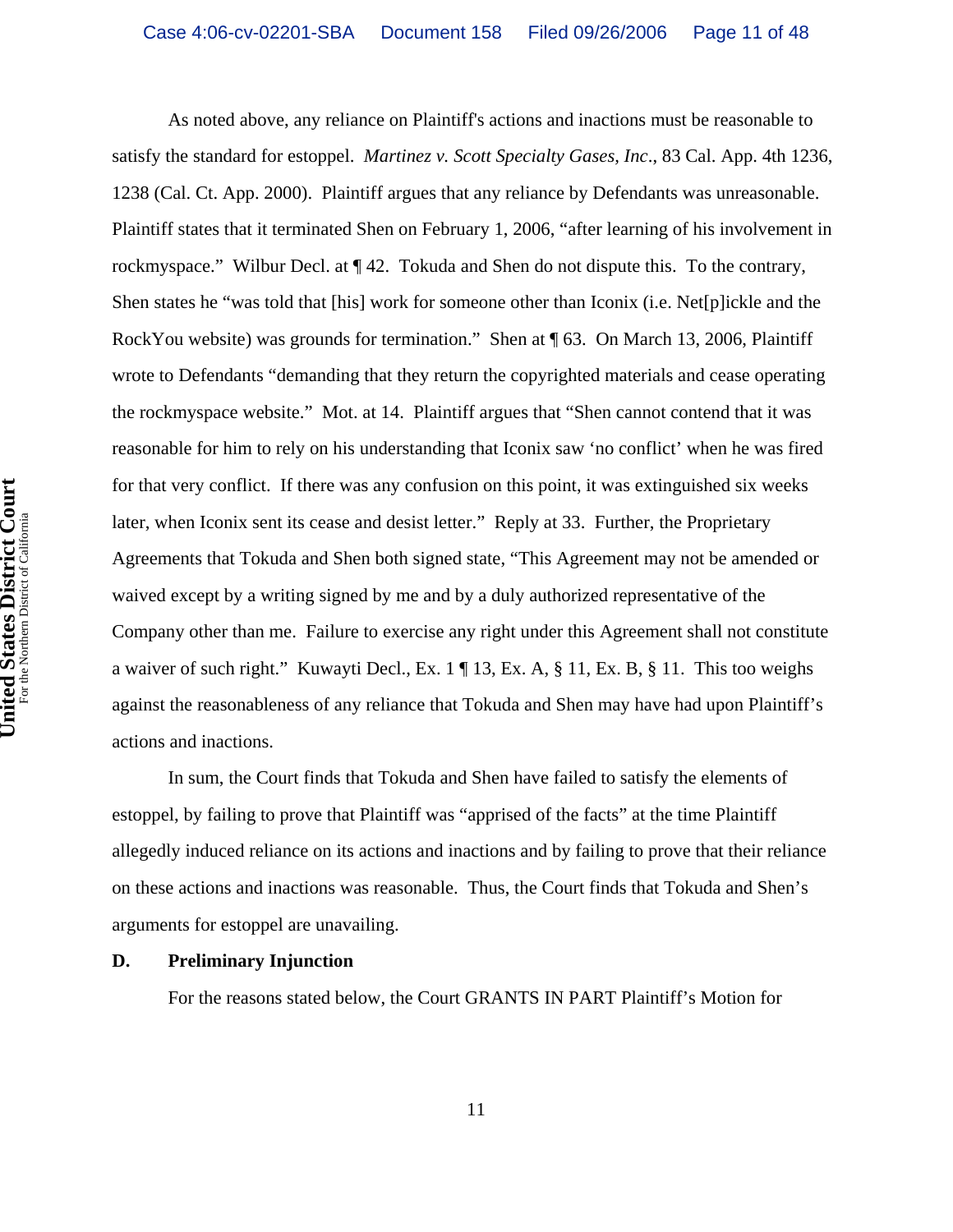Preliminary Injunction.<sup>4</sup> A party seeking a preliminary injunction must show either: "(1) a

4 Plaintiff's latest Proposed Order requests a preliminary injunction that would order the following:

(1) Defendants are required to hold in a constructive trust any and all revenues and profits derived from operations of netPickle, Inc., and the website rockyou.com; and to provide a proper accounting of all such revenues and profits to Iconix within 20 days of service of this ORDER; (2) Defendants are required to hold in a constructive trust for the benefit of Iconix any and all issued and outstanding shares of capital stock of netPickle, Inc., and are prohibited from selling, transferring, or encumbering such shares (or otherwise granting any rights or interests in such shares), and from permitting netPickle to issue any further shares of capital stock, stock options or any other right or interest with respect to the capital stock of netPickle. Defendants are further directed to provide a proper accounting of all such shares to Iconix with 20 days of service of this ORDER;

(3) Defendants are prohibited from selling, licensing, or transferring the domain names rockmyspace.com or rockyou.com, and from using such domain names except in conjunction with the continuing operation of the website in accordance with paragraph 4 below; (4) Defendants shall be permitted to continue to operate the rockyou.com website under the following conditions only:

(a) Defendants shall obtain the prior, written approval of Jose Picazo, Chief Executive Officer of Iconix, for any material changes to the rockyou.com website or netPickle business;

(b) Defendants shall obtain the prior, written approval of Mr. Picazo for any expenses or obligations associated with the rockyou.com website or netPickle business that are out of the ordinary course of business or that exceed \$10,000;

(c) Defendants shall provide biweekly reports to Mr. Picazo describing the financial condition of the company, any material events affecting netPickle, Inc. and the rockyou.com website, and any proposed material changes to the operations of netPickle, Inc. and the rockyou.com website; and

(d) Defendants shall permit inspection of business records and documents on reasonable notice by Iconix's counsel to ensure compliance with the above.

(5) [Except in conjunction with the continuing operation of the rockyou.com website pursuant to the conditions set forth in paragraph 4 above,] All Defendants, their officers, directors, employees, servants, agents, and all persons in active concert and participation with any of them are prohibited from:

(a) infringing Iconix's copyrights pursuant to 17 U.S.C. section 106 in any software code developed by defendants or anyone acting in concert with them during the time they were employed by Iconix.

(b) making use of, transferring, distributing or reproducing the current version of

software for the customizable animated slideshow tool and the rockyou.com website.

(c) operating the website rockyou.com;

(d) making use of a customizable, animated slideshow tool that is designed to allow a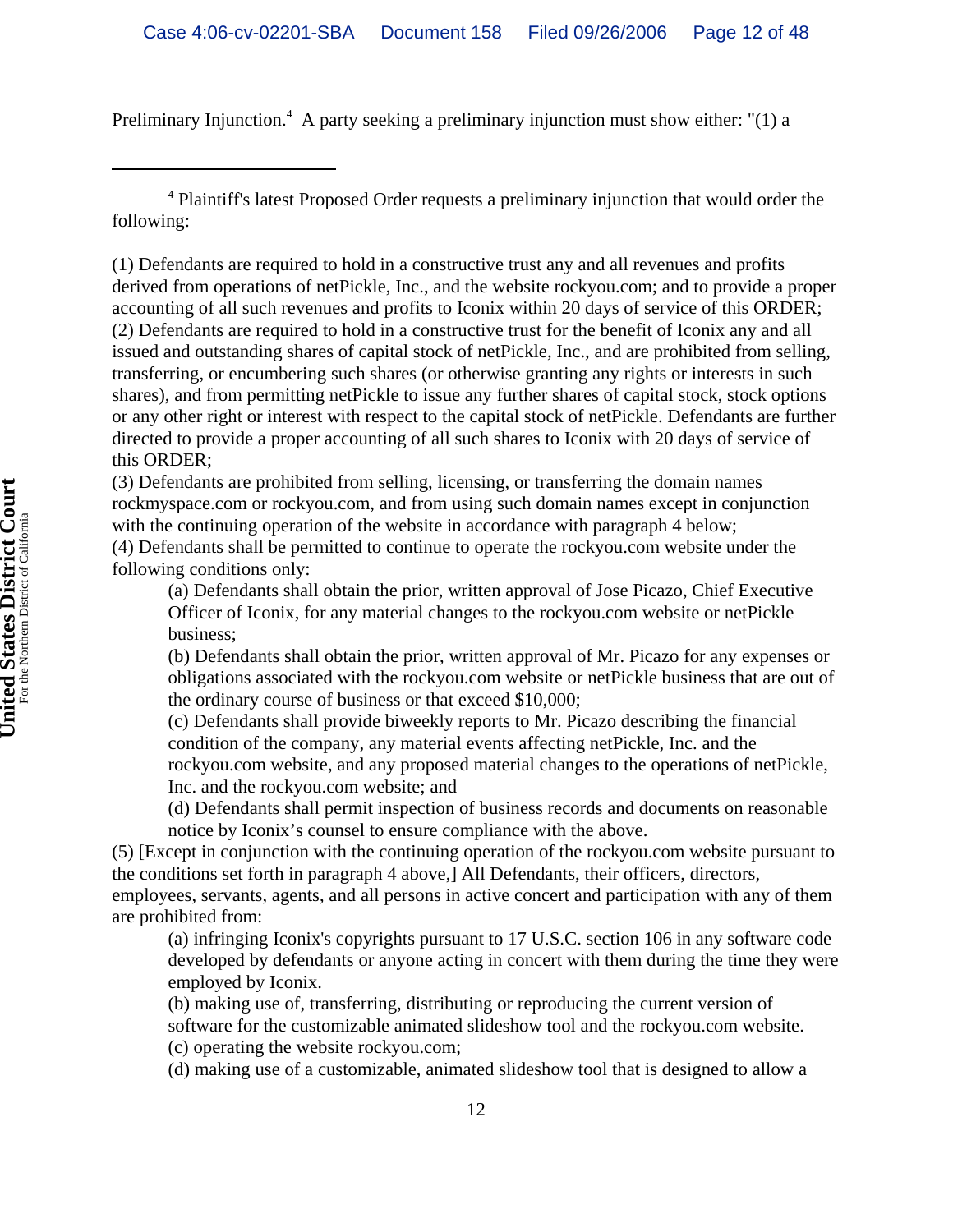combination of probable success on the merits and the possibility of irreparable injury, or (2) that

serious questions are raised and the balance of hardships tips sharply in favor of the moving

party. These standards 'are not separate tests but the outer reaches of a single continuum.'"

*Stuhlbarg Int'l Sales Co. v. John D. Brush & Co., Inc.*, 240 F.3d 832, 839- 40 (9th Cir. 2001)

(citation omitted).

# **1. Merits of the Claims**

Plaintiff shows probable success on the merits of its claims.

# **a. Breach of Fiduciary Duty**

Plaintiff argues that Tokuda owed a fiduciary duty to Plaintiff and its shareholders, which he breached.

# **i. Evidence that Tokuda Owed a Fiduciary Duty**

Under California law, "an officer who participates in management of the corporation,

exercising some discretionary authority, is a fiduciary of the corporation as a matter of law.

(a) any and all software relating to the customizable, animated slideshow tool, or the rockyou.com website that were created by Defendants, or anyone acting in concert with them during the time they were employed by Iconix, and all works derived therefrom; (b) all versions of the software code for the customizable, animated slideshow tool; However, Defendants' counsel shall retain one copy of each of the above to be used for litigation, and not operational, purposes only;

(7) Defendants, their officers, directors, employees, servants, agents, and all persons in active concert and participation with any of them are prohibited from taking any action intended to impair the rockyou.com website or its user base, encourage rockyou.com users to migrate to another website, or discourage rockyou.com users from migrating to a website operated by Iconix.

Within twenty (20) days of service of this ORDER, each Defendant shall file with the Court and serve upon counsel for Plaintiff a sworn affidavit detailing the manner in which that Defendant has complied with the order.

Plaintiff's Third Revised Proposed Order.

user to create slideshows that are portable and can be pasted into another website environment or transmitted by e-mail;

<sup>(6)</sup> Within 10 days of service of this ORDER, [unless Defendants agree to continued operation of the website pursuant to the conditions set forth in paragraph 4,] Defendants are required to deliver to counsel for Plaintiff, or to erase, all copies of: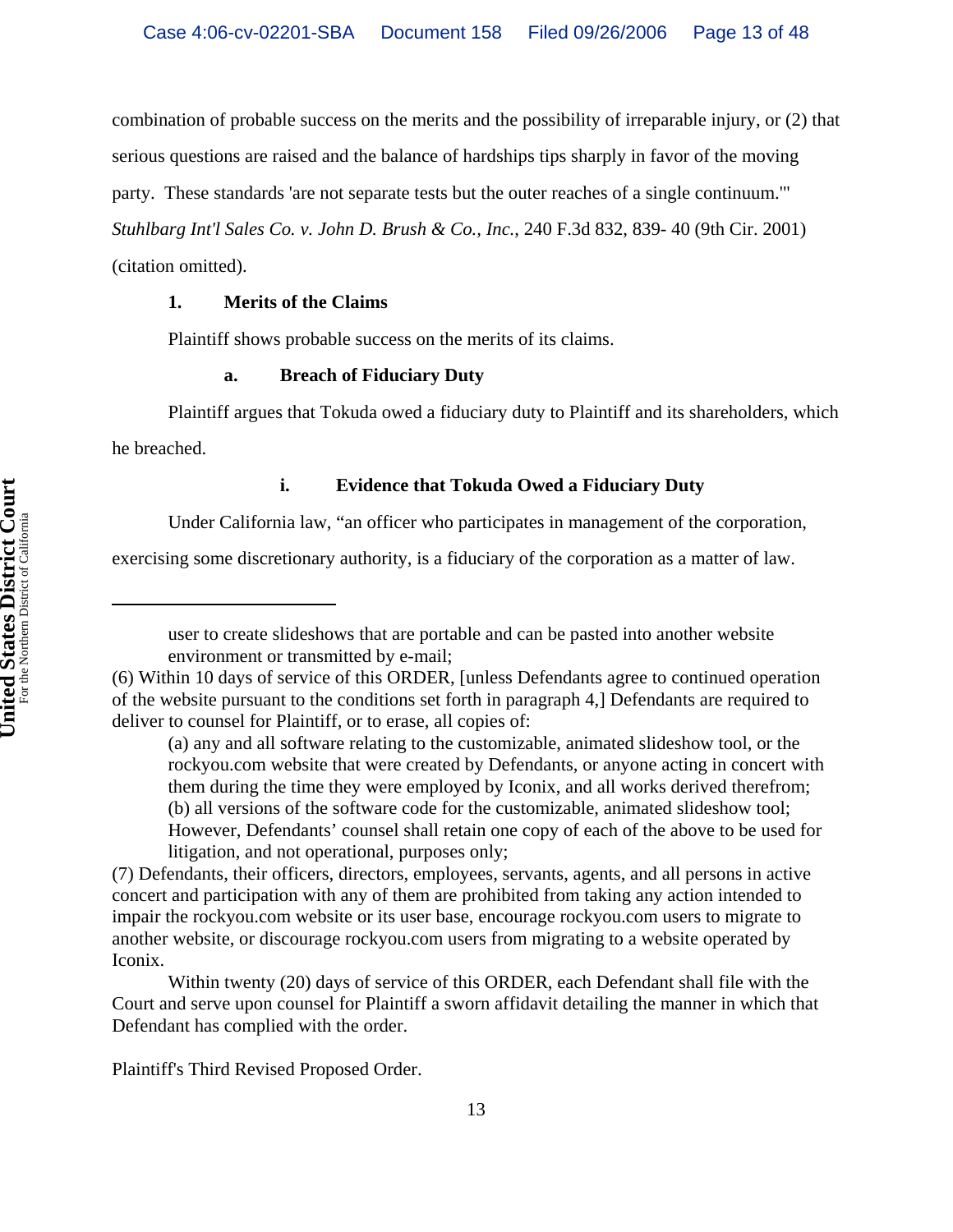Conversely, a 'nominal' officer with no management authority is not a fiduciary." *GAB*

*Business Services, Inc. v. Lindsey & Newsom Claim Services, Inc.*, 83 Cal. App. 4th 409, 420-21

(Cal. Ct. App. 2000), *overruled on other grounds*, *Reeves v. Hanlon*, 33 Cal. 4th 1140 (Cal.

2004). "Whether a particular officer participates in management is a question of fact." *Id*. at

421. On balance, Plaintiff presents convincing evidence that Tokuda owes a fiduciary duty to Plaintiff.

Tokuda and Shen argue that Tokuda "had no discretionary authority" and "had to seek

Mr. Wilbur's [Vice President of Marketing] and/or Mr. Zager's [Chief Financial Officer and General Counsel] approval for everything, including contracts, hiring, and budget." Tokuda and Shen Opp. at 33. However, their citations for this assertion do not fully support this statement.

First, the excerpt from the Wilbur Deposition cited by Tokuda and Shen states, in relevant part:

Q . . . . Was it your understanding that Dr. Tokuda could simply hire Jian Shen and the person identified as Ryo without approval of anyone else?

A. I don't know exactly what the procedure was. I know that in general in our company we were – we went in and out of this operating under budgets, where if you were within that budget, you may have the authority to do a certain amount of spending under that cap. Generally, with hiring, I believe that there needed to be other people involved .

Weinberg Decl., Ex. I, 147-48 (Wilbur Dep.). The Tokuda Declaration states in relevant part,

I expected that I would be able to hire people within budget and set the compensation for the employees who reported to me. I later learned that I would not have the authority to do either. I also believed that I would be able to assess legal and other risks for the company when engaging in long term strategies and that, ultimately, the responsibility for decision making would be mine. This did not happen at Iconix . . . .

Tokuda Decl. at ¶ 3.

By contrast, Plaintiff offers direct evidence of Tokuda's discretionary power that contradicts Tokuda and Shen's arguments: First, "Tokuda was the only person to interview Jian Shen before he was hired." Reply at 16 (citing Halpin Decl., Ex. 9, 21-23). Second, "Tokuda hired the Romanian engineering team, Gemini, and signed an amendment to their agreement which bound Iconix for over a million dollars without consulting anyone else at Iconix." *Id.* (citing Halpin Decl., Ex. 6, 353-54). In addition, as Vice President of Engineering Tokuda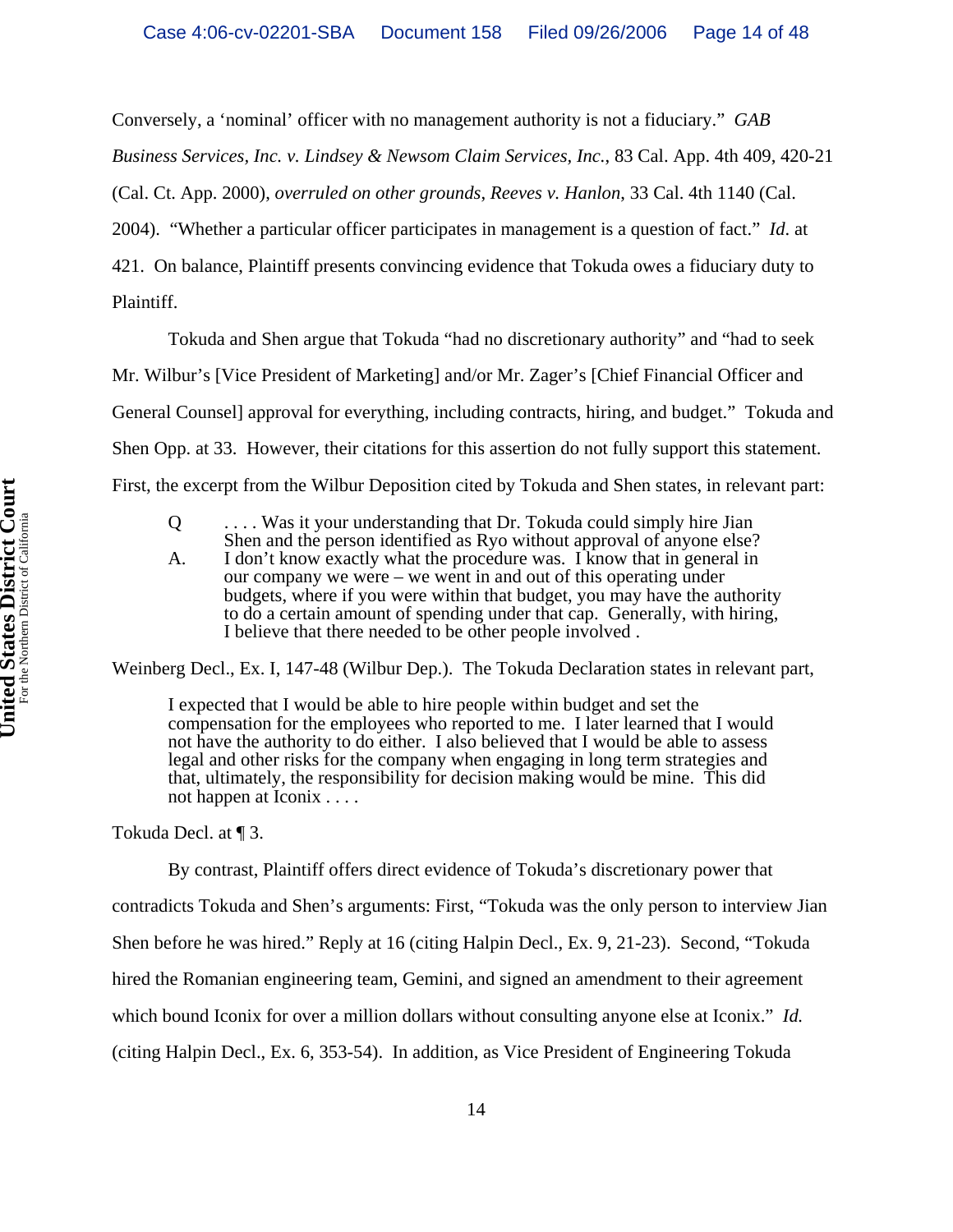managed the entire engineering department, "establish[ing] the overall objectives and initiatives" of that department. *Id.* (citing Halpin Decl., Ex. 3, 47 (Tokuda Dep.)). Most of Iconix's workers were in the engineering department, and these workers reported directly to Tokuda. *Id*. (citing Halpin Decl., Ex. 29, ICON015231. In February, 2005, this meant that 16 of the company's 24 employees and contractors reported to Tokuda; this number grew over time. *Id*. (citing Wan Decl., Ex. 29, ICON015231; Halpin Decl., Ex. 13, 65-66).

Tokuda argues that as of September, 2005, his role at Iconix was nothing more than that of an "engineering line manager." Tokuda Decl. at ¶ 30. Plaintiff denies this characterization, but argues that even if it were true, it would not excuse Tokuda's conduct: under California law, "Even when an officer loses power or authority, that officer still owes a fiduciary duty to the corporation. To divest himself or herself of this duty, the officer must resign the office." *GAB*, 83 Cal. App. 4th at 421.

On balance, Plaintiff makes a convincing argument that Tokuda was an officer of Plaintiff, with some discretionary authority, who thus owed a fiduciary duty to Plaintiff.

Under California law, as an officer with a fiduciary duty, Tokuda would have been required to exercise:

the most scrupulous observance of his duty, not only affirmatively to protect the interests of the corporation committed to his charge, but also to refrain from doing anything that would work injury to the corporation, or to deprive it of profit or advantage which his skill and ability might properly bring to it, or to enable it to make in the reasonable and lawful exercise of its powers.

*Daniel Orifice Fitting Co. v. Whalen*, 198 Cal. App. 2d 791, 800 (Cal. Ct. App. 1962) (quotation omitted). In *Daniel Orifice*, the defendant was the corporate plaintiff's chief engineer and officer, charged with developing and improving the corporation's products. *Id.* at 796. The court held that the defendant breached his duty to the corporation, when he secretly "developed an improved version of [one of the company's products]" and, instead of turning this over to the corporation, sought to open his own competing business through which to sell and personally profit from the improved product. *Id*. at 795-800. The court explained,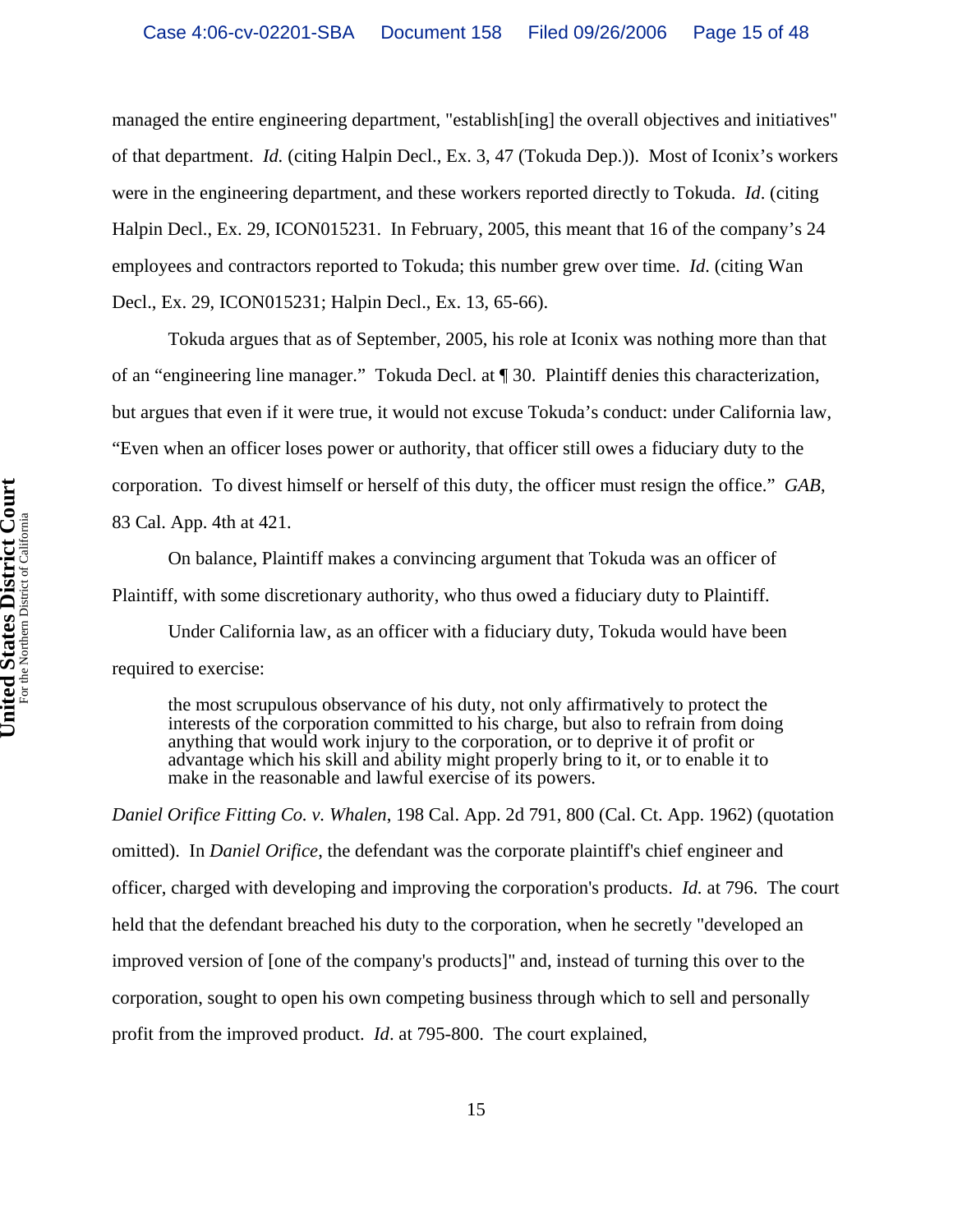There can be no doubt that [the defendant] breached his duties as an officer of the respondent corporation. He was an officer in charge of an important part of the respondent's business and at the same time he was creating improvements to the respondent's product, he was concealing such improvements and stealthily doing all that was necessary to set up a competing business.

*Id*. at 800.

#### **ii. Evidence that Tokuda Breached his Fiduciary Duty**

Plaintiff specifically argues that Tokuda breached his fiduciary duty to Plaintiff by

violating the corporate opportunity doctrine, which

prohibits a fiduciary from acquiring, "in opposition to the corporation, property in which the corporation has an interest or tangible expectancy . . . . [A] corporate opportunity exists when a proposed activity is reasonably incident to the corporation's present or prospective business and is one in which the corporation has the capacity to engage."

*Robinson, Leatham & Nelson, Inc. v. Nelson*, 109 F.3d 1388, 1392 (9th Cir. 1997) (quoting *Kelegian v. Mgrdichian*, 33 Cal. App. 4th 982 (Cal. Ct. App. 1995). The Ninth Circuit explained that "whether or not a corporate opportunity exists is largely a question of fact to be determined from the objective facts and surrounding circumstances existing at the time the opportunity arises." *Id*. at 1392 (citing *Kelegian v. Mgrdichian*, 33 Cal. App. 4th 982 (Cal. Ct. App. 1995)).

Applying the corporate opportunity doctrine standard, with respect to the first prong, Plaintiff argues that rockmyspace is "not just 'reasonably incident' but directly aimed at an area that Iconix was seeking to exploit, based upon a feature that it was seeking to implement." Mot. at 18. Evidence supporting this argument is discussed below.

In order to induce consumers to download Plaintiff's email ID product, Plaintiff sought to explore a viral marketing strategy. Mot. at 5; Wilbur Decl. at ¶ 8-11. Under a viral marketing strategy, "consumers do the marketing work for [a company]," generating market demand a) by spreading the word about a product and b) by using that product in locations on the Internet where other users will see the product and seek to obtain it for themselves. *Id*. (citing Wilbur Decl. at ¶ 12). Plaintiff decided to focus its viral marketing strategy on users of social networking websites, such as MySpace and Friendster. *Id.* (citing Wilbur Decl. at ¶ 13). Tokuda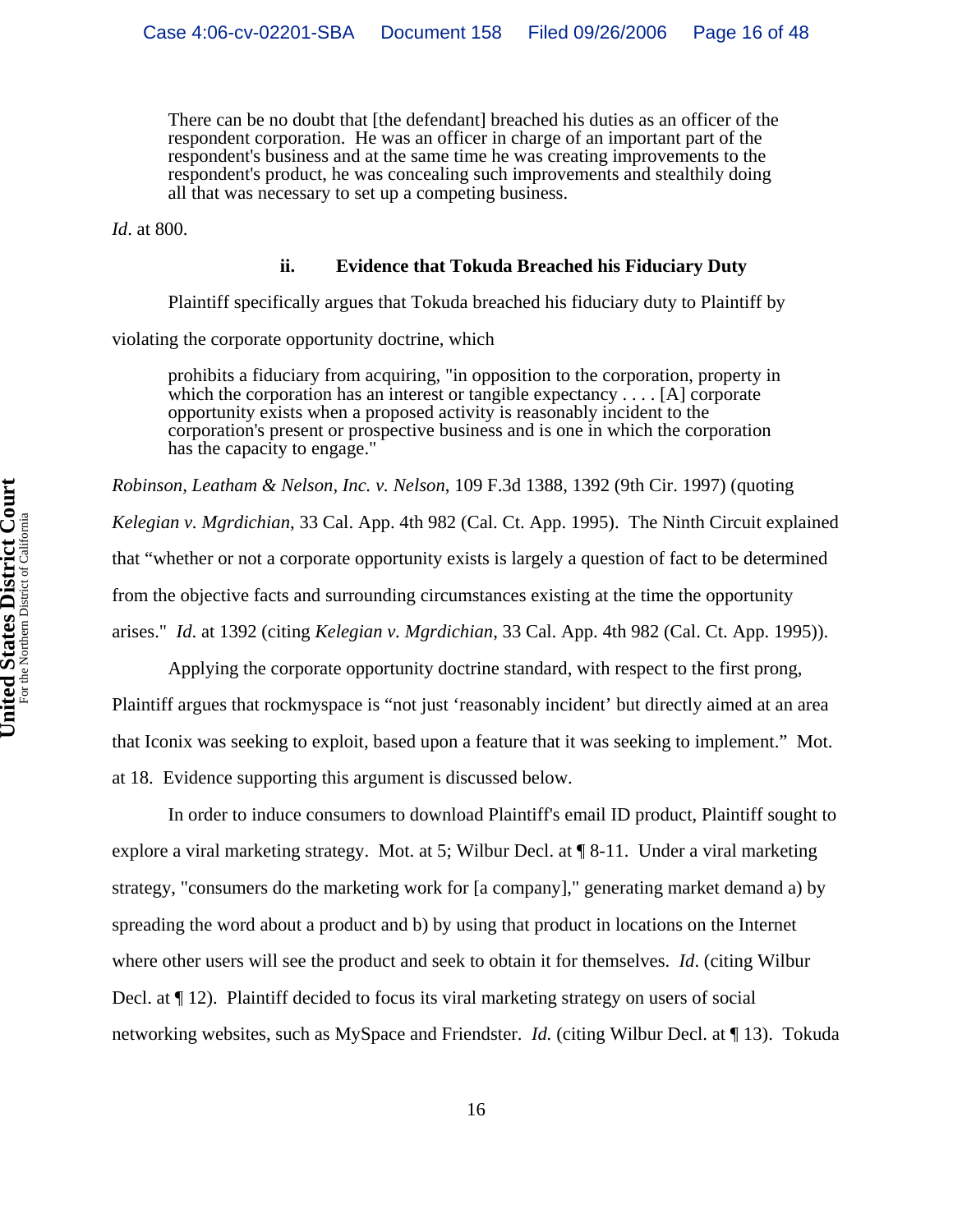and Shen both felt strongly that Plaintiff should focus its marketing efforts on social networking website users and pushed for that strategy. *Id*. (citing Wilbur Decl. at ¶ 14). The strategy was as follows: when the social network users visited Iconix's website to obtain certain desirable features, Plaintiff would encourage them to download Plaintiff's e-mail ID software at the same time. Wilbur Decl. at ¶ 18. Tokuda agreed to take the lead in defining and developing the features that would be offered to advance Plaintiff's viral marketing strategy. Wilbur Decl. at ¶ 14. In his deposition, Tokuda stated that he understood that he was charged with proposing different viral marketing strategies to Plaintiff. Wan Decl, Ex. B, 162:8-13, 163:9-14 ("It was up to me to propose different strategies.") (Tokuda Dep.). Specifically, Tokuda's mission was to recommend and supervise development of features that would be attractive to social networking users. Mot. at 5 (citing Wilbur Decl. at ¶ 16). On October 5, 2005, Tokuda created an Iconix Marketing Requirement Document, describing the goal as seeking to "[i]mplement a minimal feature set which can be viral within social networks." Mot. at 6 (quoting Wilbur Decl. at ¶ 23, Ex. D, 1). In his deposition, Plaintiff's CEO Jose Picazo stated that he expected that both Tokuda and Shen would bring to him their best ideas with respect to a viral marketing strategy and would further disclose to the company all of their ideas with respect to a viral marketing strategy. Wan Decl., Ex. D, 124-25 (Picazo Dep.).

To implement the viral marketing strategy, Plaintiff created a separate website, called Uberfuze, that was targeted directly at social networking users. Mot. at 6 (citing Wilbur Decl. at ¶ 22). The basic concept, which came from Tokuda and Shen, was to allow users to create a "portable profile" that would contain the features made available on Uberfuze, along with links to all of the different locations on the Internet where the users had a presence: "For example, if a user had several blogs, used an instant messenging service, and stored photos at another website, links to all of these locations would be contained in their profile." Wilbur Decl. at ¶ 32. "A miniature version of this profile, which is called a 'signature' or 'tag,' was designed to be portable so that it could be pasted by the user into social networking sites like MySpace, other websites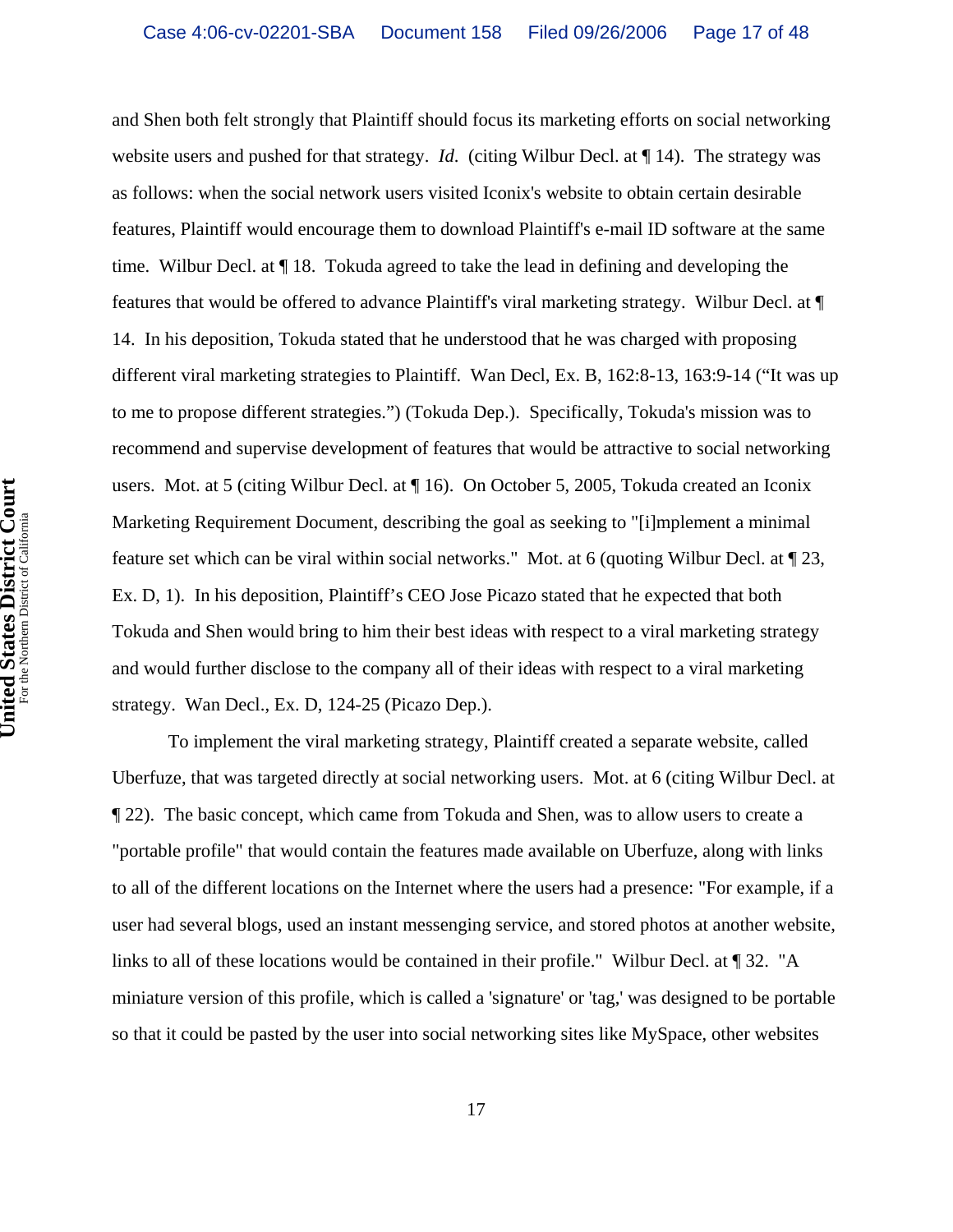such as blogs, or integrated into a users's e-mail." *Id.* One of the customizable features that can be included as part of the profile and tag is a "buddy icon," which is a photo or graphic selected by the user. *Id*. at ¶ 33.

One of the features that Tokuda proposed for Uberfuze was an animated slideshow that would rotate through a user's pictures: "The animated slideshow was to be based on Flash programming code. Flash enables visually interesting image transitions and multi-media effects, features that would be important to social networking users." Wilbur Decl. at ¶¶ 24-25. Plaintiff's CEO Jose Picazo, who has the final say on any dispute over product features, endorsed the Uberfuze strategy and the concept of including an animated slideshow in the next version of Uberfuze. Supp. Mot. at 9 (citing Wan Decl., Ex. D, 48-49, 126-27 (Picazo Dep.); Wilbur Decl. at ¶ 27. As an aside, Tokuda stated in his deposition that this tag with rotating pictures was not a "slideshow" because it did not have captions and "tell a story." Wan Decl., Ex B, at 194-95.

Sometime within the next month, Plaintiff's engineers discovered that MySpace was prohibiting its users from using Flash code with its website because of a security breach. Wilbur Decl. at ¶ 28. Plaintiff responded to this news by changing the animated slideshow feature from a short term objective to be implemented immediately to a medium term objective. *Id*. at ¶ 29. However, implementing an animated customizable slideshow for Uberfuze always continued to be part of Plaintiff's marketing plan. *Id.* The slideshow is listed, for example, as a top priority for Plaintiff's medium term plan for Uberfuze in the January 10, 2005 Product Plan Review. *Id*. and Ex. G., 6.

Shen, who conceived the idea for rockmyspace "around September" of 2005 admits that the idea was actually triggered by Tokuda and Shen's work at Iconix:

- Q: What triggered the idea?<br>A: We had been doing a lot
- We had been doing a lot of worked related to social networks.
- Q: And when you say "we," who are you talking about?<br>A: Me and the people at Iconix.
- Me and the people at Iconix.

Supp. Mot. at 8 (quoting Wan Decl., Ex. A, 7-8 (Shen Dep.)). Shen explained that the initial idea for rockmyspace was to "do something viral for myspace," and acknowledged that at this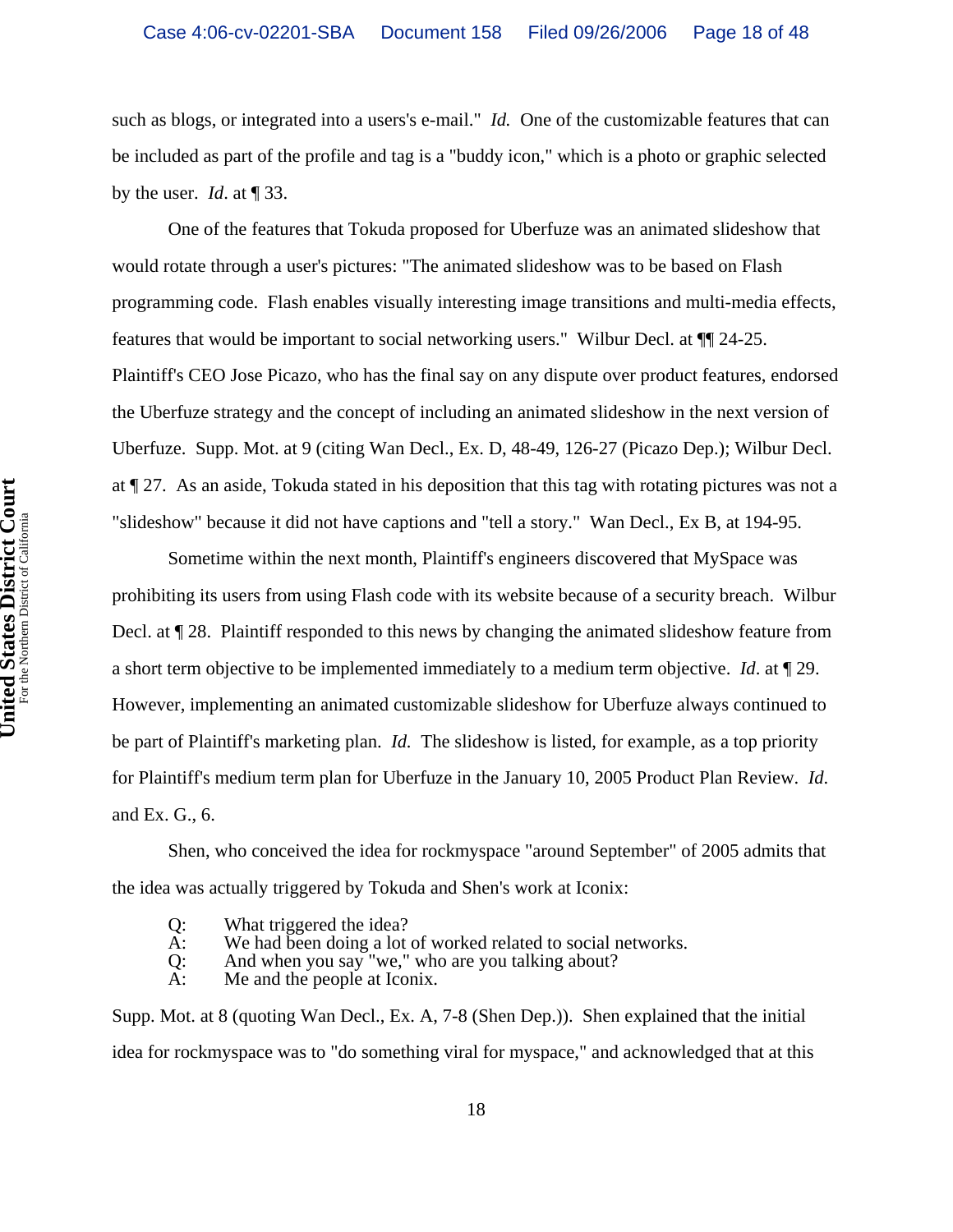same time, Iconix was also looking to "do something viral for myspace." *Id.* (quoting Wan Decl., Ex. A, 10-11 (Shen Dep.)). A document, dated September 27, 2005, features an agenda for a brainstorming session between Tokuda; Shen; and Shen's brother, Jian Shen, to propose a viral marketing strategy for the next release of Uberfuze. *Id*. (citing Wan Decl., Ex. G, at ICONO12524; Wan Decl., Ex. A, at 98-99 (Shen Dep.)). The agenda lists adding a "slideshow viewer" as one of the possible strategies. Id. (citing Wan Decl., Ex. G, at ICONO12524). In his deposition, Shen acknowledged that the document proposed discussing possible inclusion of this feature on Uberfuze. *Id.* (citing Wan Decl., Ex. A, at 104-105). Shen testified that the document predated Defendants' decision to pursue the rockmyspace website and the slideshow feature upon which it is based. *Id*. (citing Wan Decl., Ex. A, at 107.)

Plaintiff argues that Defendants' January 30, 2006 description of the rockmyspace website to potential investors shows how similar it was to the idea that Iconix was itself pursuing during the same time period: "The site allows individuals to create a slideshow which they can post to their web page. . . . Friends seeing the show can click a link to create their own show, providing a viral marketing effect." Wan Decl., Ex. H.

Jeff Wilbur, Iconix's Vice President of Marketing, states in his Declaration that the animated slideshow feature on RockYou "is essentially the same concept that we discussed for Uberfuze—it allows a user to display multiple, rotating pictures and is portable, so that it can be implemented into social networking sites like MySpace." Wilbur Decl. at ¶ 39. Wilbur states further,

I do not recall ever being told that the prohibition on using [F]lash code with MySpace had been resolved, and certainly was never told by Tokuda or Shen that they were implementing this feature or launching a website that was independent from Iconix. If they had told me, I would have insisted that the feature be implemented for Uberfuze. . . . Given their role at the company, and the mission that Tokuda was assigned to accomplish, this product and website should have been developed for Iconix.

Moreover, it appears that even before Tokuda and Shen left Iconix, the rockmyspace website was experiencing precisely the sort of exponential viral growth of registered users that we were seeking with the viral marketing strategy that Tokuda was supposed to be implementing. We would very much have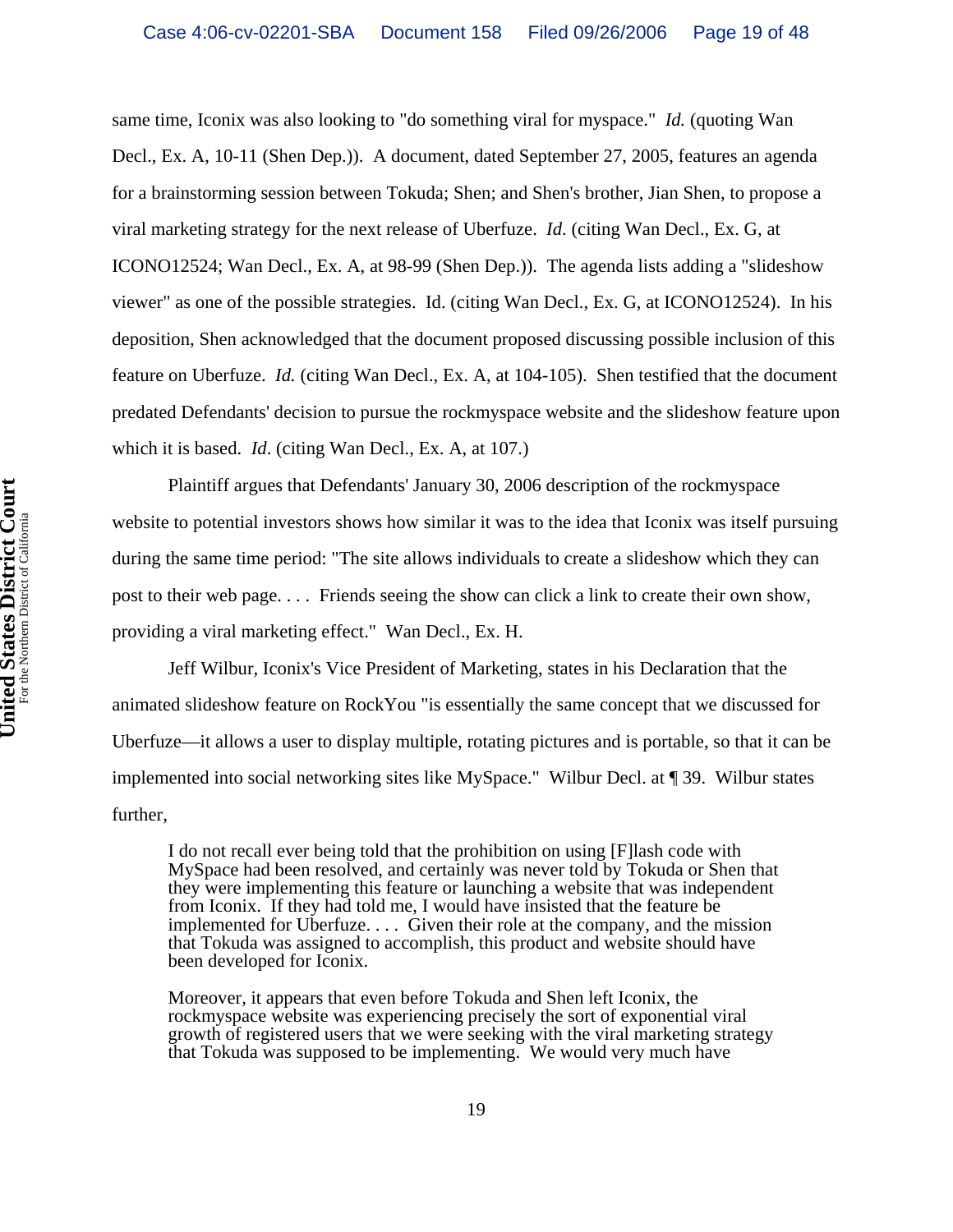wanted to implement this feature into Uberfuze, or to use the rockmyspace website to generate downloads of the Iconix email ID product.

Wilbur Decl. at ¶¶ 40-41. In his deposition, Plaintiff's CEO Jose Picazo echoed Wilbur statement, stating that had Defendants disclosed the rockmyspace website to Iconix, Iconix would have "implemented it." Supp. Mot. at 10; Wan Decl., Ex. D, 126-49 (Jose Picazo Dep.). According to Wilbur, "Uberfuze itself has been a huge disappointment," delivering only a "tiny fraction of the number of users that [Iconix] [was] counting on getting from the site." *Id.* at ¶ 35.

Plaintiff explains that the "target market was so similar for [Uberfuze and rockmyspace] that in December 2005 Iconix unknowingly advertised on the rockmyspace website to try to attract users to Uberfuze, never realizing that the site was actually being run by Tokuda and Shen." Paxson Decl. ¶¶ 16-23 ("I concluded that the [rockmyspace] website was aimed at attracting exactly the same type of users that we were and that it would be a good place on which to advertise"). In his deposition, Tokuda testified that he was aware that Iconix was seeking to attract more registered users; yet, while an employee of Iconix, even as rockmyspace surpassed Iconix in total registered users, and got to the point where it was attracting more registered users in a single day than Iconix had accumulated in its entire history, Tokuda failed to disclose rockmyspace to Iconix. Supp. Mot. at 10 (citing Wan Decl., Ex. B, 287-290 (Tokuda Dep)).

On balance, Plaintiff presents convincing evidence that rockmyspace is "not just 'reasonably incident'" but was derived from Tokuda and Shen's work at Iconix and "directly aimed at an area that Iconix was seeking to exploit, based upon a feature that it was seeking to implement." Mot. at 18.

With respect to the second prong of the corporate opportunity doctrine standard, Plaintiff argues that "Iconix also had 'the capacity to engage' in the idea, since it was developed and launched by Tokuda and Shen while they were on the Iconix payroll." Mot. at 18.

Tokuda and Shen do not challenge Plaintiff's arguments that it had the capacity to engage in the proposed activity. Instead they argue that Tokuda had no duty to disclose rockmyspace to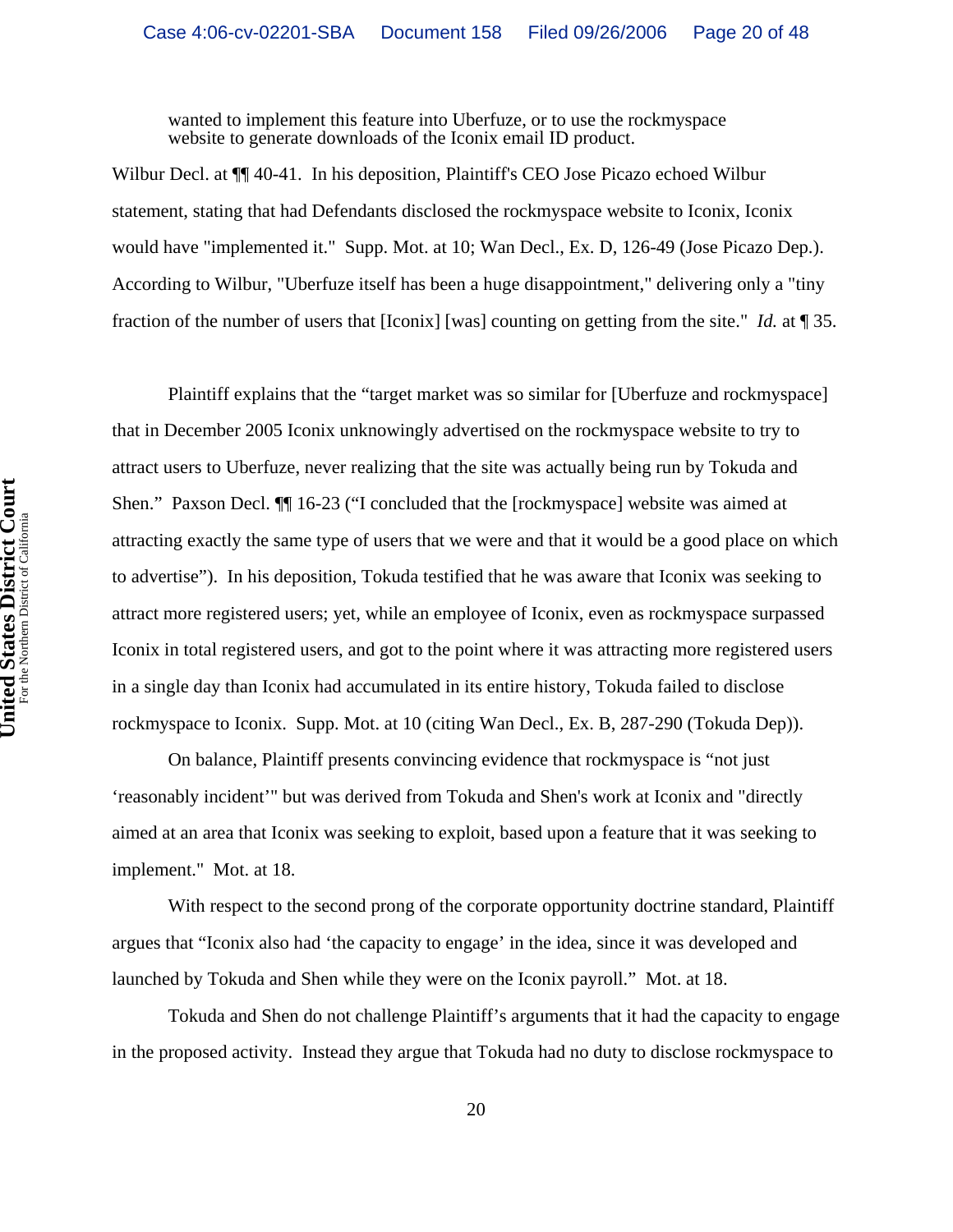Plaintiff because Plaintiff was in the business of "branded email," and anything not directly tied to achieving email downloads was outside the scope of Iconix's business. Opp. at 34. Tokuda and Shen cite to a treatise for the proposition that "[t]o be implicated," by the corporate opportunity doctrine, "the opportunity must be within the line of business of the corporation or one in which the corporation has an interest." Opp. at 33 (citing Balotti, THE DELAWARE LAW OF CORPORATIONS & BUS. ORGS.  $\S$  4.10). This citation is unavailing: even were this treatise binding authority on this Court, which it is not, rockmyspace would certainly seem to be within the line of business "in which [Plaintiff] has an interest," according to Plaintiff's evidence.

In the alternative, Tokuda and Shen argue that Plaintiff made clear to Tokuda that they were not interested in "building a website service that became RockYou." Opp. at 34. Tokuda and Shen argue that Zager and Ames both opposed Tokuda and Shen's proposal to create an email signature tag with rotating pictures. Shen Decl. at ¶¶ 44, 46, 47. Tokuda and Shen cite to an email from Zager in which he states,

What is the cost of animated icons? What is the human factors costs and support costs of teaching morons how to use this feature? What will our infrastructure costs be to support 75x bigger icons and how big are the animation files? What does this do to our already marginal performance? What does this do to dial up people? What is the market justification for this stuff?

.<br>. . . . We are lost. We need to focus on our business and stop all this non-sense. We have a reasonable partner strategy. This community stuff has nothing to do with that strategy.

Weinberg Decl., Ex. Q. In his declaration, Shen explains that "Mr. Ames's reaction was in step with Mr. Zager's. Mr. Ames saw our proposal as building social networking features that would make us direct competitors with companies like MySpace, Friendster, Livejournal, SnapFish, and Classmates, with whom Mr. Ames was pursuing partnerships." Shen Decl. at ¶ 47. Tokuda and Shen also quote from Wilbur's deposition, in which he testified, "the RockYou website—well, our—our plan was not to create a RockYou-type website; it was to have RockYou-type capability in our tag on Uberfu[ze]." Weinberg Decl., Ex. I, 252 (Wilbur Dep.).

In its Reply, Plaintiff rebuts Tokuda and Shen's arguments as follows. First, Plaintiff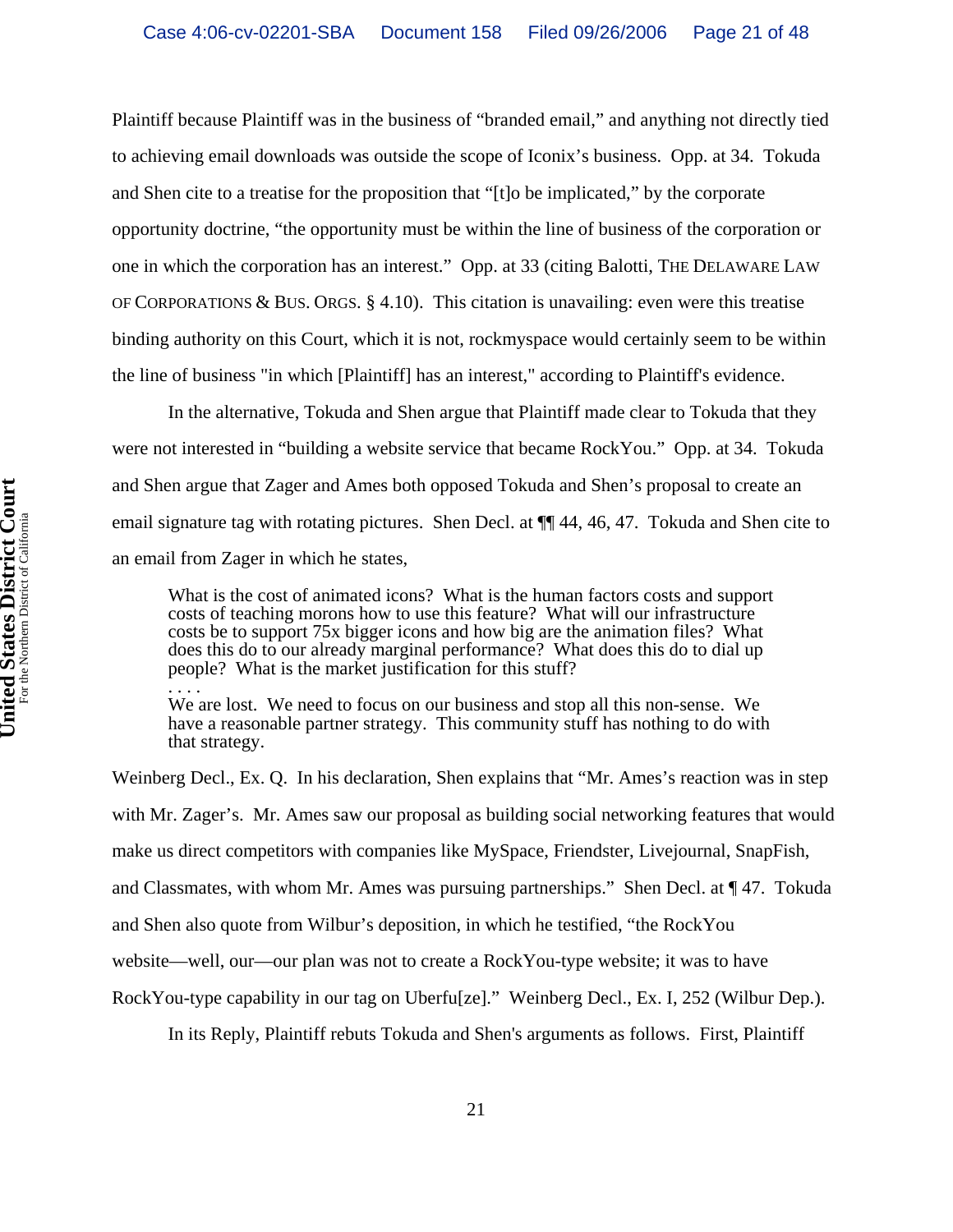argues that Defendants admit a) that they never disclosed the rockmyspace website, Wan Decl., Ex. B, 287-90 (Tokuda Dep.), and b) that they never disclosed the idea of an embeddable slideshow to Plaintiff. Halpin Decl., Ex. 3, 202 ("I don't recall ever discussing embeddable slide show at Iconix.") (Tokuda Dep.). Plaintiff argues that Plaintiff could not have rejected an opportunity *that was never presented*. Reply at 18. Plaintiff also argues that the citation to Wilbur's deposition is taken out of context. Plaintiff argues that Wilbur simply stated that, while the company had plans to use to use RockYou-type functionality, it did not have plans at the time to create a RockYou website. Reply at 19. Plaintiff states that this is "hardly surprising since, as noted above, Defendants admit they never proposed such an idea to Iconix." *Id*. Plaintiff observes that Wilbur proceeds to state, in his deposition, that the RockYou website would have fit within the company's marketing strategy. *Id*. (citing Weinberg Decl., Ex. I, 252 (Wilbur Dep.)). An instant messaging conversation between users purporting to be Tokuda and Shen indicates that Shen had difficulty distinguishing between which ideas were purportedly for Iconix and which were for rockmyspace:

phdlance [Tokuda's instant messaging username]: basically, a funny slideshow with email distribution support could make us viral

mekateK [Shen's instant messaging username]: huh . . . oh rms . . . thats [sic] scary . . . I can't tell what ur [sic] talkin [sic] about . . . rms [rockmyspace] or ico [Iconix] . . . hehe

Reply at 9 (quoting Wan Decl., Ex. C., 248).

With respect to the Tokuda and Shen's citation to the email sent by Zager, Plaintiff argues that a) Zager did not have the authority to unilaterally reject product features, and b) Zager frequently expressed concerns about products or features, and that features or products were developed in spite of Zager's concerns. Reply at 20 (citing Halpin Decl., Ex. 4, 285-87 (Wilbur Dep.)). Plaintiff argues that it did not reject any of Tokuda's ideas. Plaintiff cites to deposition testimony from Picazo explaining that none of Tokuda's proposed recommendations for the viral marketing strategy were ever rejected. Reply at 19 (citing Halpin Decl., Ex. 2 141-42 (Picazo Dep.)). Plaintiff cites to "an unbroken chain of company documents that show that the company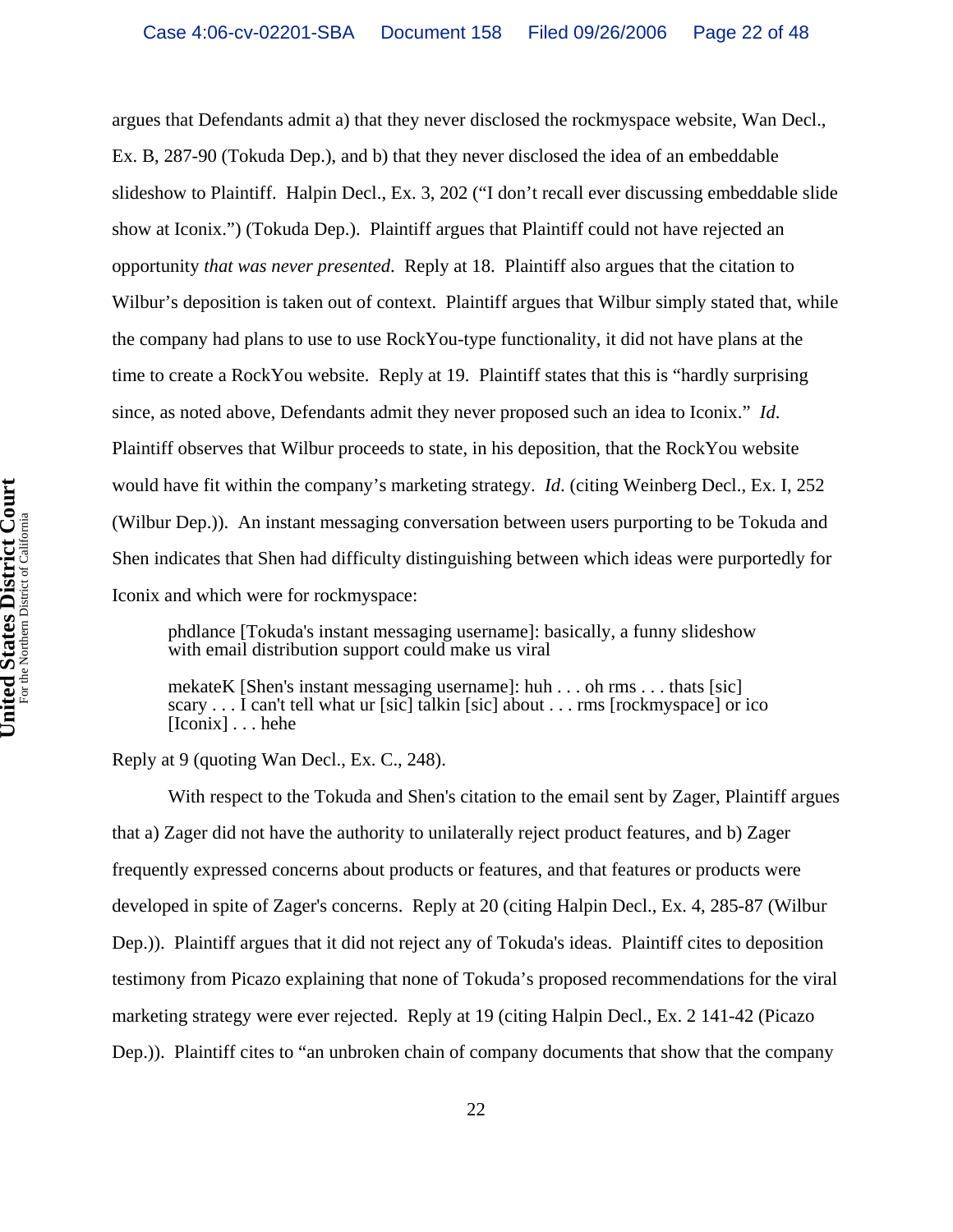continued to pursue the idea of . . . animating the Uberfuze tag with multiple pictures, from Defendants' conception of Rock[Y]ou, through their departure." Reply at 21 (citations omitted).

Finally, Plaintiff cites to an instant messaging transcript in which Tokuda stated, "yeah, we actually lucked out with iconix being so bad it was an easy call to leave versus trying to save them with our best ideas." Halpin Decl., Ex. 24. In his Supplemental Declaration, Tokuda seeks to clarify this statement, explaining that he had a) presented his best ideas and features to Iconix management and b) lobbied strongly in favor of those ideas for many months. Tokuda Supp. Decl. at ¶ 6. Tokuda explains that these ideas were rejected, so it was "an easy call to leave Iconix": in order to save Iconix, Tokuda claims that he would have had to convince the company to change its focus and adopt his ideas—something that Tokuda claims "was not going to happen." *Id*. at ¶ 7.

On balance, Plaintiff presents convincing evidence of a breach of fiduciary duty based on the corporate opportunity doctrine: Tokuda acquired the rockmyspace website "in opposition to" Plaintiff; the rockmyspace website is at least "reasonably incident" to Plaintiff's present and prospective business and is an activity in which Plaintiff had a capacity to engage. *Robinson, Leatham & Nelson, Inc. v. Nelson*, 109 F.3d 1388, 1392 (9th Cir. 1997). Plaintiff also presents convincing evidence of a breach of fiduciary duty based on the general standard announced in *Daniel Orifice*: like the defendant in *Daniel Orifice*, it appears that Tokuda failed "to refrain from doing anything that would . . . deprive [the corporation] of profit or advantage which his skill and ability might properly bring to it." *Daniel Orifice Fitting Co. v. Whalen*, 198 Cal. App. 2d 791, 800 (Cal. Ct. App. 1962).

#### **b. Breach of Contract**

Plaintiff argues that Tokuda and Shen breached their Proprietary Agreements by failing to disclose, assign, and transfer the work they developed for implementing an animated slideshow tool and the website that they developed, launched, and operated while in Plaintiff's employ. Mot. at 18. Tokuda's and Shen's Proprietary Agreements both state: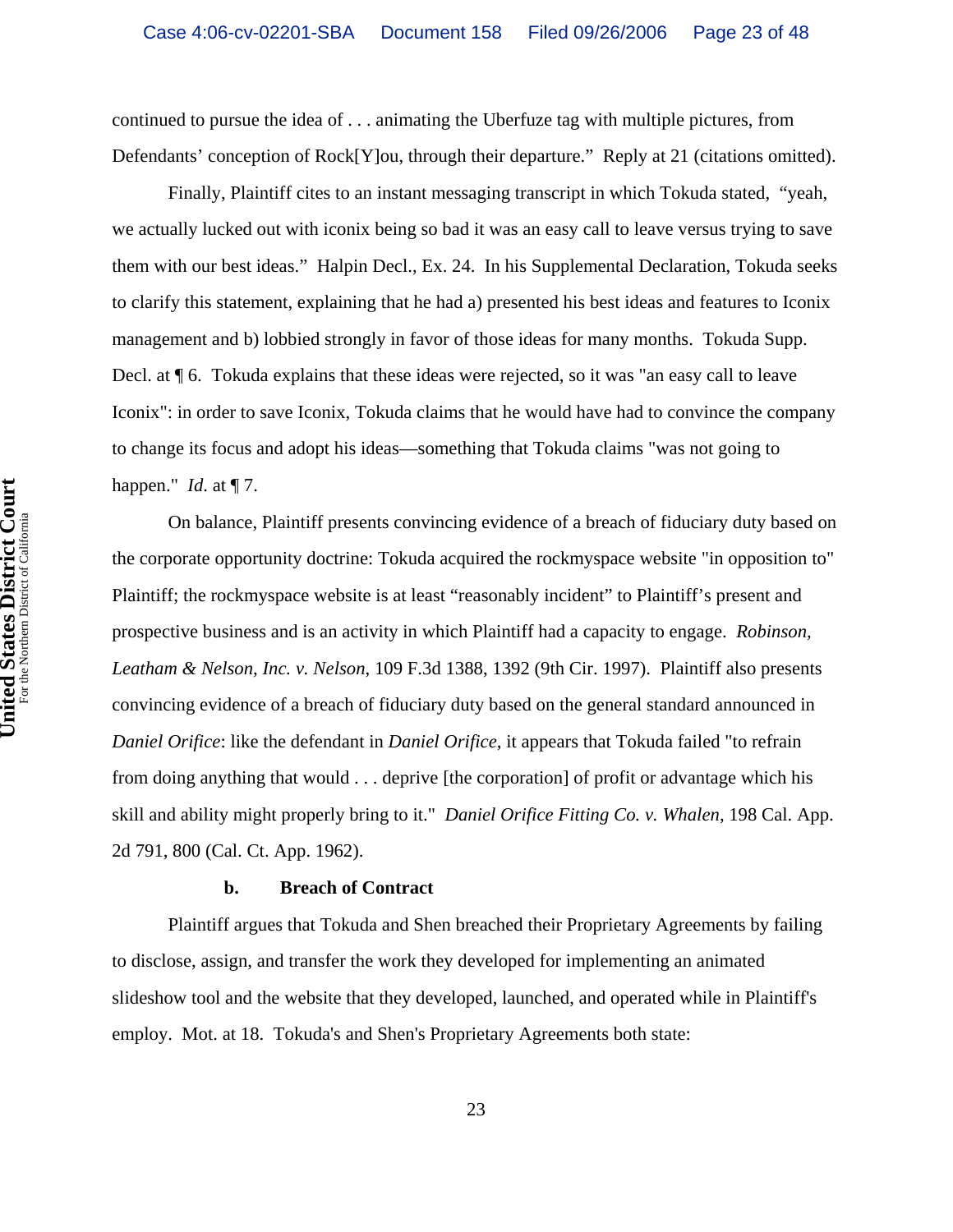- a. Assignment of Inventions. I agree to assign and transfer to the Company, without further consideration, my entire right, title and interest (throughout the United States and in all other countries or jurisdictions), free and clear of all liens and encumbrances, in and to all Inventions. Such assignment and transfer to the Company shall be continuous during my employment as of the relevant time of development of each such Invention. The Company may, in its sole discretion, agree to provide consideration for certain Inventions through a written agreement between the Company and the undersigned which specifically provides for such consideration; in all other cases, no consideration shall be paid. The Inventions shall be the sole property of the Company, whether or not copyrightable or patentable or in a commercial stage of development. In addition, I agree to maintain adequate and current written records on the development of all Inventions, which shall also remain the sole property of the Company.
- b. Inventions. "Inventions" collectively means any and all ideas, concepts, inventions, discoveries, developments, know-how, structures, designs, formulas, algorithms, methods, products, processes, systems and technologies in any stage of development that are conceived, developed or reduced to practice by me alone or with others; any and all patents, patents pending, copyrights, moral rights, trademarks and any other intellectual property rights therein; and any and all improvements, modifications, derivative works from, other rights in and claims related to any of the foregoing under the laws of any jurisdiction, except Inventions excluded in Schedule A<sup>5</sup> and to the extent that California Labor Code Section 2870 lawfully prohibits assignment. I understand that Section 2870(a) provides as follows:

Any provision in an employment agreement which provides that an employee shall assign, or offer to assign, any of his or her rights in an invention to his or her employer *shall not apply to an invention that the employee developed entirely on his or her own time without using the employer's equipment, supplies, facilities, or trade secret information except for those inventions that either: (1) Relate at the time of conception or reduction to practice of the invention to the employer's business, or actual and demonstrably anticipated research or development of the employer or (2) Result from any work performed by the employee for the employer.*

f. Disclosure. I agree to disclose promptly to the Company all Inventions and relevant records. I further agree to promptly disclose to the Company any idea that I do not believe to be an Invention, but is conceived, developed, or reduced to practice by me (alone or with others) while I am employed by the Company. I will disclose the idea, along with all

. . . .

<sup>&</sup>lt;sup>5</sup> Schedule A was left blank for both Tokuda and Shen. Thus, no Inventions were excluded as having been listed on Schedule A. Kuwayti Decl., Ex. 1 ¶ 13, Ex. A, Sched. A, Ex. B, Sched. A.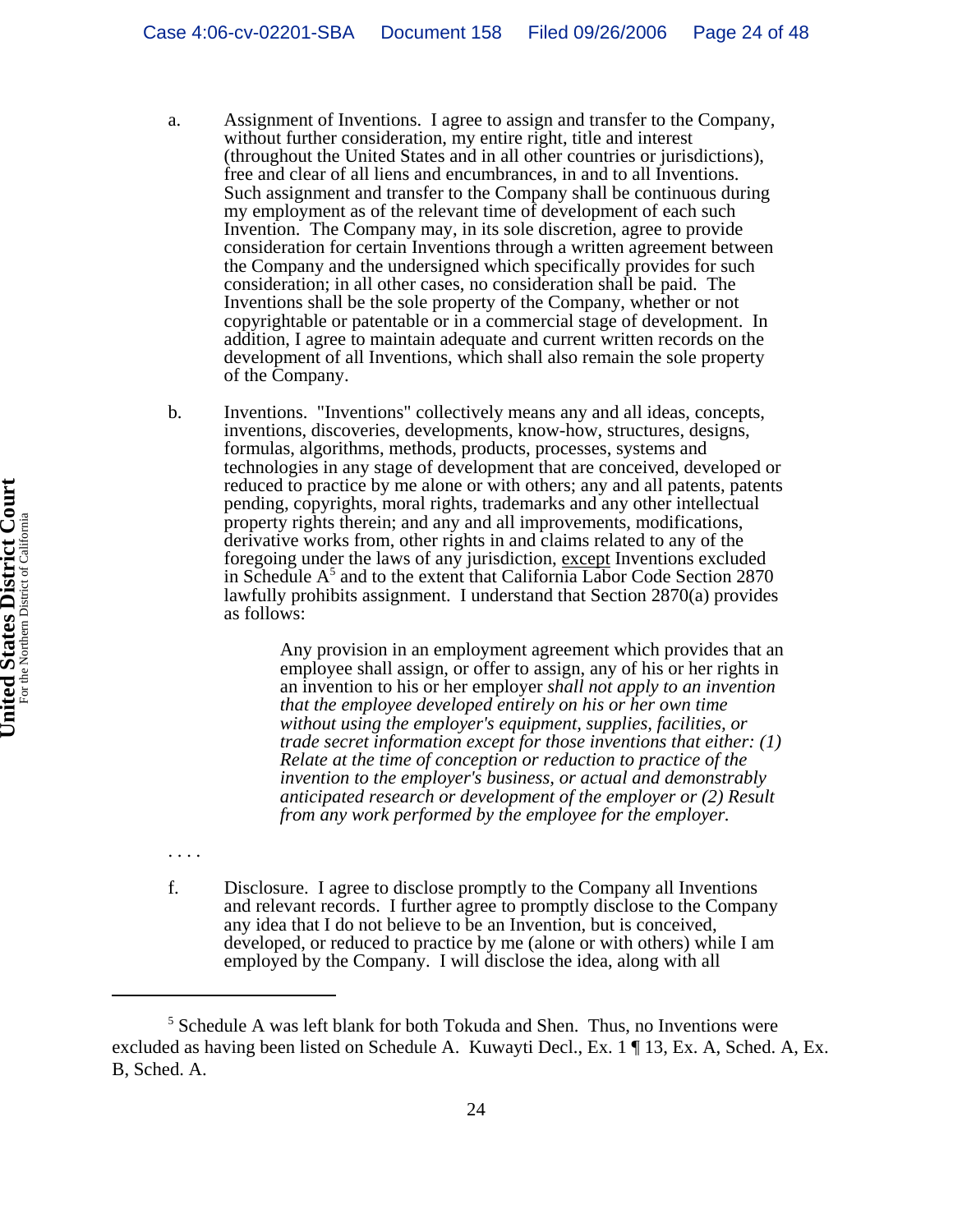information and records pertaining to the idea, and the Company will examine the disclosure in confidence to determine if in fact it is an Invention subject to this Agreement.

Kuwayti Decl., Ex. 1 ¶ 13, Ex. A, § 2, Ex. B, § 2 (quoting Cal. Lab. Code § 2870) (emphasis added).

Plaintiff argues that all of the work that Tokuda and Shen did relating to rockmyspace while employed by Iconix falls under the Proprietary Agreement. Plaintiff cites to Shen's deposition, in which he testified that he conceived of the idea for rockmyspace in the fall of 2005, based on his work at Iconix around that time. Reply at 11(citing Wan Decl., Ex. A, 7-8 (Shen Dep.)). Wan Decl., Ex. A., 7:16-8:15. Plaintiff argues that Defendants developed rockmyspace into a thriving website with hundreds of thousands of registered users by the time they left. Reply at 11 (citing Wan Decl., Ex. A., 155 (Shen testifies, in his deposition, that he had a "1 million user party" in early February, not long after he left Iconix.)) (By February 19, 2006, rockmyspace had already exceeded 1.1 million registered users. Wan Decl., Ex. 0, at NP002545.) Plaintiff cites testimony from Shen's transcript in which Shen admits not disclosing the development and implementation of rockmyspace to Plaintiff. Reply at 11 (citing Wan Decl., Ex. A, 268-69 (Shen Dep.). Plaintiff cites testimony from Tokuda's transcript in which Tokuda admits not disclosing rockmyspace to Iconix, until late January, 2006, in his meeting with Ames. Reply at 12 (citing Wan Decl., Ex. B, 261-62 (Tokuda Dep.)). Tokuda stated in his deposition that the purpose of this conversation was not to propose the idea for Iconix, but rather to try to get Ames' help in securing funding. *Id.* (citing Wan Decl., Ex. B, 273-74, 279 (Tokuda Dep.)). In that conversation with Ames, Tokuda requested that Ames not disclose Tokuda's involvement with rockmyspace to Zager or Iconix's marketing department. *Id.* (citing Wan Decl., Ex. B, 266 (Tokuda Dep.)).

Plaintiff argues that the exception provided by California Labor Code § 2870 (quoted as part of the above excerpt from the Proprietary Agreements) does not apply. Section 2870 provides an exception to assignment of the rockmyspace invention, only if Tokuda and Shen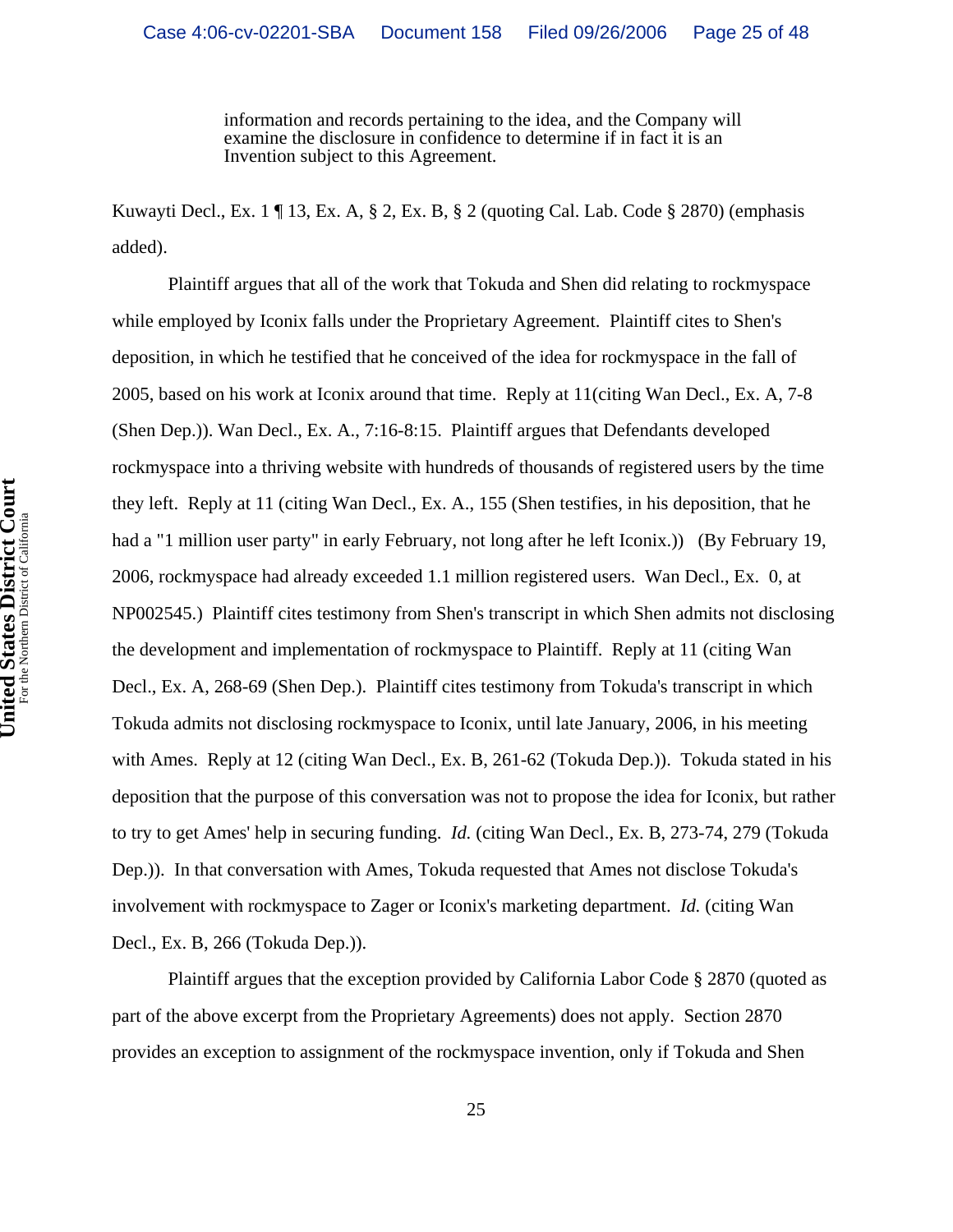developed rockmyspace 1) entirely on their own time, 2) entirely without use of Iconix's equipment, supplies, or facilities; *and* 3) rockmyspace did not relate to Iconix's business, or actual or demonstrably anticipated research or development, or result from any work that Tokuda and Shen performed for Iconix. Supp. Mot. at 11; Cal. Labor Code § 2870. Plaintiff argues that section 2870 does not apply as an exception to assignment because "[t]here is overwhelming evidence that Defendants used Iconix company equipment and resources to develop and operate rockmyspace." Mot. at 19. Moreover, Plaintiff argues that even if there is such a thing as "entirely on his or her own time," within the meaning of California Labor Code § 2870, for senior start-up company employees like Tokuda and Shen, this work, using Iconix equipment and resources, was completed, in part, during the regular workday—sometimes for the entire day, and even in the middle of meetings. *Id*. Plaintiff argues that this work cannot be construed as "entirely" on the employee's own time.

First, in providing evidence of the usage of Iconix company equipment and resources, Plaintiff cites to the Declaration of Eric Lindblom, the Director of Information Technology at Iconix, which states that Lindblom's examination of the company computer used by Shen revealed that the computer contained the "source code for the [rockmyspace] website and the related applications used by the website, including the customizable slideshow application." Lindblom Decl. at  $\P$  5. Lindblom states that he ran the source code and discovered that the source code "generated a web site that is substantially the same as the rockmyspace website which was on the [I]nternet on January 26, 2006." *Id*. Lindblom also discovered a database of users of the rockmyspace service on Shen's company computer, as well as a bridge loan term sheet and a taxpayer identification form for Netpickle that had been filled out. *Id*. at ¶¶ 6, 10. On Tokuda's company computer, Lindblom found a PowerPoint presentation for investors labeled "netPickle.ppt." *Id*. at ¶ 11. The file had last been modified on December 20, 2005, at 4:23 p.m. *Id*. On Shen's computer, Lindblom also discovered logs of instant messaging conversations, held between individuals logged in using the instant messaging identities of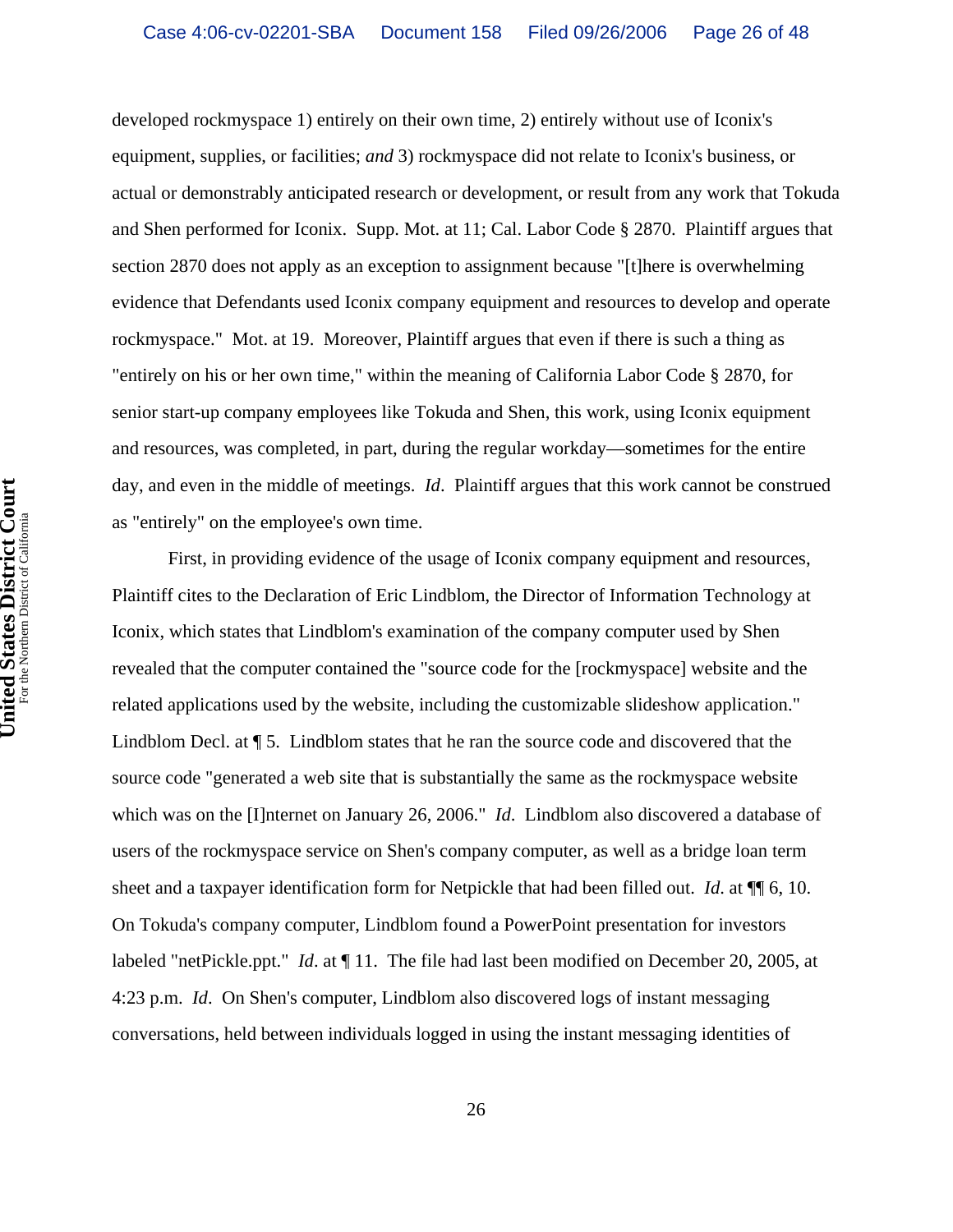Tokuda and Shen; the messages sent from the user logged in with Shen's instant messaging username were sent from Shen's company computer. *Id.* at  $\P$  12-15. Many of these conversations were held on weekdays, between the hours of 9:00 a.m. and 5:00 p.m., and featured discussion of the conceptualization, design, software, operation, and business of rockmyspace.com. *Id*. at ¶ 16-36. In particular, some of these conversations described and facilitated Tokuda's and Shen's actions in debugging and installing code for rockmyspace.com. *Id.* at  $\P$ [23, 25. One such instant messaging conversation was held while the user logged in as Tokuda was attending a meeting of Iconix executives. *Id*., Ex. G, 458 ("hey jia, in exec meeting").

Even putting aside use of Plaintiff's equipment and resources, Plaintiff argues that the exception provided by California Labor Code § 2870 does not apply because, for reasons explained in the section regarding Breach of Fiduciary Duty above, the animated slideshow tool and the website targeting social website users were "directly related to business Iconix was pursuing and to Iconix's anticipated research or development." Mot. at 19.

In their Opposition, Tokuda and Shen raise a variety of arguments against a finding of breach of their Proprietary Agreements. First, Tokuda and Shen argue section 2(f) of the Proprietary Agreements (quoted above) stands for the proposition that if Plaintiff determined that it did not wish to pursue its broadly coined definition of "Invention," no "assignment" under section 2(a) of the Proprietary Agreements was necessary. Tokuda and Shen Opp. at 26. However, this construction is not supported by the language of the Proprietary Agreement. The Proprietary Agreements request disclosure in order to determine whether an idea is an "Invention subject to this Agreement." Kuwayti Decl., Ex. 1 ¶ 13, Ex. A, § 2(f), Ex. B, § 2(f). The Proprietary Agreements do not suggest that assignment is unnecessary if the company does not wish to a pursue a particular "Invention." Far from challenging Plaintiff's argument that Tokuda and Shen failed to disclose rockmyspace to Plaintiff, Tokuda and Shen argue that they "only retained those things that were not usable in email and were directed at social networking, things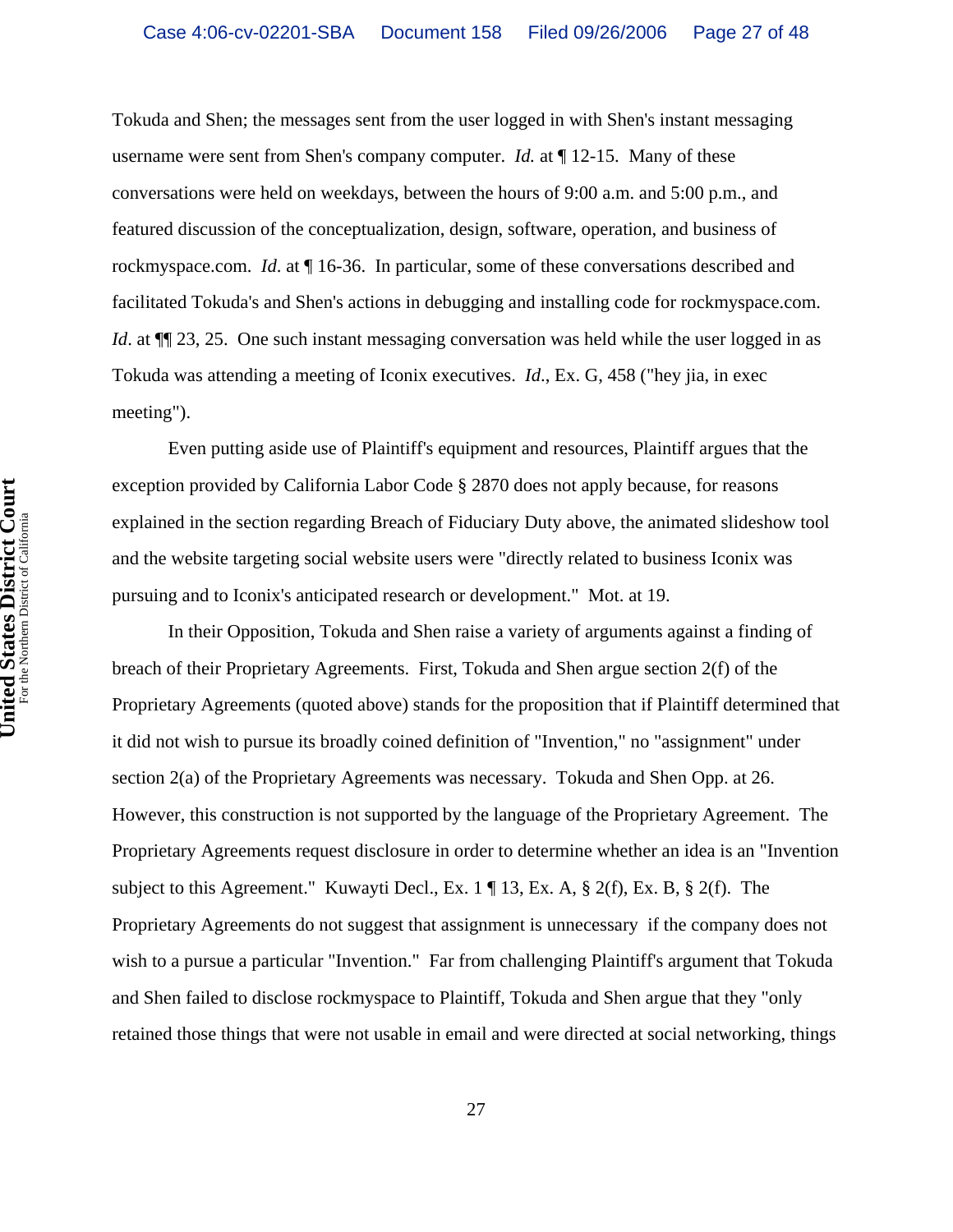that Iconix made clear it did not want." Reply at 27. The clear terms of the Proprietary Agreements indicate that Tokuda and Shen did not have the discretion to retain any ideas. Pursuant to section 2(f) of the Proprietary Agreements, they had to disclose not only all Inventions, but also "any idea" that they did not believe to be an Invention so that Plaintiff could determine whether or not the idea qualified as an Invention. Kuwayti Decl., Ex. 1 ¶ 13, Ex. A, §  $2(f)$ , Ex. B, §  $2(f)$ . Thus, Tokuda and Shen's alternate argument that rockmyspace is not an "Invention" because it is not original is also unavailing. Tokuda and Shen Opp. at 27. Tokuda and Shen were still required to disclose rockmyspace. Apart from the fact that the Proprietary Agreement does not require that an Invention be original,<sup>6</sup> section  $2(f)$  specifically states that Tokuda and Shen were required to disclose "any idea" that they "do not believe to be an Invention." Kuwayti Decl., Ex. 1 ¶ 13, Ex. A, § 2(f), Ex. B, § 2(f).

Further, Defendants argue that the rockmyspace slideshow and website cannot be claimed under the Proprietary Agreement given the circumstances surrounding their limited use of Plaintiff's equipment: 1) Shen used his Iconix computer on vacation to program the website and 2) Iconix computers were used to handle minor operational issues. Opp. at 27. Tokuda and Shen argue that Shen "programmed using the Iconix laptop on vacation as a dumb terminal to his server and only used the Iconix laptop because Iconix asked him to take the laptop on vacation." Tokuda and Shen Opp. at 27. Tokuda and Shen also argue that "using Iconix computers for personal purposes was allowed and Iconix never said it would lay title to such things." Tokuda and Shen Opp. at 27. Tokuda and Shen cite to Shen's Declaration in which he states,

I did a lot of personal activities, including work on my websites, on my Iconix laptop, because I did not have a laptop of my own. I stored photos, video games, music, personal finance information, passwords, and many other personal files on the Iconix laptop. I carried my laptop at all times because I was always on call for any website emergencies. Mr. Picazo and Mr. Zager were aware of my use of the laptop for personal purposes and encouraged me having my laptop with me at all times. In addition, Eric Lindblom, Iconix's Director of Information Technology, knew from November 2005 that I was doing some maintenance of

<sup>&</sup>lt;sup>6</sup> Plaintiff nonetheless presents evidence that RockYou was original, as demonstrated by its instant popularity and success. Reply at 1-2.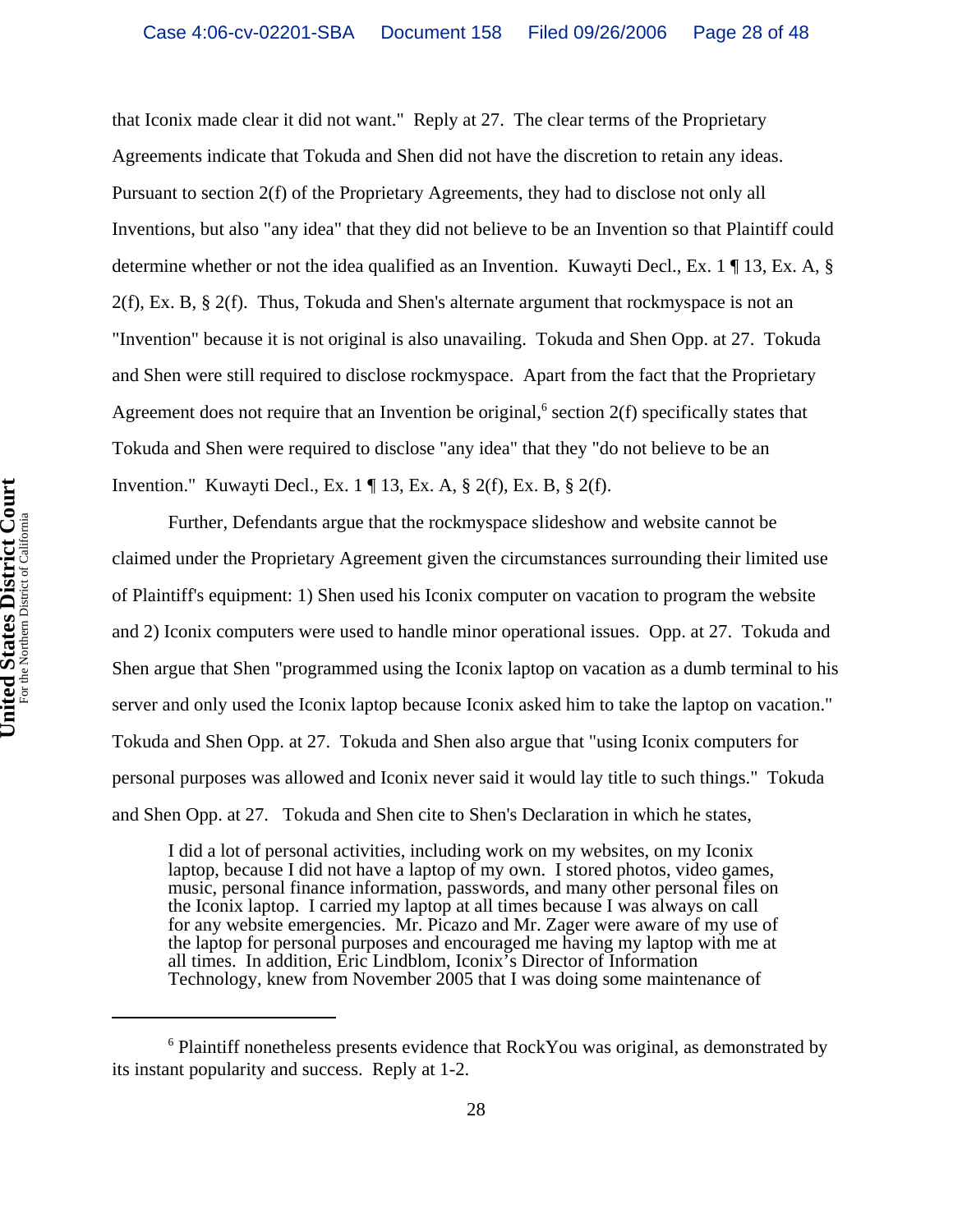the RockMySpace (later renamed Rockyou) website through the Iconix laptop I used. No one ever raised an objection or said I couldn't use the laptop for personal purposes.

Shen Decl. at ¶ 22. Tokuda and Shen's argument is unavailing. Regardless of whether use of Iconix computers for personal purposes was considered *acceptable*, the Proprietary Agreements clearly require that Tokuda and Shen *assign* and *transfer* all inventions to Plaintiff, unless those inventions were developed entirely on the employee's own time, without using the employer's equipment, supplies, facilities, or trade secret information. Kuwayti Decl., Ex. 1 ¶ 13, Ex. A, § 2, Ex. B, § 2 (quoting Cal. Lab. Code § 2870). Even then, as discussed above, the Proprietary Agreements provide an exception to this exception, requiring assignment and transfer of those inventions that either: (1) Relate at the time of conception or reduction to practice of the invention to the employer's business, or actual and demonstrably anticipated research or development of the employer or (2) Result from any work performed by the employee for the employer. Kuwayti Decl., Ex. 1 ¶ 13, Ex. A, § 2, Ex. B, § 2 (quoting Cal. Lab. Code § 2870) (emphasis added). Thus, even if it was considered acceptable for Shen to use his Iconix computer for personal use, any Inventions developed using that computer had to be assigned and transferred. To the extent that Tokuda and Shen believed that the rockmyspace slideshow and website were not Inventions, they still had to disclose those ideas to Plaintiff, pursuant to section 2(f) of the Proprietary Agreements.

In response to Plaintiff's arguments that Tokuda and Shen worked on rockmyspace during business hours, Tokuda and Shen concede that they sometimes worked on maintenance of rockmyspace between the hours of 9:00 a.m. and 5:00 p.m. Tokuda and Shen Opp. at 17 (citing Shen Decl. at  $\sqrt{58}$ . They argue however, that given that the two often worked 14-16 hour days for Iconix or worked through the night, the idea that something was done on "work time" simply because it happened between 9:00 a.m. and 5:00 p.m. is artificial. *Id.* To clarify, in his Declaration, Shen does not speak in terms of working between 9:00 a.m. and 5:00 p.m., but states specifically that, "[s]ometimes, the operational work [on rockmyspace] spilled into work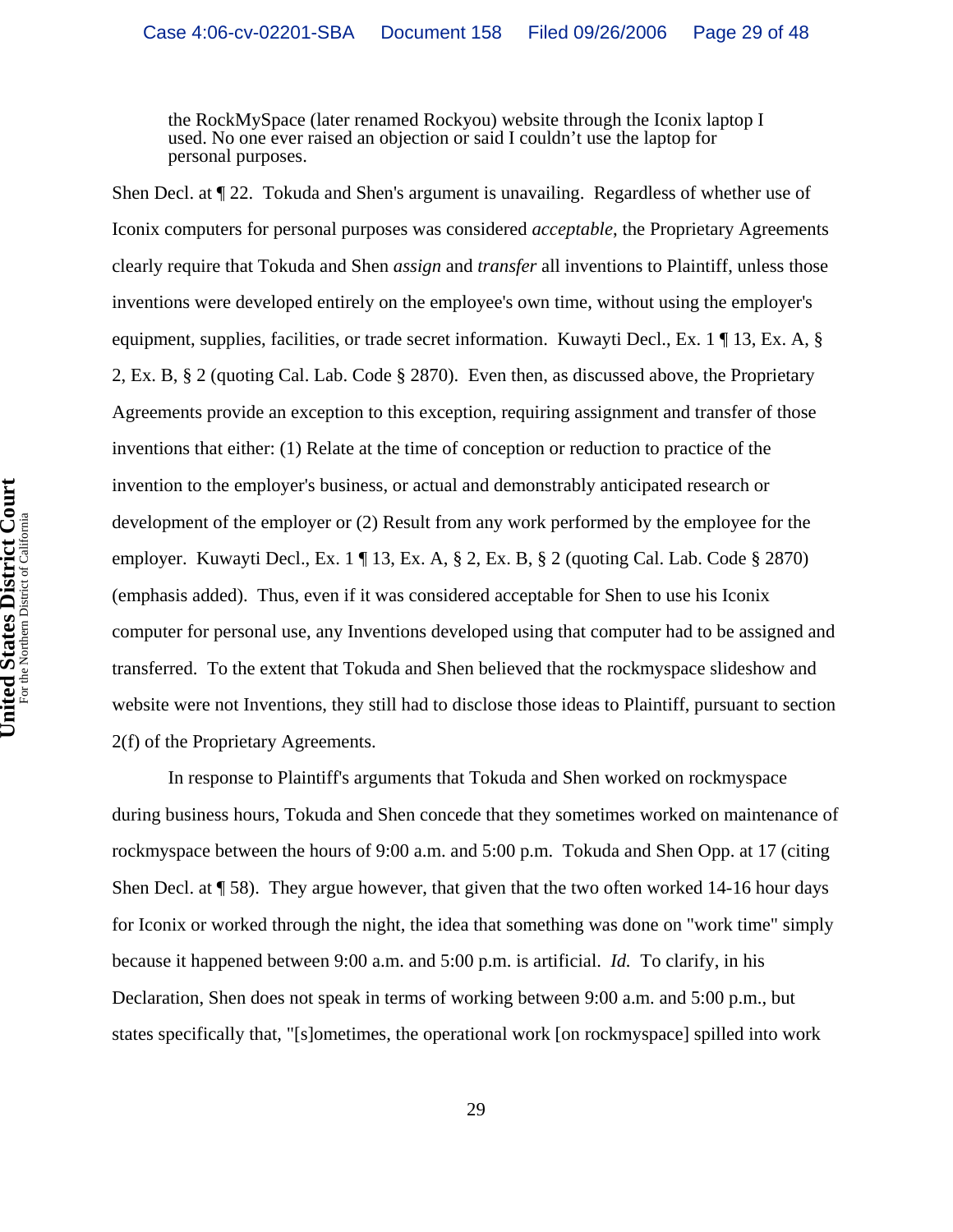hours at Iconix." Shen Decl. at ¶ 58. Further, as noted above, Plaintiff presents evidence that Tokuda was having an instant messenging conversation about rockmyspace while participating in an Iconix executive meeting. Even if "work time" is not properly circumscribed by the hours of 9:00 a.m. and 5:00 p.m., Tokuda and Shen fail to convincingly rebut Plaintiff's allegations that they worked on rockmyspace during work hours. As noted above, the exception to the assignment and transfer provision of the Proprietary Agreements provided by California Labor Code section 2870 only applies to "an invention that the employee developed *entirely* on his or her own time." Cal. Lab. Code § 2870 (emphasis added).

Finally, Tokuda and Shen argue that the Proprietary Agreements are unenforceable as against public policy, because they are open-ended, allowing any idea to be claimed as owned by Iconix, even if the idea is not within Iconix's anticipated line of business and was developed during the employee's free time. Tokuda and Shen Opp. at 28. This argument is unavailing. As Plaintiff argues, the Proprietary Agreements are not open-ended and are not against public policy. To the contrary, the scope of the Proprietary Agreements are limited by their explicit incorporation of California Labor Code § 2870, which provides the standard for the public policy of California on issues of invention assignment contracts. Cal. Lab. Code § 2870(b) ("To the extent a provision in an employment agreement purports to require an employee to assign an invention otherwise excluded from being required to be assigned under subdivision (a), the provision is against the public policy of this state and is unenforceable."). Even Tokuda and Shen's example is unavailing: by explicitly incorporating section 2870 in the Proprietary Agreements, Plaintiff relies on the explicit public policy of California in determining not to claim—contrary to Tokuda and Shen's argument—those ideas developed during the employee's free time so long as those ideas do not fall within the exceptions set forth in section 2870. Kuwayti Decl., Ex. 1 ¶ 13, Ex. A, § 2, Ex. B, § 2 (quoting Cal. Lab. Code § 2870) (emphasis added).

Instead of furthering their position, Tokuda and Shen's arguments, discussed above,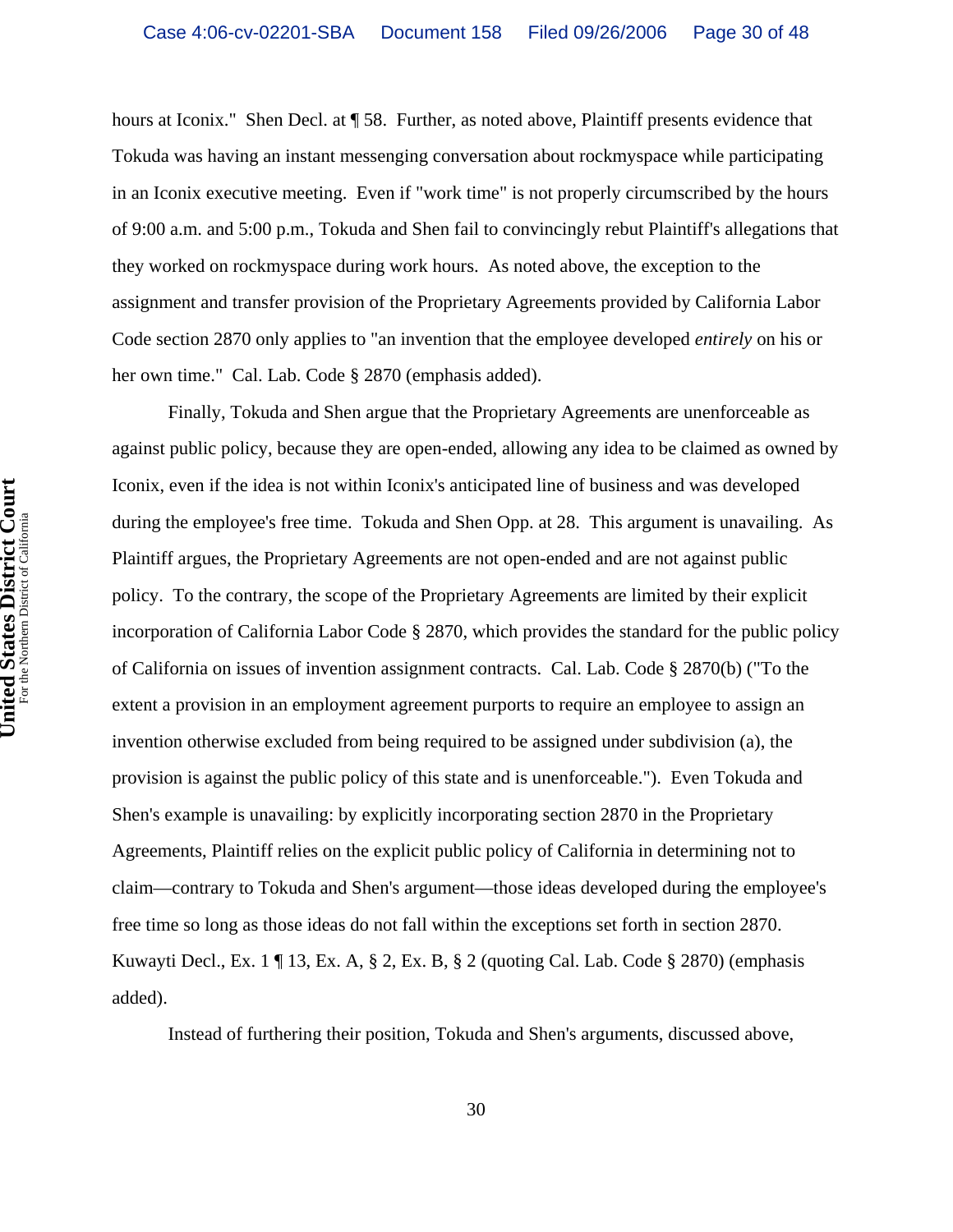merely provide further evidence that the rockmyspace slideshow and website were subject to the disclosure, assignment, and transfer provisions of the Proprietary Agreements because they were "conceived, developed, or reduced to practice by" Tokuda and Shen while they were "employed by the Company." Kuwayti Decl., Ex. 1 ¶ 13, Ex. A, § 2, Ex. B, § 2 (quoting Cal. Lab. Code § 2870) (emphasis added). On balance, Plaintiff provides convincing evidence that section 2870 does not apply to excuse Tokuda and Shen's failure to assign and transfer rockmyspace to Iconix, and that Tokuda and Shen breached the terms of their Proprietary Agreements.

## **c. Copyright Infringement**

Plaintiff argues that the copyright in the rockmyspace software developed by Tokuda and Shen, while working for Plaintiff, is Plaintiff's property under the terms of the Proprietary Agreements signed by Tokuda and Shen. Mot. at 15. Plaintiff argues that Netpickle<sup>7</sup> has infringed<sup>8</sup> and will continue to infringe this copyright. Mot. at 15-17.

# **i. Copyright Ownership**

On February 16, 2006, Plaintiff filed for an expedited copyright registration on the

<sup>&</sup>lt;sup>7</sup> Plaintiff argues that Tokuda and Shen are responsible, along with Netpickle, for any acts of infringement. Plaintiff cites to California case law for this proposition, arguing that Defendants have absolute control over the direction of Netpickle and a total unity of interest with it. Reply at 22-23 (citing *Associated Vendors, Inc. v. Oakland Meat Co.*, 210 Cal. App. 2d 825, 837 (Cal. Ct. App. 1962) ("Before a corporation's acts and obligations can be legally recognized as those of a particular person, and vice versa, it must be made to appear that the corporation is not only influenced and governed by that person, but that there is such a unity of interest and ownership that the individuality, or separateness, of such person and corporation has ceased, and that the facts are such that an adherence to the fiction of the separate existence of the corporation would, under the particular circumstances, sanction a fraud or promote injustice.") However, because Plaintiff fails to provide evidence that Defendants have absolute control over Netpickle and a total unity of interest with it, the Court is unable to find, at this stage, that Plaintiff's argument is availing.

<sup>&</sup>lt;sup>8</sup> "To establish a claim for copyright infringement, plaintiff must show that 1) she owns the copyright in the allegedly copied work; 2) defendant had access to the work; and 3) plaintiff's and defendant's works are substantially similar. To show that two works are substantially similar, plaintiff must demonstrate that the works are substantially similar in both ideas and expression." *Frybarger v. International Business Machines Corp*., 812 F.2d 525, 529 (9th Cir. 1987) (citation omitted).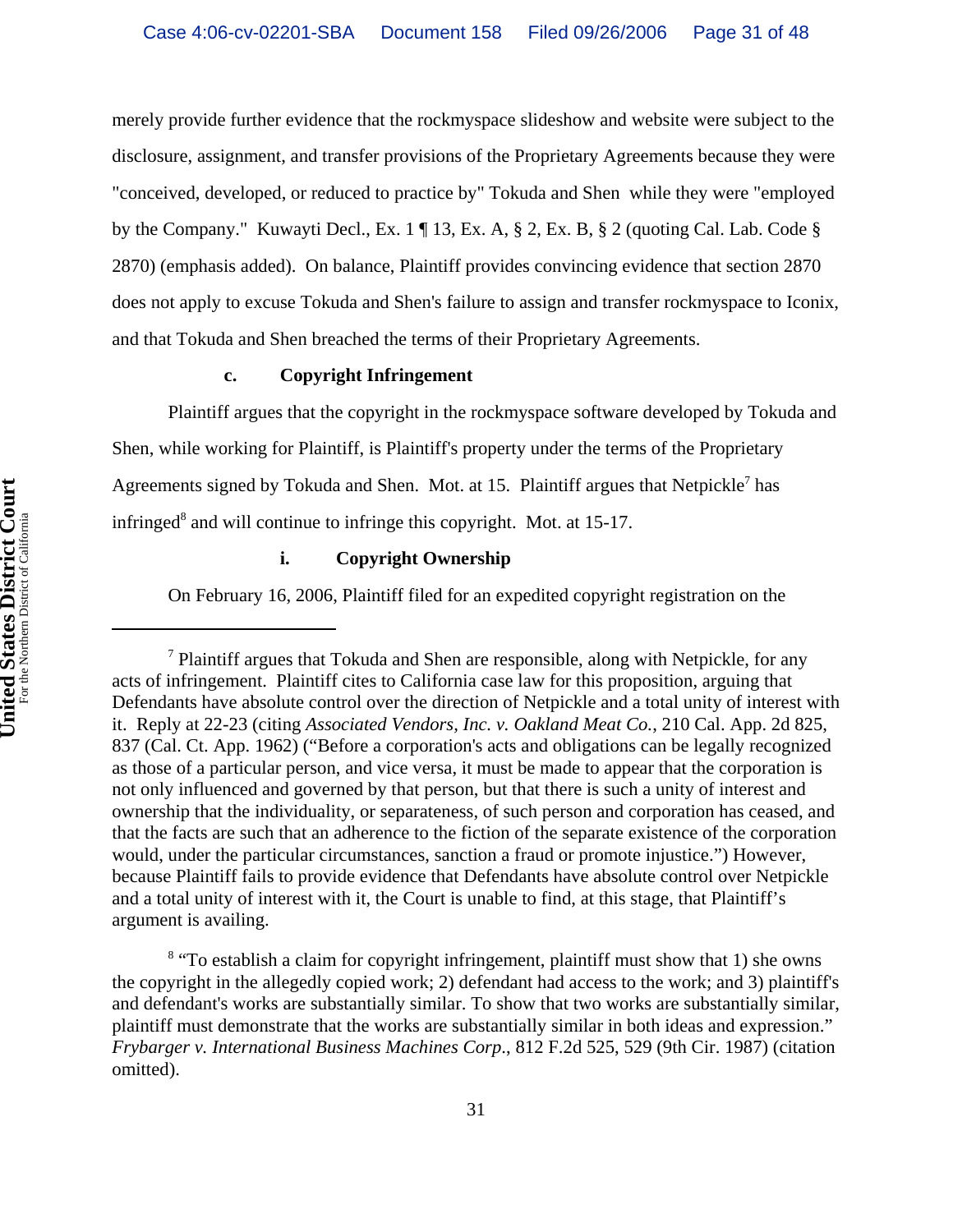software code for the rockmyspace.com website that Plaintiff obtained from Shen's company computer. Mot. at 14 (citing Kuwayti Decl. at ¶ 12). On March 6, 2006, Plaintiff received the certificate of copyright registration. *Id.* (citing Kuwayti Decl. at ¶ 12). As quoted above, the Proprietary Agreements explicitly assign copyrights in Defendants' inventions to Iconix. Kuwayti Decl., Ex. 1 ¶ 13, Ex. A, § 2, Ex. B, § 2. As discussed above, the only exception to this assignment is provided by California Labor Code § 2870, which for the reasons stated above, does not apply in the instant case.

In its Opposition, Netpickle<sup>9</sup> ignores this argument and argues at length that the software cannot be owned by Plaintiff because it does not satisfy the "work for hire" doctrine. Netpickle Opp. at 5-8. Pursuant to 17 U.S.C. § 201(b), "In the case of a work made for hire, the employer or other person for whom the work was prepared is considered the author for purposes of this title, and, unless the parties have expressly agreed otherwise in a written instrument signed by them, owns all of the rights comprised in the copyright."

While Plaintiff argues, in turn, that it *does* satisfy the "work for hire" standard, the "work for hire" standard is irrelevant, where the Proprietary Agreements assign ownership of the

As between two conflicting transfers, the one executed first prevails if it is recorded [with the Copyright Office], in the manner required to give constructive notice under subsection (c), within one month after its execution in the United States or within two months after its execution outside the United States, or at any time before recordation in such manner of the later transfer. Otherwise the later transfer prevails if recorded first [with the Copyright Office] in such manner, and if taken in good faith, for valuable consideration or on the basis of a binding promise to pay royalties, and without notice of the earlier transfer.

17 U.S.C. § 205. Even putting aside questions of good faith and notice, Defendants do not claim that they registered the second transfer, as required pursuant to section 205.

<sup>&</sup>lt;sup>9</sup> Netpickle claims that Tokuda and Shen transferred all assets related to the rockmyspace website—including the disputed software code—to Netpickle, as part of the incorporation of Netpickle in early January, 2006. Netpickle Opp. at 2 (citing Tokuda Dep. at ¶¶ 75, 79). To the extent that Netpickle seeks to argue that this transfer—which followed the original transfer of copyright to Plaintiff pursuant to the Proprietary Agreements—extinguished Plaintiff's ownership of the copyright, the argument is unavailing. Pursuant to 17 U.S.C. § 205,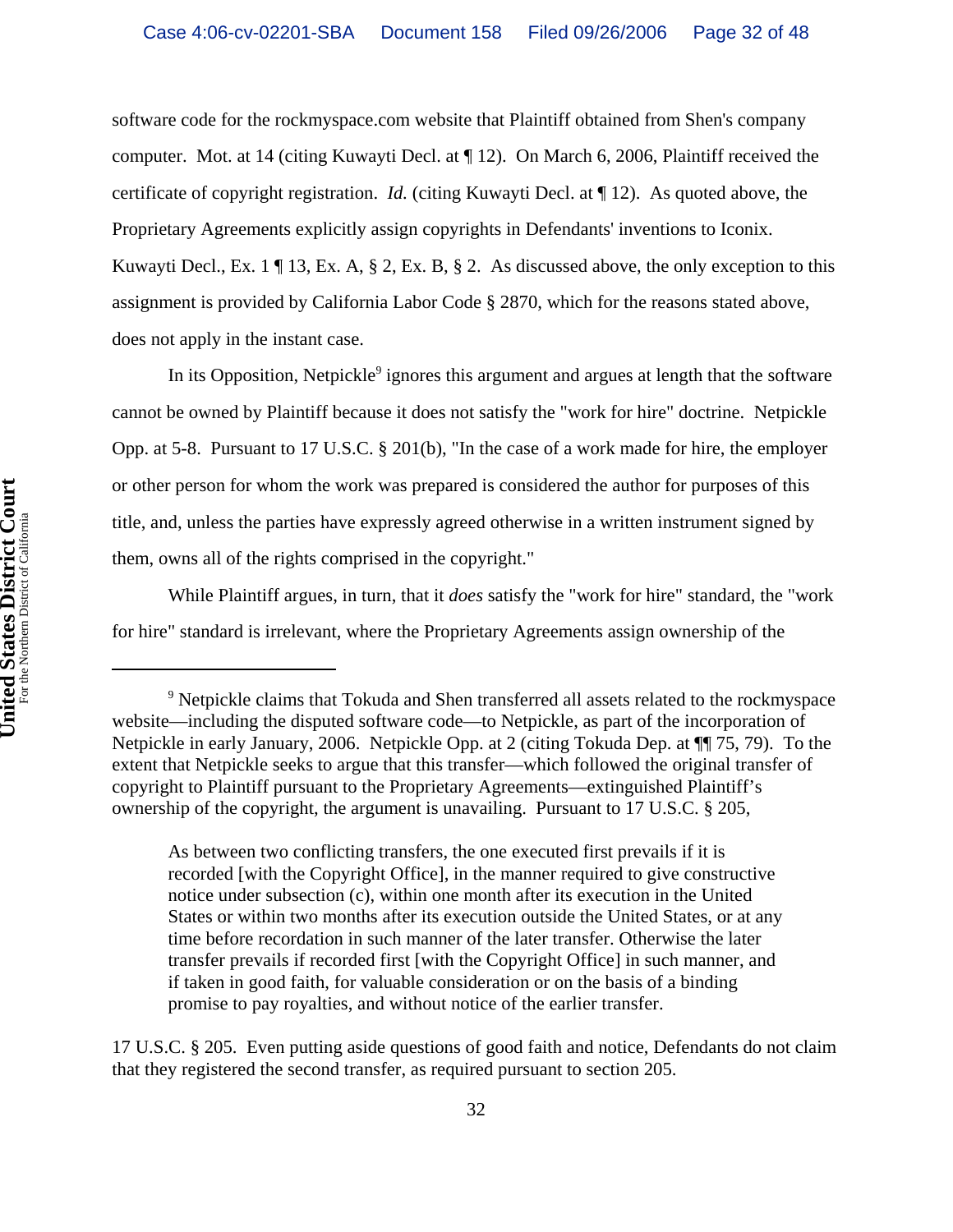copyright to Plaintiff. Although the Ninth Circuit has not addressed this issue, the leading copyright treatise and other Circuits agree that "the parties may expressly agree that all works produced by the employee during the period of the employment relationship shall belong entirely to the employer" and that the "work for hire" doctrine applies only in the absence of such express agreement. 1-5 NIMMER ON COPYRIGHT § 5.03 (explaining that the "work for hire" doctrine governs in the "absence of an express agreement between an employer and employee as to which of the works produced by the employee shall be deemed to belong to the employer"); *Eisenberg v. Advance Relocation Storage, Inc.*, 237 F.3d 111, 116 (2d Cir. 2000) ("By contract, a worker and a firm may agree that the worker will or will not have intellectual property rights to items that she makes while working for the firm. Such agreements are controlling regardless of whether, in their absence, a worker would be characterized as an employee or an independent contractor. Indeed, in copyright work-for-hire cases, the question of whether a worker is an employee or an independent contractor arises only after the court has determined that the parties did not agree on the allocation of intellectual property rights. . . . a worker and a firm can enter into a contract that explicitly delineates who holds intellectual property rights to worker-created items . . . .") (citations omitted); *Aymes v. Bonelli*, 980 F.2d 857 (2d Cir. 1992) ("It is undisputed that [the programmer] and [employer] never signed a written agreement assigning ownership rights in [the software programs]. We must therefore consider whether the program was a work prepared by Aymes as an employee within the scope of his employment. If so, [software programs] qualif[y] as a 'work made for hire' whose copyright belongs to Island as Aymes's employer.); *Hays v. Sony Corp.*, 847 F.2d 412, 47 (7th Cir. 1988) ("The work-for-hire doctrine . . . assigns copyright to the employer in the absence of a contractual specification"). Therefore, Plaintiff has presented convincing evidence that the copyright was assigned to Plaintiff.

In its Opposition, Netpickle states that it has asserted various counterclaims—including a counterclaim alleging that Plaintiff committed inequitable conduct and/or fraud upon the United States Copyright Office—against Plaintiff with respect to Plaintiff's registration of the code.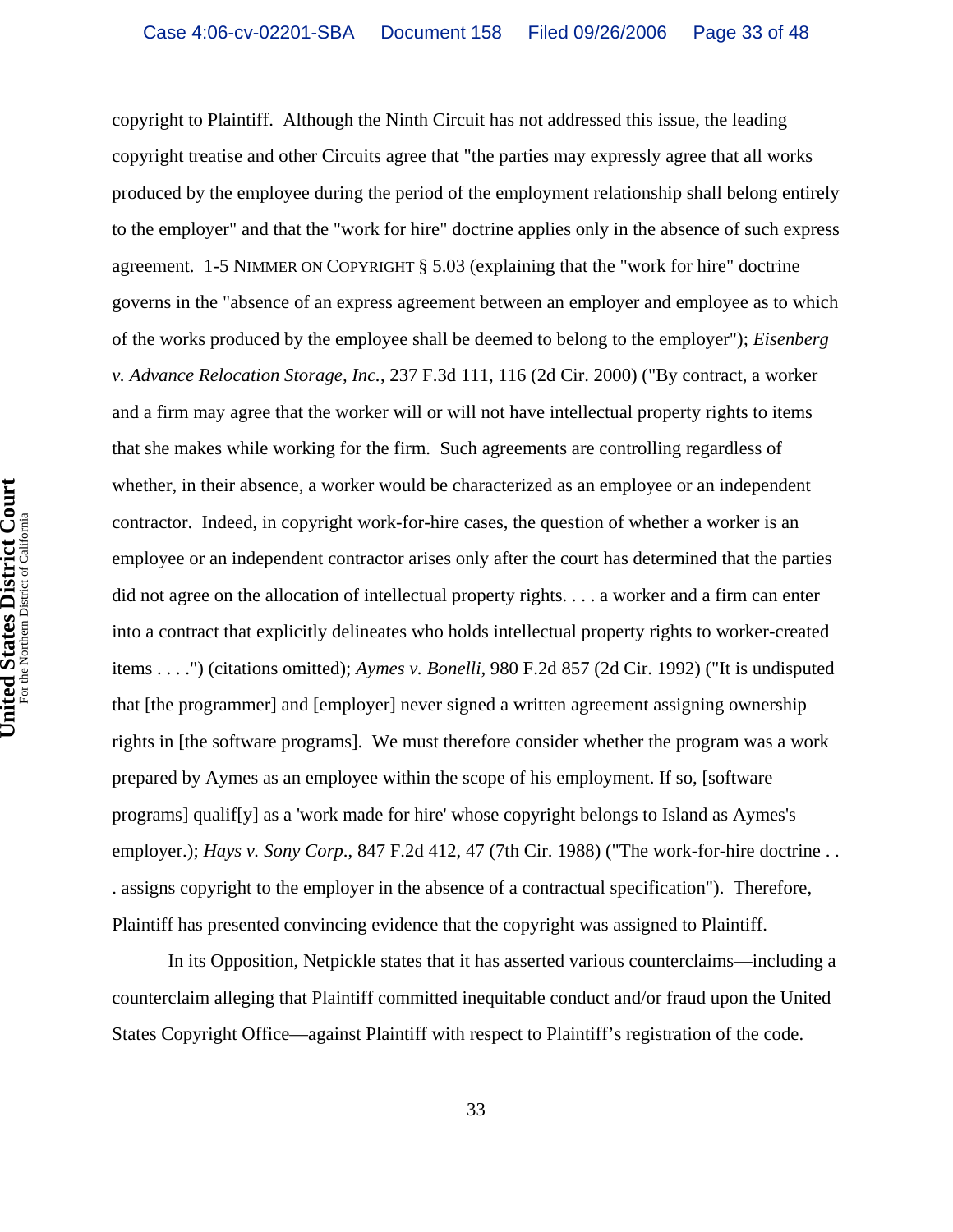Netpickle Opp. at 8 n. 10, 9. Netpickle states that the relief sought on the counterclaims will include invalidation of the registration. *Id.* The Ninth Circuit has held that fraud on the Copyright Office can invalidate the copyright. *Urantia Found. v. Maaherra*, 114 F.3d 955, 963 (9th Cir. 1997). However, as Netpickle observes, the counterclaims are not at issue in the instant motion. Netpickle Opp. at 8 n. 10.

## **ii. Copyright Infringement**

Plaintiff observes that Netpickle does not challenge that Netpickle's use of Iconixregistered code or insubstantial variants of that code continued through at least mid-May 2006. Reply at 26. Plaintiff argues that using the code to operate and further develop the website necessarily involves making infringing copies of the software. Mot. at 16. Indeed, according to the Ninth Circuit, running copyrighted software, without ownership of the copyright or a license to run the software, constitutes copyright infringement: "[T]he loading of copyrighted computer software from a storage medium (hard disk, floppy disk, or read only memory) into the memory of a central processing unit ('CPU') causes a copy to be made. In the absence of ownership of the copyright or express permission by licence, such acts constitute copyright infringement." *Mai Sys. Corp. v. Peak Computer, Inc*., 991 F.2d 511, 518 (9th Cir. 1993). Netpickle does not challenge this proposition. Thus, Plaintiff has provided *convincing evidence* that Netpickle has infringed copyrighted software owned by Plaintiff.

The parties raise serious questions regarding whether Netpickle continues to infringe Plaintiff's copyright. Under the sliding scale test, a party seeking a preliminary injunction "need not demonstrate that he will succeed on the merits, but must at least show that his cause presents serious questions of law worthy of litigation." *Topanga Press, Inc. v. City of Los Angeles*, 989 F.2d 1524, 1528 (9th Cir. 1993). "Serious questions" are those which are "substantial, difficult, and doubtful, as to make them fair ground for litigation and thus for more deliberative investigation." *Senate of State of Cal. v. Mosbacher*, 968 F. 2d 974, 977-78 (9th Cir. 1992). Netpickle argues that after Plaintiff filed the instant lawsuit, it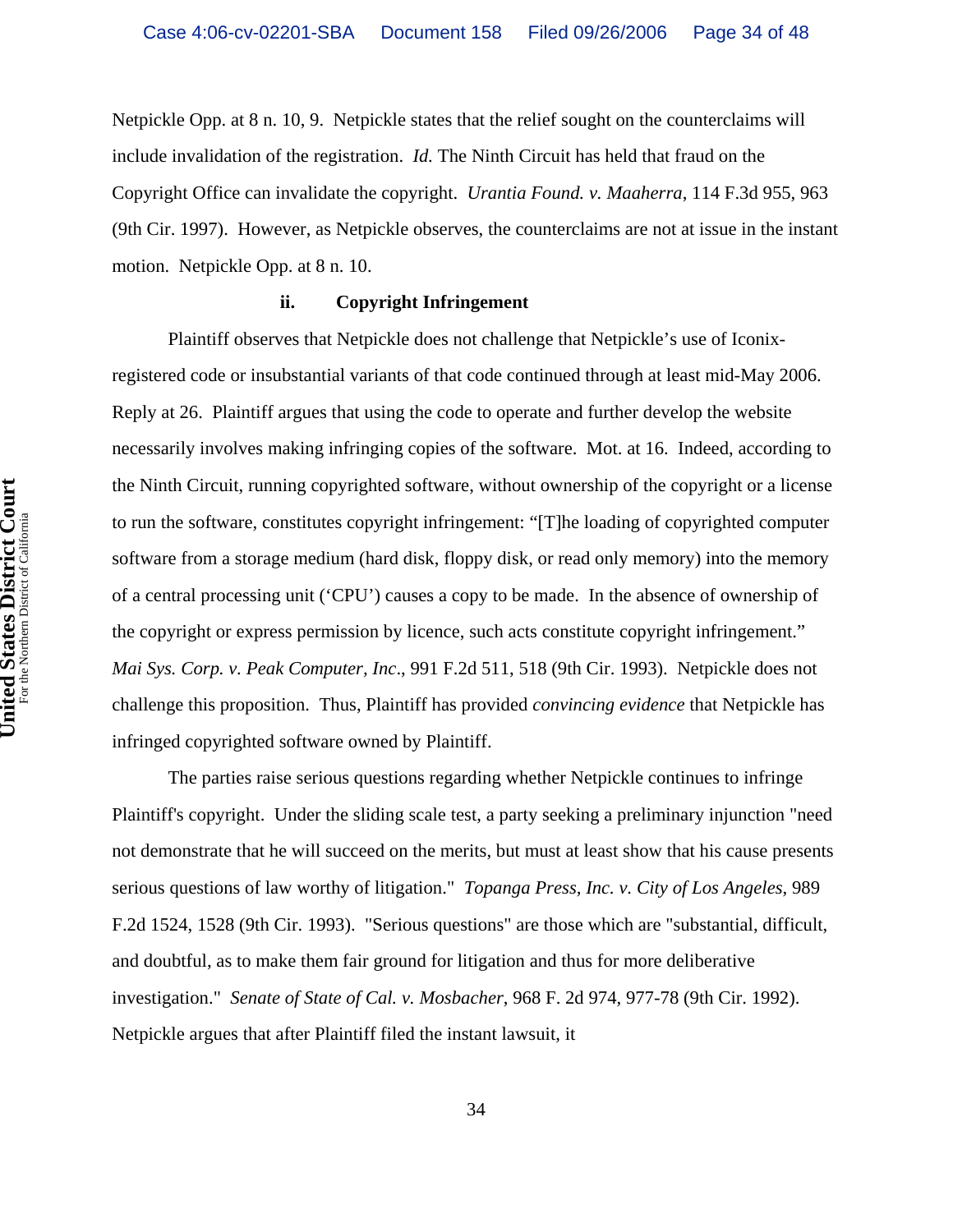decided to completely replace the source code [for RockYou] out of an abundance of caution and because doing so was inexpensive. . . . Netpickle completely replaced the prior source code (the code Iconix registered) with code developed independently by the contractors and other code that was developed by Shen and Tokuda either prior to or after their employment with Iconix.

Netpickle Opp. at 3 (citing Shen Decl. at ¶¶ 67-69). However, Plaintiff observes that Defendants' expert witness Robert Zeidman<sup>10</sup> found that 20% of the new RockYou source code files that were written using the Flash programming language had "high correlation values" to files in the copyrighted code. Zeidman Decl. at ¶ 10. Zeidman has offered several possible explanations for this high correlation, including a) that the code might have been automatically generated by software tools used by programmers to create Flash files, as well as b) copying. Zeidman Decl. at ¶¶ 31, 32; Halpin Decl., Ex. 12, 33 (Zeidman Dep.). However, Zeidman explains that "[d]ue to time constraints, [he] [has] not been able to independently" research this issue. Zeidman Decl. at ¶ 32. Plaintiff further observes that Zeidman and Defendant's other expert only analyzed the parts of RockYou written using the php, Actionscript, and Flash programming languages. Zeidman acknowledged that RockYou was also written using the HTML programming languages and did not know whether other parts of RockYou were written in other programming languages. Halpin Decl., Ex. 12, 63-64 (Zeidman Dep.). Therefore, Plaintiff argues that Defendant's expert analysis, comparing the two software programs, is incomplete. Reply at 29 n. 12.

 $10$  Zeidman is an engineer and the founder and president of Zeidman Consulting, which provides engineering consulting to high-tech companies; he has been a computer software and hardware designer since 1983 and holds fourteen patents. Zeidman Decl. at  $\P$  6, 8. Zeidman has served as an expert witness in twelve cases, including at least four where he claims to have compared programming source code for evidence of copyright infringement. Zeidman Decl., Ex. A. He has published extensively, including two articles on detecting source code plagiarism. One such article was entitled "Detecting Source Code Plagiarism with CodeMatch"; CodeMatch is the tool that Zeidman used for his analysis in the instant case. *Id.* He has a masters degree in electrical engineering from Stanford University and bachelors degrees in electrical engineering and physics from Cornell University. *Id.* Plaintiff does not challenge Zeidman's qualifications as an expert witness to testify on similarities between software used by Defendants and the software copyrighted by Plaintiff.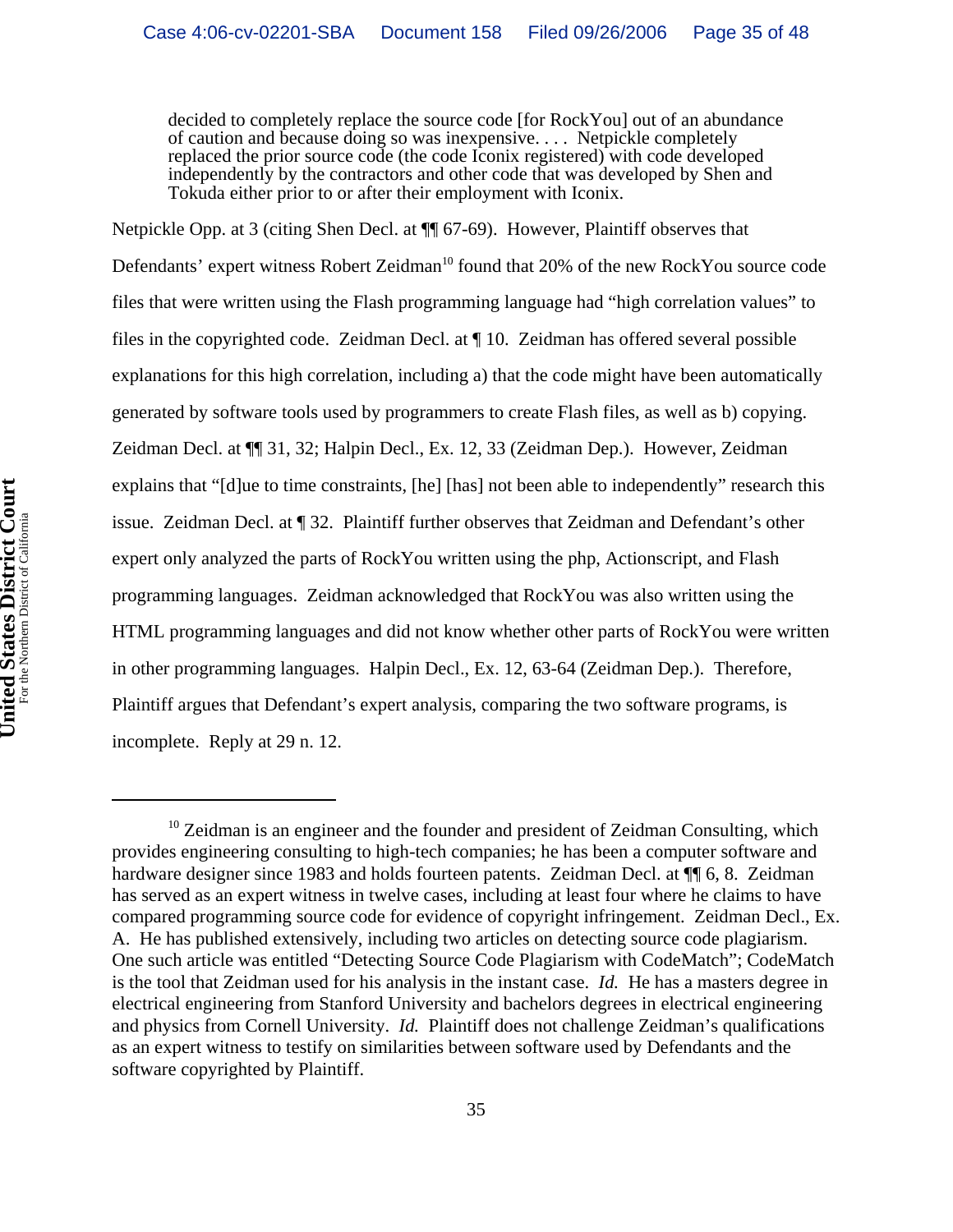Further, while Defendants object to the testimony of Plaintiff's expert witness, who argues that the "conceptual model, navigation, imaging, and look and feel" of the redeveloped RockYou website is "substantially identical" to that created by the copyrighted code, Defendants' own experts did not analyze these aspects of the RockYou website, reviewing only the source code of the programs. Supp. Mot. at 6; Reply at 26 (citing Halpin Decl., Ex. 11, 12- 16 (Shiflett Dep.); Halpin Decl., Ex. 12, 7 (Zeidman Dep.)). Because copyright protection can, in some circumstances, extend to the visual aspects of a software program, such as its user interface, the expert analysis proffered by both parties is incomplete on this front as well. *Johnson Controls, Inc. v. Phoenix Control Systems, Inc*., 886 F.2d 1173, 1175 (9th Cir. 1989) (citation omitted). ("Computer software is subject to copyright protection. A computer program is made up of several different components, including the source and object code, the structure, sequence and/or organization of the program, the user interface, and the function, or purpose, of the program. Whether a particular component of a program is protected by a copyright depends on whether it qualifies as an 'expression' of an idea, rather than the idea itself.").

While the evidence does not yet point convincingly either toward or away from continued copyright infringement, the parties have raised serious questions on this topic, sufficient to warrant a preliminary injunction, if the other elements of the preliminary injunction standard are satisfied. *Topanga Press, Inc. v. City of Los Angeles*, 989 F.2d 1524, 1528 (9th Cir. 1993).

#### **d. Unfair Competition Law**

Plaintiff argues that Tokuda and Shen violated California's Unfair Competition Law, which prohibits "any unlawful, unfair, or fraudulent business act or practice." Cal. Bus. & Prof. Code. § 17200. "By proscribing 'any unlawful' business practice, section 17200 borrows violations of other laws and treats them as unlawful practices that the unfair competition law makes independently actionable. *Cel-Tech Communications, Inc. v. Los Angeles Cellular Telephone Co.*, 20 Cal. 4th 163, 180 (Cal. 1999) (quotation omitted). The California courts have held that a breach of fiduciary duty can provide the predicate unlawful act that gives rise to an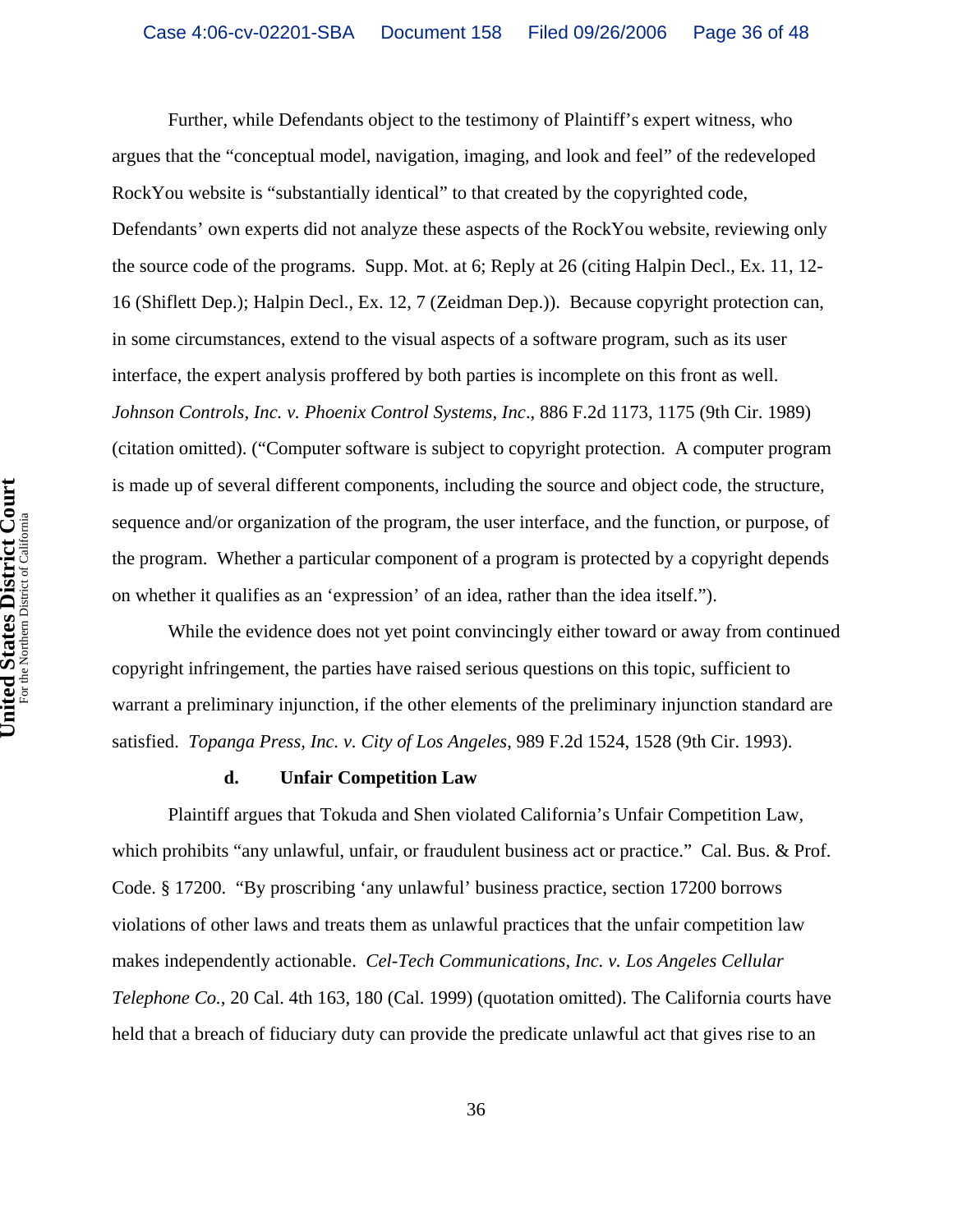Unfair Competition Law claim. *GAB Business Services, Inc. v. Lindsey & Newsom Claim Services, Inc*., 83 Cal. App. 4th 409, 425 (Cal. Ct. App. 2000). Tokuda and Shen argue, without citing any authorities, that California's Unfair Competition Law "cannot be fairly read to cover the obligations of employees under the guide of a 'business' practice." Tokuda and Shen Opp. at 29. To the contrary, as Plaintiff argues, the California courts have held that a former employer may obtain a preliminary injunction, pursuant to an Unfair Competition Law claim, against a former employee for breach of the employee's obligations to the employer. For example, in *ReadyLink Healthcare*, the California Court of Appeals affirmed a preliminary injunction against a former employee who a) stole—while still an employee—his employer's proprietary and confidential information and b) then sought to misappropriate that information. *ReadyLink Heatlhcare v. Cotton*, 126 Cal. App. 4th 1006 (2005). Tokuda and Shen also argue, without citing any authorities, that Plaintiff cannot seek injunctive relief, pursuant to the Unfair Competition Law, because the alleged violations have ceased and cannot possibly continue. Tokuda and Shen Opp. at 31. To the contrary, as Plaintiff argues, the Unfair Competition Law clearly states "Any person who engages, *has engaged*, or proposes to engage in unfair competition may be enjoined in any court of competent jurisdiction." Cal. Bus. & Prof. Code § 17203 (emphasis added). Plaintiff argues that it does not seek to enjoin Tokuda and Shen from breaching any duties that they no longer have, but rather seeks restitution of property and injunctive relief preventing Defendants from benefitting from the fruits of their wrongdoing. Reply at 31.

In addition, Plaintiff alleges other predicate unlawful activity:

First, Plaintiff argues that Tokuda and Shen each violated the Unfair Competition Law by breaching the duty of loyalty that they owed to Plaintiff under the California Labor Code. California Labor Code § 2859 states, "An employee is always bound to use such skill as he possess, so far as the same is required, for the services specified" by the terms of his employment. Cal. Lab. Code § 2859. California Labor Code § 2863 states, "An employee who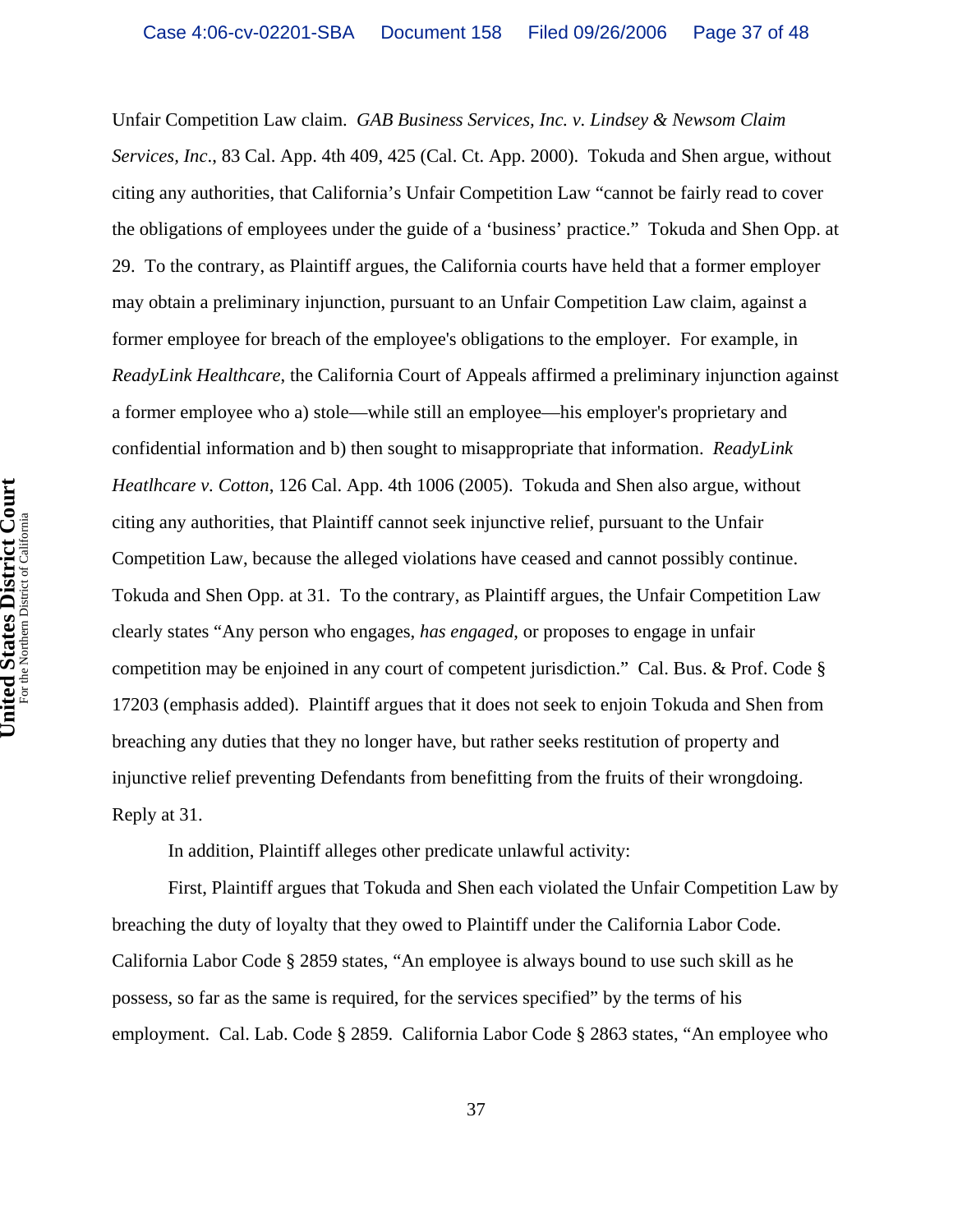has any business to transact on his own account, similar to that intrusted [sic] to him by his employer, shall always give preference to the business of the employer. Cal. Lab. Code § 2863. Plaintiff argue that Tokuda and Shen violated these Labor Code statutes by deliberately withholding their best efforts from their work for Plaintiff, retaining those efforts to serve their own competing interests, by secretly developing rockmyspace as their own company, instead of using the rockmyspace technologies—or at least disclosing the rockmyspace technologies—to serve Plaintiff's viral marketing needs. Reply at 30. While Tokuda and Shen argue that they "worked very hard" for Plaintiff, this proposition does not negate Plaintiff's arguments that Tokuda and Shen *also* used their efforts to serve their own interests, instead of those of Plaintiff. Reply at 30.

Second, Plaintiff argues that Tokuda and Shen violated the Unfair Competition Law by violating California Penal Code § 502(c), which states, in pertinent part, "any person who commits any of the following acts is guilty of a public offense":

 (2) Knowingly accesses and without permission takes, copies, or makes use of any data from a computer, computer system, or computer network, or takes or copies any supporting documentation, whether existing or residing internal or external to a computer, computer system, or computer network.

. . . . (4) Knowingly accesses and without permission adds, alters, damages, deletes, or destroys any data, computer software, or computer programs which reside or exist internal or external to a computer, computer system, or computer network.

Cal. Penal Code § 502(c). Plaintiff argues that Tokuda and Shen both violated section 502(c)(4) by deleting the rockmyspace files from their Iconix computers, without the permission of Plaintiff and in order to destroy incriminating evidence. Supp. Mot. at 13 (citing Wan Decl., Ex. A, 293, 295 (Shen Dep.) (On the day that Shen was fired, "[he] chose to delete things that [he] didn't want people at Iconix to see."); Wan Decl., Ex. C, 441, 468 (instant messaging conversation between Tokuda and Shen on December 17, 2005) ("I [Tokuda] deleted almost everything with rockmyspace off my computer (not much there actually) in case I'm asked to leave")). Plaintiff also argues that Shen violated section  $502(c)(2)$  when, four days after he was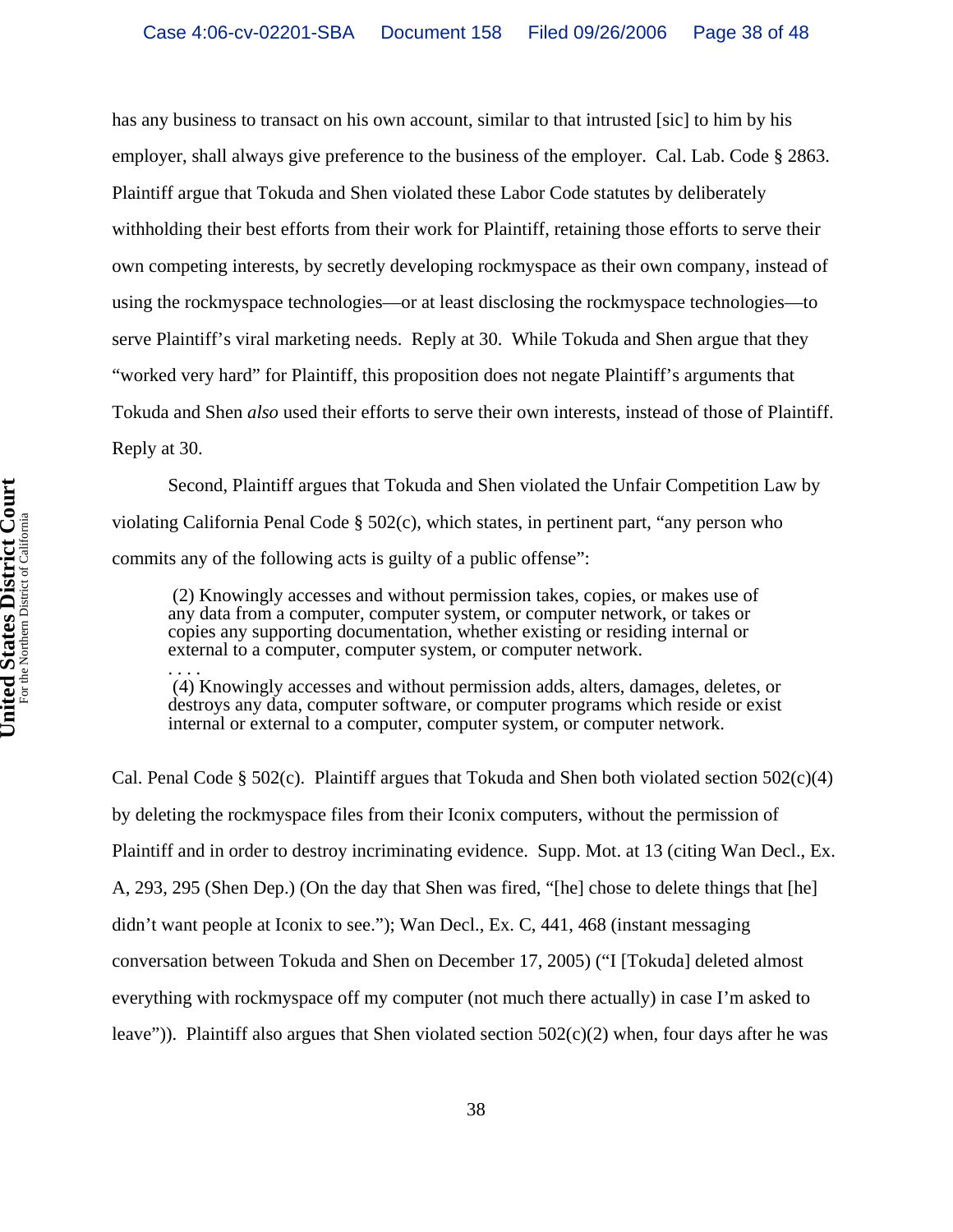fired, he had an Iconix employee upload source code that belonged to Iconix to a rockmyspace server. Supp. Mot. at 13 (citing Wan Decl., Ex. A, 118-19, 123-24 (Shen Dep.)). In their Opposition, Tokuda and Shen do not dispute Plaintiff's evidence, but merely claim that the code that Shen had an employee upload to a rockmyspace server was "based entirely off an open source platform called Mambo" and is separate from Iconix's email plug-in and web services code. Tokuda and Shen Opp. at 31. Tokuda and Shen describe Shen's conduct as a "momentary lapse of judgment" and state that Shen "never reviewed or accessed the uploaded materials." *Id*. (citing Shen Decl. at ¶ 4).

On balance, Plaintiff has provided convincing evidence of violations of California's Unfair Competition Law.

#### **2. Irreparable Harm**

For the reasons stated above, Plaintiff has shown probable success on the merits of it's various claims. For the reasons stated below, Plaintiff also succeeds in showing irreparable injury.

Plaintiff argues that irreparable harm should be presumed in this case: "A copyright plaintiff who makes out a prima facie case of infringement is entitled to a preliminary injunction without a detailed showing of irreparable harm." *Triad Sys. Corp. v. Southeastern Express Co.*, 64 F.3d 1330, 1335 (9th Cir. 1995). "To make its required showing of copyright infringement, [the plaintiff] must prove (1) ownership of the copyrights and (2) copying of an expression protected by those copyrights." *Triad*, 64 F.3d at 1335. In the instant case, Plaintiff has made out a prima facie case of copyright infringement, presenting proof of 1) ownership of the copyright—both through its copyright registration and its Proprietary Agreements—and 2) infringement by Defendants through at least mid-May 2006. 17 U.S.C. § 410 ("In any judicial proceedings the certificate of a registration made before or within five years after first publication of the work shall constitute prima facie evidence of the validity of the copyright and of the facts stated in the certificate."). Because Plaintiff has demonstrated a reasonable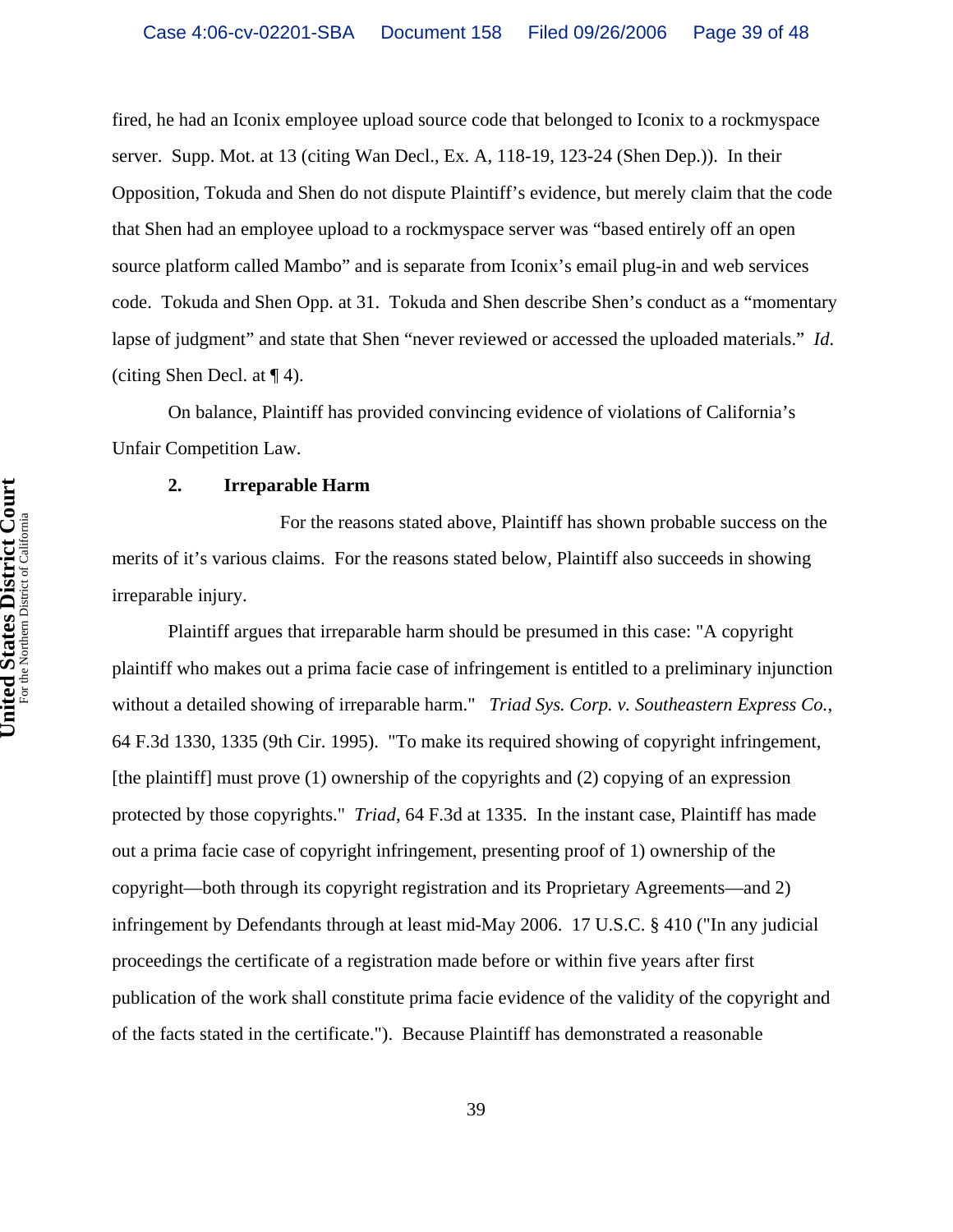likelihood of success as to it's prima facie case of copyright infringement, Plaintiff is entitled to a presumption of irreparable harm .

# **3. Scope of the Preliminary Injunction and Determination of the Bond a. Scope of the Preliminary Injunction**

The Ninth Circuit has held that "an injunction must be narrowly tailored . . . to remedy only the specific harms shown by the plaintiffs, rather than 'to enjoin all possible breaches of the law.'" *Price v. City of Stockton*, 390 F.3d 1105, 1117 (9th Cir. 2004). *See also National Railway Labor Conference v. International Assoc. of Machinists and Aerospace Workers*, 830 F.2d 741 (7th Cir. 1987) (reviewing a district court's decision to grant a preliminary injunction to determine "whether the scope of the injunctive provisions is wider than that necessary to prevent irreparable harm"). As explained above, Plaintiff has succeeded only in showing irreparable harm arising out of past acts of copyright infringement. The Court must therefore narrowly tailor its preliminary injunction to remedy that particular harm. The Ninth Circuit has held that "the basic function of a preliminary injunction is to preserve the status quo pending a determination of the action on the merits." *Dep't of Parks & Rec. v. Bazaar Del Mundo, Inc*., 448 F.3d 1118, 1124 (9th Cir. 2006) (quotation omitted). "[T]he status quo is not simply any situation before the filing of the lawsuit, but rather the last uncontested status that preceded the parties' controversy." *Id.* (quoting *GoTo.Com, Inc. v. Walt Disney Co*., 202 F.3d 1199, 1210 (9th Cir. 2000). In *GoTo.Com*, a trademark infringement case, the Ninth Circuit held that the status quo which was to be preserved by the district court's preliminary injunction "existed before [the defendant] began using its allegedly infringing logo." *GoTo.Com*, 202 F.3d at 1210.

Plaintiff seeks the injunctive relief described in note 4. However, this relief is not narrowly tailored to preserve the status quo that preceded Defendants' copyright infringement, but is instead drafted broadly to also address the alleged harms for breach of the Proprietary Agreements, breach of fiduciary duty, and violation of the Unfair Competition Law.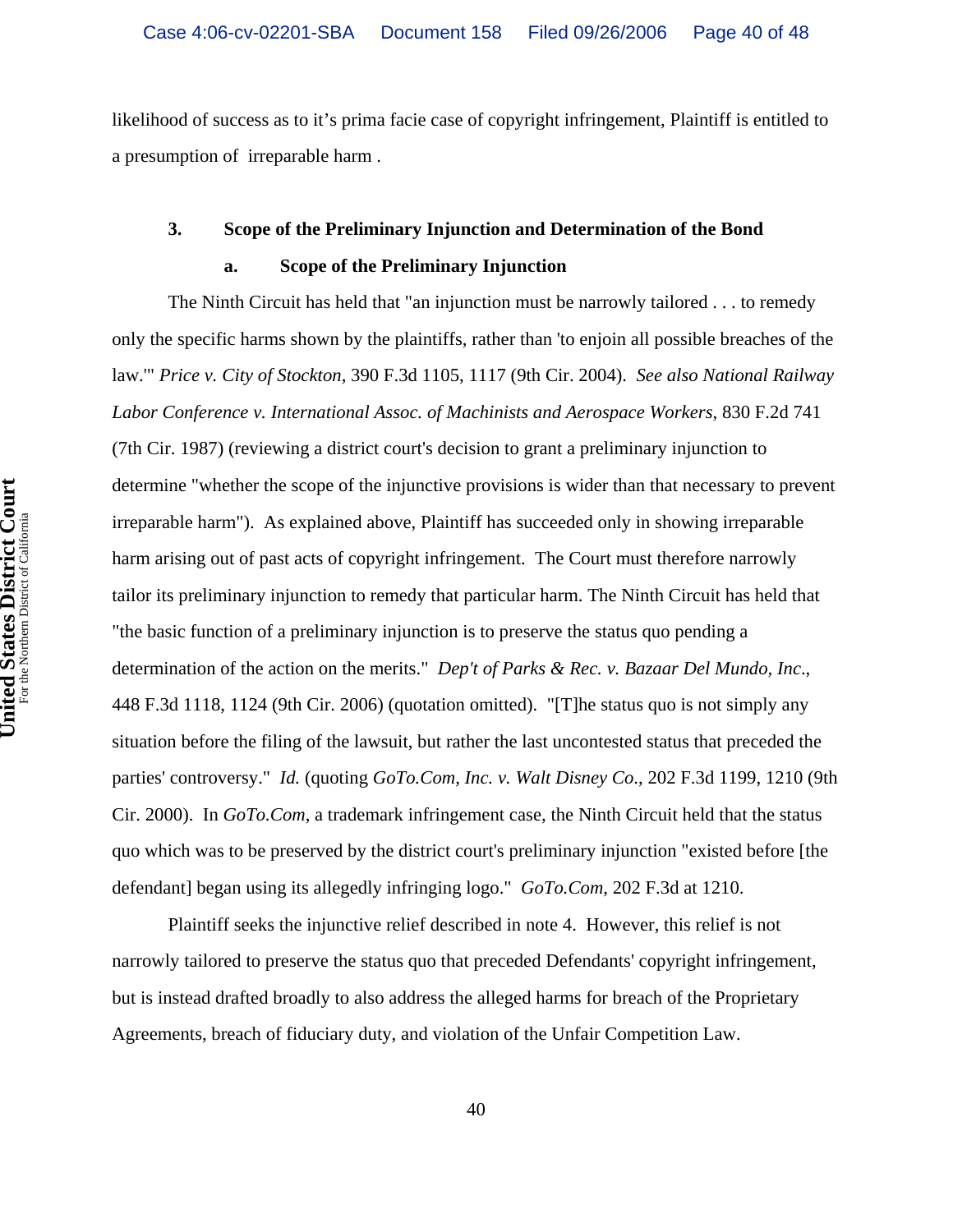First, Plaintiff fails to show, let alone argue, that Plaintiff's proposed constructive trust on Defendants' assets, revenues, and profits is narrowly tailored to the irreparable harm arising out of copyright infringement. To the contrary, in support of its argument for a constructive trust, Plaintiff cites a treatise referring to Plaintiff's breach of fiduciary duty claims: "Where a fiduciary is found to have usurped a corporate opportunity, courts will ordinarily impose a constructive trust on the property that is the subject of the claim." Iconix's Brief on Scope of Prelim. Inj. at 1 (citing Balotti, DELAWARE LAW OF CORPORATIONS & BUSINESS ORGANIZATIONS § 4.36 (2006)). Similarly**,** Plaintiff fails to show, let alone argue, that the following three conditions of its proposed preliminary injunction are narrowly tailored to the irreparable harm arising out of copyright infringement: 1) prohibiting Defendants from "selling, licensing, or transferring the domain names rockmyspace.com or rockyou.com, and from using such domain names except in conjunction with the continuing operation of the website"; 2) permitting Defendants to operate the rockyou.com website only under the management of Plaintiff's CEO; and 3) prohibiting Defendants "from taking any action intended to impair the rockyou.com website or its user base, encourage rockyou.com users to migrate to another website, or discourage rockyou.com users from migrating to a website operated by Iconix." To the contrary, Plaintiff justifies these requests largely on the basis of its claims for breach of the Proprietary Agreements and breach of fiduciary duty. Iconix's Brief on Scope of Prelim. Inj. at 3-4 ( "When a fiduciary seizes a corporate opportunity for himself 'the corporation may claim for itself all benefits so obtained.' *Sequoia Vacuum Sys. v. Stransky*, 229 Cal. App. 2d 281, 286 (Cal. Ct. App. 1964). Further, under their Agreements with Iconix, Defendants agreed to disclose, assign, and transfer to Iconix 'any and all ideas, concepts, inventions, discoveries, developments, know-how, structures, designs, formulas . . . .'").

By contrast, the following condition proposed by Plaintiff is narrowly tailored to preserve the status quo in regard to Plaintiff's claim of copyright infringement: "All Defendants, their officers, directors, employees, servants, agents, and all persons in active concert and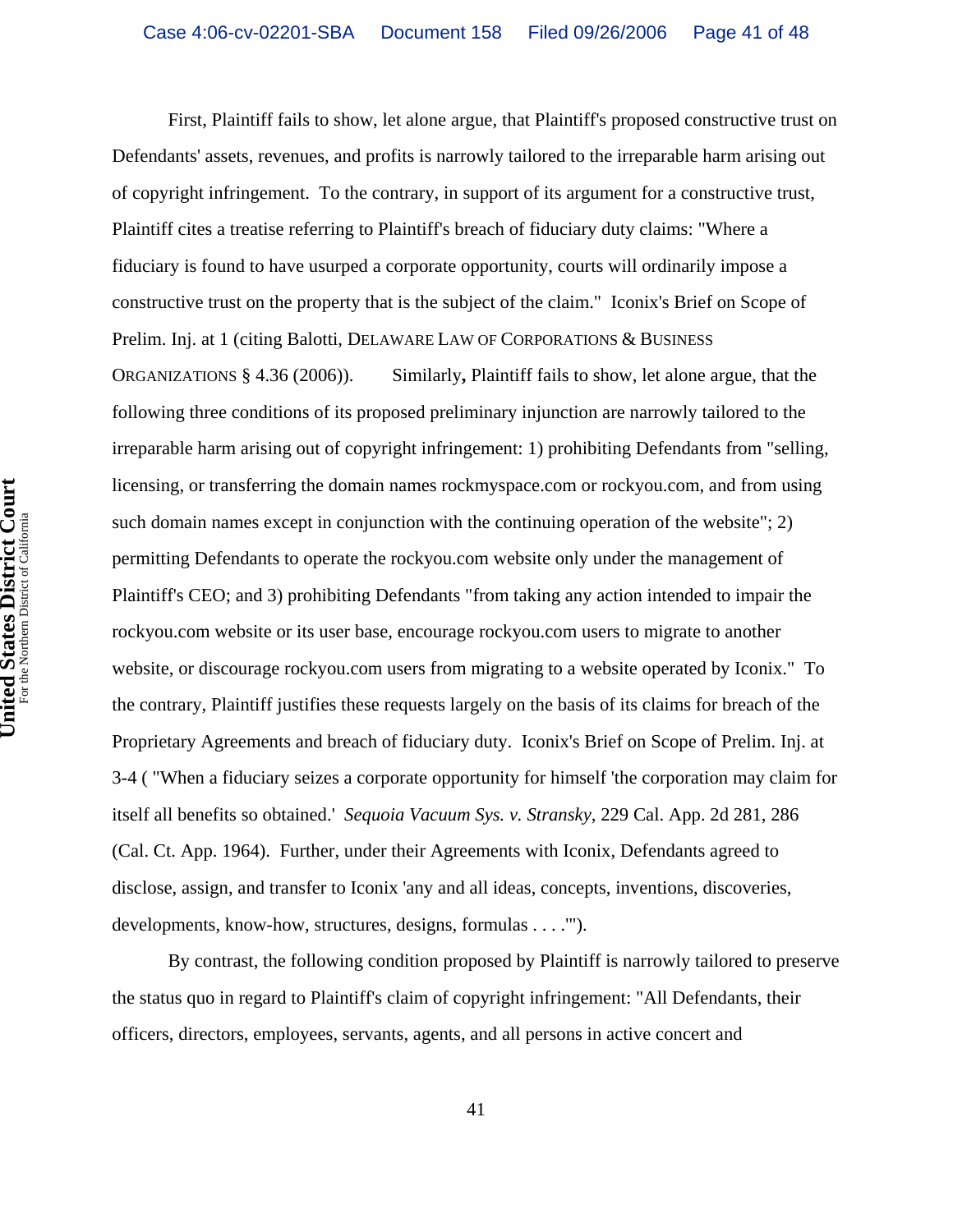participation with any of them are prohibited from: infringing Iconix's copyrights pursuant to 17 U.S.C. section 106<sup>11</sup> in any software code developed by [D]efendants or anyone acting in concert with them during the time they were employed by Iconix." While Defendants do not address, in any significant detail, Plaintiff's Third Revised Proposed Order, Defendants refer to the following language, from Plaintiff's Second Revised Proposed Order, as creating an overbreadth problem: "All Defendants . . . are prohibited from . . . making use of, transferring, distributing, or reproduce, the software code for the customizable animated slide show tool or any works based upon or derived therefrom." Plaintiff's Second Revised Proposed Order. Admittedly, this prohibition from Plaintiff's Second Revised Proposed Order could be interpreted to apply to more than just Plaintiff's copyrighted code and derivative works<sup>12</sup> of that copyrighted code.

 $11$  17 U.S.C. § 106 states as follows:

Subject to sections 107 through 122 [17 U.S.C §§ 107 through 122], the owner of copyright under this title has the exclusive rights to do and to authorize any of the following:

 <sup>(1)</sup> to reproduce the copyrighted work in copies or phonorecords;

 <sup>(2)</sup> to prepare derivative works based upon the copyrighted work;

 <sup>(3)</sup> to distribute copies or phonorecords of the copyrighted work to the public by sale or other transfer of ownership, or by rental, lease, or lending;

 <sup>(4)</sup> in the case of literary, musical, dramatic, and choreographic works, pantomimes, and motion pictures and other audiovisual works, to perform the copyrighted work publicly;

 <sup>(5)</sup> in the case of literary, musical, dramatic, and choreographic works, pantomimes, and pictorial, graphic, or sculptural works, including the individual images of a motion picture or other audiovisual work, to display the copyrighted work publicly; and

 <sup>(6)</sup> in the case of sound recordings, to perform the copyrighted work publicly by means of a digital audio transmission.

 $12$  To qualify as a derivative work, the Ninth Circuit has held that 1) the work must exist in a "concrete or permanent form," 2) the work must substantially incorporate protected material from the preexisting work, and 3) the work must "be considered an infringing work if the material which it has derived from a preexisting work had been taken without the consent of a copyright proprietor of such preexisting work." *Micro Star v. Formgen Inc.*, 154 F.3d 1107, 1100-12 (9th Cir. 1998). To prove infringement, it must be shown that works are "substantially similar" in both ideas and expressions. *Id*. at 1112. Pursuant to 17 U.S.C. § 106, the copyright holder has the "exclusive rights" to "authorize" and "prepare derivative works based upon the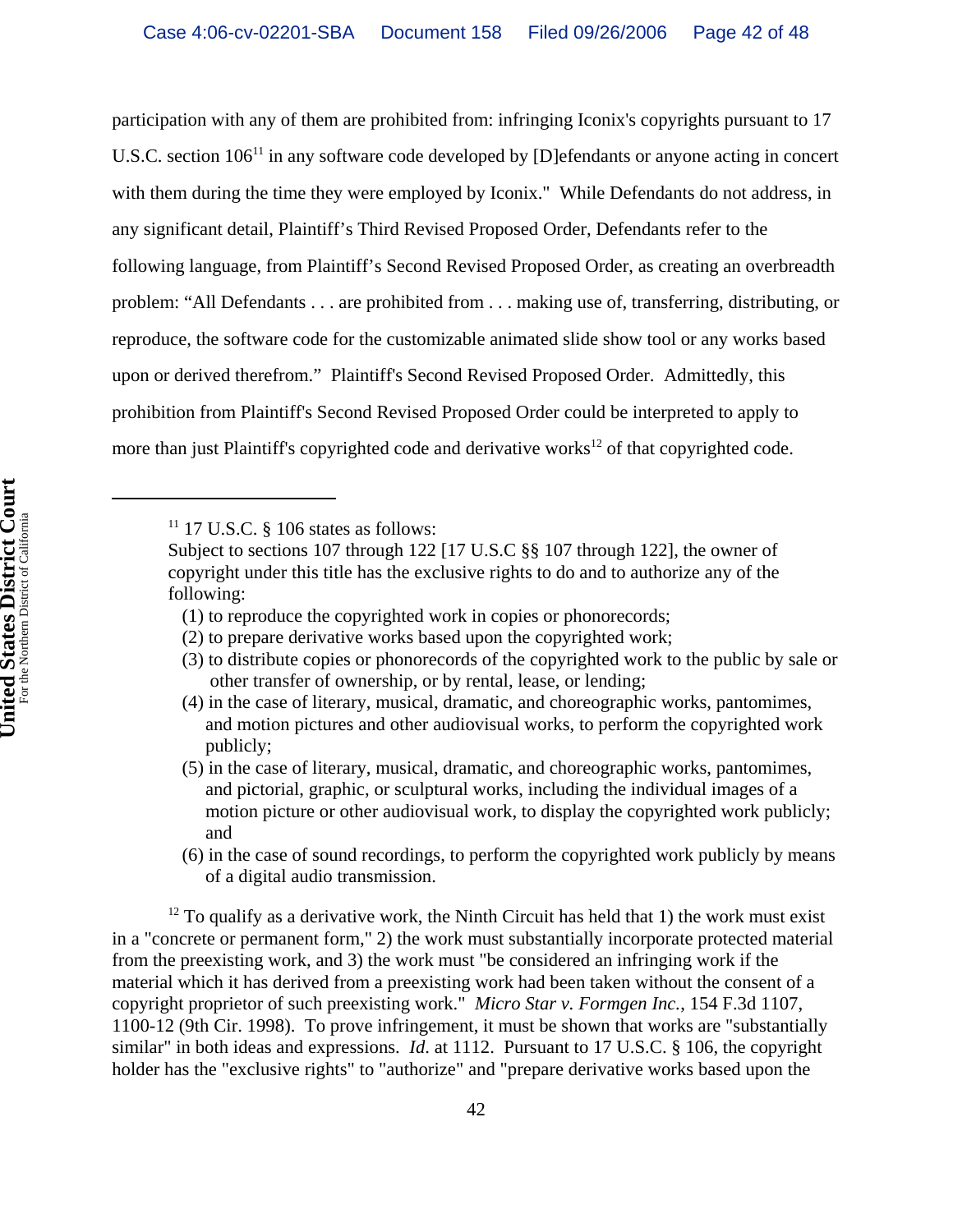Defendants' concerns should be resolved by Plaintiff's language in the Third Revised Proposed Order, which 1) specifically identifies the copyrighted code subject to the proposed preliminary injunction and 2) narrowly tailors the protections surrounding that code to enforce Plaintiff's rights under 17 U.S.C. § 106. It is not unusual for courts to prohibit infringement—including infringement pertaining to derivative works, *see* note 12—in preliminary injunctions for alleged copyright infringement. In *LGS Architects*, the Ninth Circuit held, "Because [the plaintiff] is likely to succeed on the merits of its copyright infringement claim, the district court is directed to enter a preliminary injunction prohibiting [the defendant] from reproducing, distributing, publicly displaying, or creating derivative works based upon [the plaintiff's] architectural plans*." LGS Architects Inc. v. Concordia Homes of Nevada*, 434 F.3d 1150 (9th Cir. 2006). Similarly, in *Cybermedia*, a copyright infringement case, Judge Fogel issued a preliminary injunction which ordered as follows:

Defendants, their officers, directors, employees, servants, agents, and all persons in active concert and participation with any of them who receive actual notice of this Order are prohibited from directly or indirectly infringing CyberMedia's copyrights in the UnInstaller program, and from selling, licensing, leasing, transferring, distributing, reproducing, manufacturing or advertising any version of Norton Uninstall Deluxe, or any other works derived therefrom . . . .

*Cybermedia, Inc. v. Symantec Corp.*, 19 F. Supp. 2d 1070, 1080 (N.D. Cal. 1998) (Fogel, J.).

Plaintiff's request for relief goes too far, however, in requesting that the preliminary

## injunction

preclud[e] Defendants from using "the current version of software for the customizable animated slideshow tool and the rockyou.com website" . . . . and "operating the website rockyou.com" . . . . and "making use of a customizable, animated slideshow tool that is designed to allow a user to create slideshows that are portable and can be pasted into another website environment or transmitted by e-mail."

Iconix's Brief on Scope of Prelim. Inj. at 4-6. Plaintiff premises these requests a) on its argument

that Defendants continue to infringe Plaintiff's copyrights and b) its claim for breach of the

Proprietary Agreements. First, to the extent that Defendants continue to infringe Plaintiff's

copyrighted work."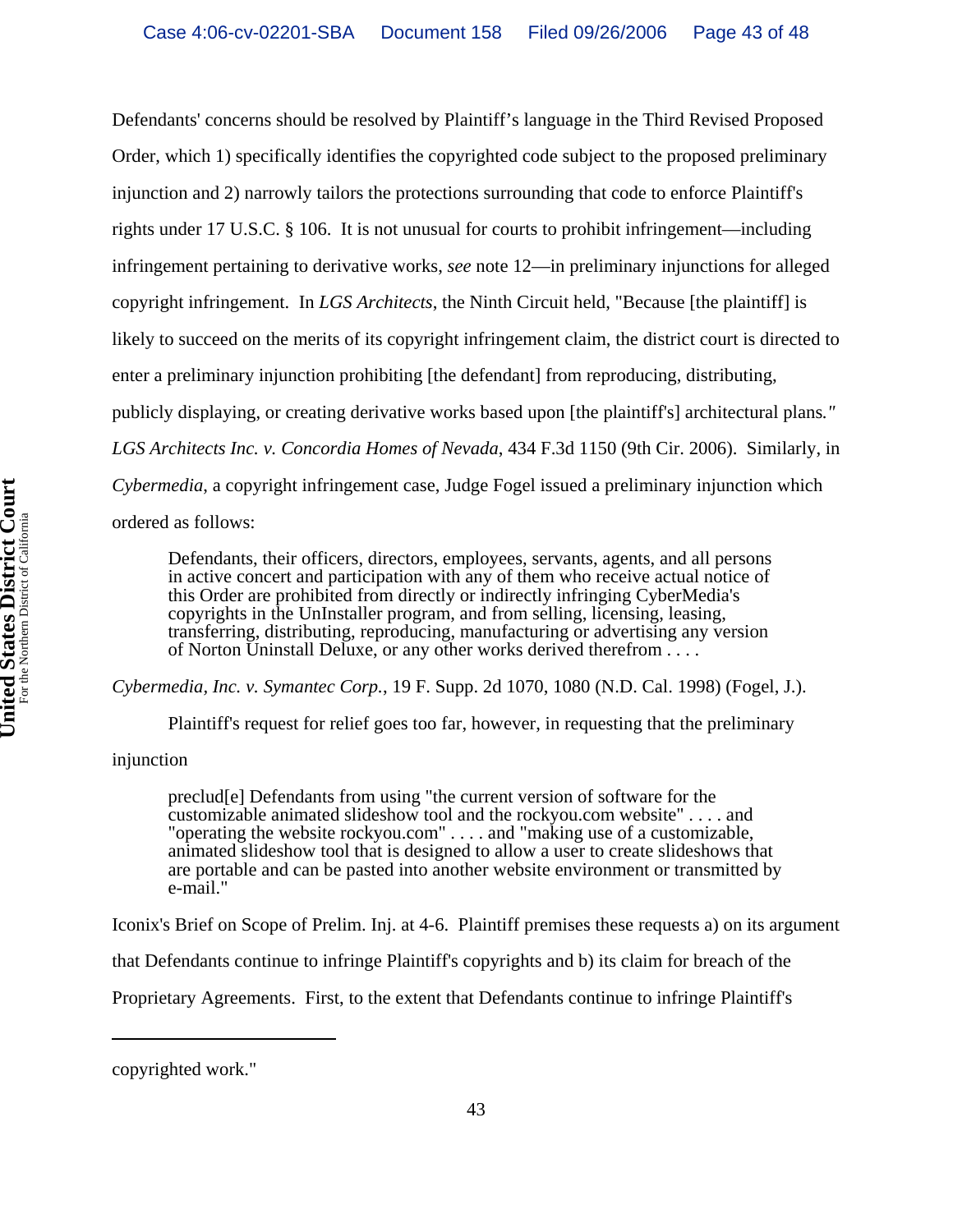copyright, an order prohibiting copyright infringement provides sufficient relief. This is particularly true in light of the insufficiency of the evidence provided to the Court (discussed above) on the matter of whether and how Defendants continue to infringe Plaintiff's copyright. Defendants claim that the new code used by Defendants is "not substantially similar to the code that Iconix registered." Def. Mem. Scope of Inj. at 4. Second, to the extent that Plaintiff's proposals rely on Plaintiff's claim for breach of the Proprietary Agreements, they are not narrowly tailored to preserve the status quo in regard to Plaintiff's claim of copyright infringement.

Finally, Plaintiff's proposed preliminary injunction requests that Defendants deliver to counsel for Plaintiff, or erase, all copies of:

(a) any and all software relating to the customizable, animated slideshow tool, or the rockyou.com website that were created by Defendants, or anyone acting in concert with them during the time they were employed by Iconix, and all works derived therefrom;

(b) all versions of the software code for the customizable, animated slideshow tool;

However, Defendants' counsel shall retain one copy of each of the above to be used for litigation, and not operational, purposes only . . . .

Plaintiff argues this relief requires Defendants to return "code developed at Iconix only." Iconix's Brief on Scope of Prelim. Inj. at 6. For support, Plaintiff cites to *Cybermedia*, in which Judge Fogel ordered that the defendants deliver to Plaintiff's counsel "any and all copies of [the infringing software product] or any works derived therefrom" and "any and all copies of source code for any version of [the software bearing a copyright], excluding copies of . . . source code provided to Defendants' counsel in connection with this action." *Cybermedia*, 19 F. Supp. 2d at 1080-81. However, Plaintiff's request here is much broader than the order in *Cybermedia*, including software that may not infringe on Plaintiff's copyright. The Court thus follows the example of *Cybermedia* in drafting this provision narrowly to refer only to the copyrighted software and derivative works of that software.

Limiting the scope of the preliminary injunction in the manner described above is in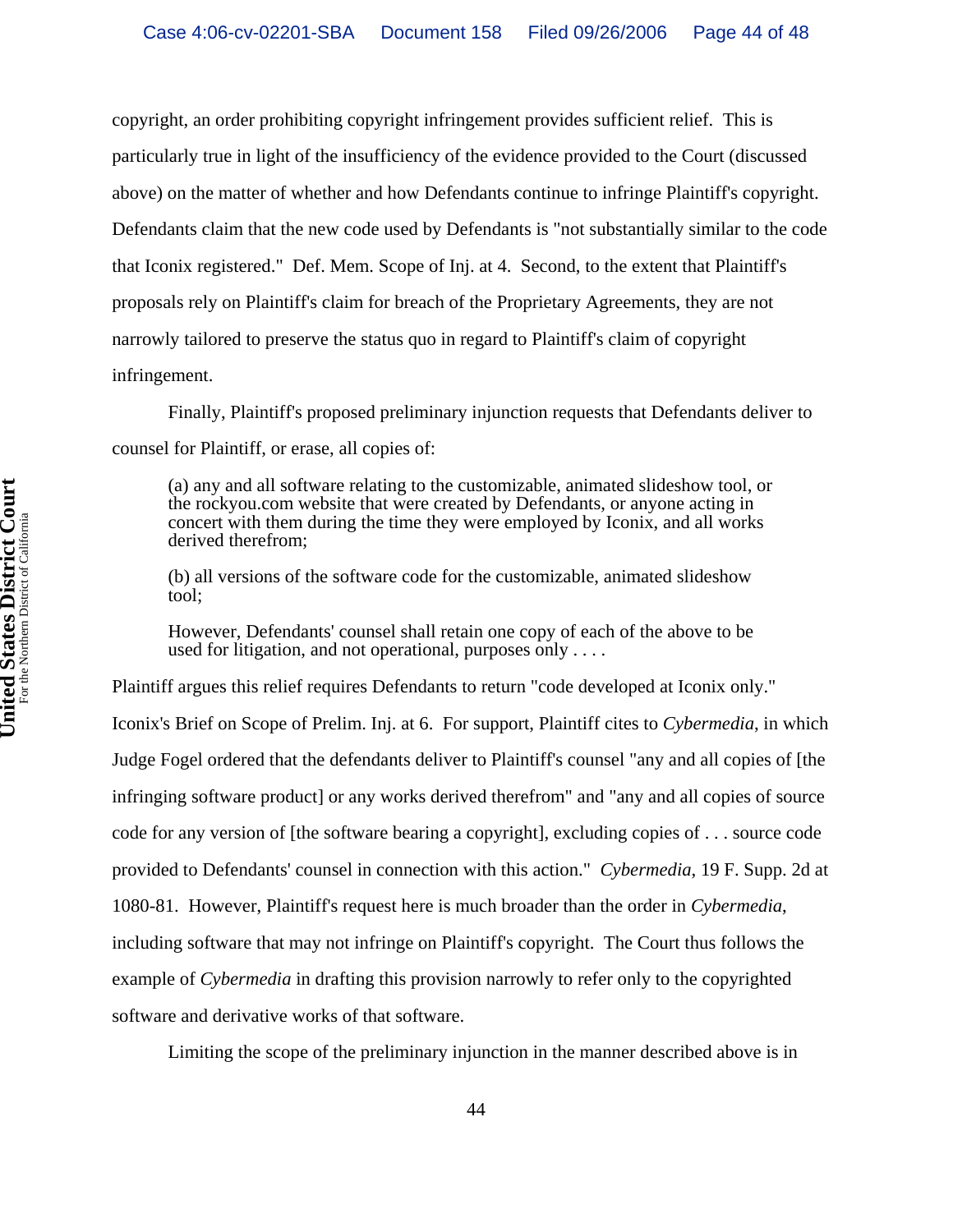accord with the spirit of Defendants' proposal that the "appropriate injunctive relief at this time is to preclude Defendants from using the technology that Plaintiff purports to own." Def. Mem. Scope of Inj. at 1-2. Defendants' specific proposal is unacceptable because it allows for a prohibition of the use, sale, licensing, or transfer of the domain rockmyspace.com: this protection is not narrowly tailored to the harm of copyright infringement. Apart from this issue, however, Defendants agree to the broad outline of relief described by the Court above: their proposed preliminary injunction would enjoin use, transfer, distribution, or reproduction—activities all covered under 17 U.S.C. § 106, *see* note 11—of Plaintiff's copyrighted code and would require Defendants to return to Plaintiff or erase all copies of Plaintiff's code, except that Defendants' counsel shall be permitted to retain one copy of any such software code to be used for litigation, and not operational, purposes only.

The final scope of the preliminary injunction approved by the Court, based on this analysis, is set forth below, in the Conclusion.

#### **b. Bond**

Pursuant to Federal Rule of Civil Procedure 65(c),

No restraining order or preliminary injunction shall issue except upon the giving of security by the applicant, in such sum as the court deems proper, for the payment of such costs and damages as may be incurred or suffered by any party who is found to have been wrongfully enjoined or restrained. No such security shall be required of the United States or of an officer or agency thereof.

The Ninth Circuit has held "that a party has been wrongfully enjoined within the meaning of Rule 65(c) when it turns out the party enjoined had the right all along to do what it was enjoined from doing." *Nintendo of Am. v. Lewis Galoob Toys*, 16 F.3d 1032, 1036 (9th Cir. 1994).

Defendants state that only a nominal bond would be required if the preliminary

injunction were limited to Defendants' Proposed Order. *Id*. at 2. While Defendants' proposed

order does not expressly cover derivative works, as explained above, its prohibition on

"reproducing" Plaintiff's copyrighted code appears to implicitly cover derivative works: as noted

in Note 12, a derivative work "must substantially incorporate protected material from the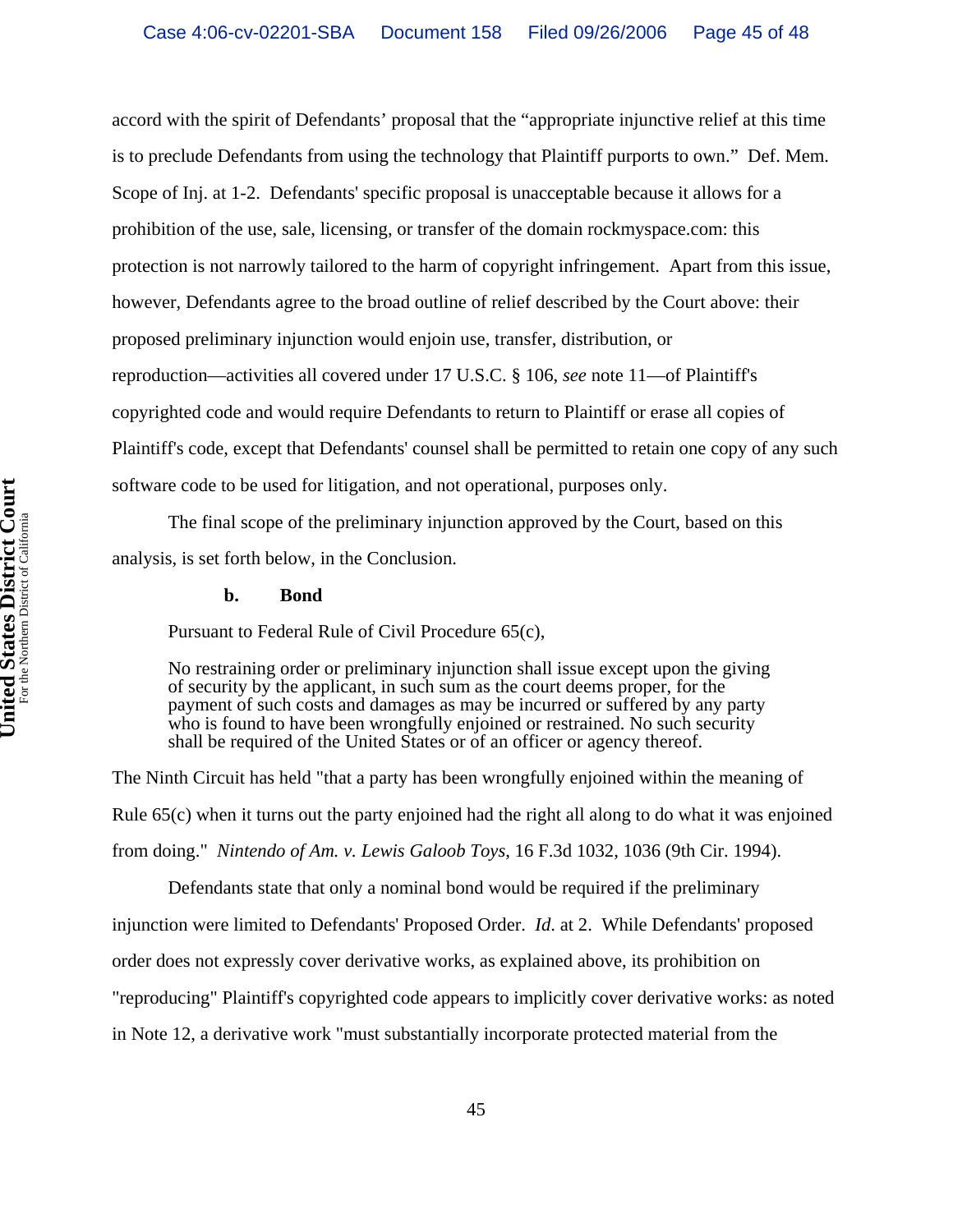preexisting work." *Micro Star v. Formgen Inc.*, 154 F.3d 1107, 1100-12 (9th Cir. 1998). Further, Defendants have not expressed any concern about a preliminary injunction that would cover derivative works. Again, Defendants claim that the new code used by Defendants is "not substantially similar to the code that Iconix registered." Def. Mem. Scope of Inj. at 4. Tokuda has stated, "We have no intention of using any code created by anyone while at Iconix. That code has all been completely re-written by outside parties." Tokuda Supp. Decl. at ¶ 27. Therefore, according to Defendants' allegations, the software currently used by Defendants would not constitute a derivative work of Plaintiff's copyrighted software. *See* note 12. Defendants concerns are targeted, instead, at Plaintiff's request for some operational control of RockYou and prohibitions on Defendants' use of non-infringing software. "Should the Court enjoin the use of any software, other than the copyrighted software, it would shut RockYou down, and an appropriate bond should be nothing less than \$27,965,000." Def. Mem. Scope of Inj. at 7. Specifically, Defendants express concern that a preliminary injunction will force Defendants to 1) surrender operation control of the RockYou website and require regular reporting to Plaintiff on all important business decisionmaking, 2) operate under a constructive trust, and 3) preclude Defendants from creating non-infringing software. *Id*. at 1, 4-5. Because Defendants do not challenge Plaintiff's wish to protects the rights granted to it as a copyright holder, pursuant to 17 U.S.C. § 106, it appears that Defendants do not request anything more than a nominal bond for the preliminary injunction described in full detail below.

Defendants do not clarify what would constitute a "nominal bond." Plaintiff proposes a "nominal bond of up to \$50,000" for the relief described in note 4. At the hearing on this matter, Plaintiff also referred a bond of up to \$100,000 as being "nominal." However, where Defendants claim that they are not infringing Plaintiff's rights as a copyright holder and where the preliminary injunction issued by the Court is a subset of the relief sought by Plaintiff, it does not appear necessary to order a bond valued in the upper reaches of the range approved as "nominal" by Plaintiff. In *Cybermedia*, Judge Fogel based his determination of an appropriate bond on the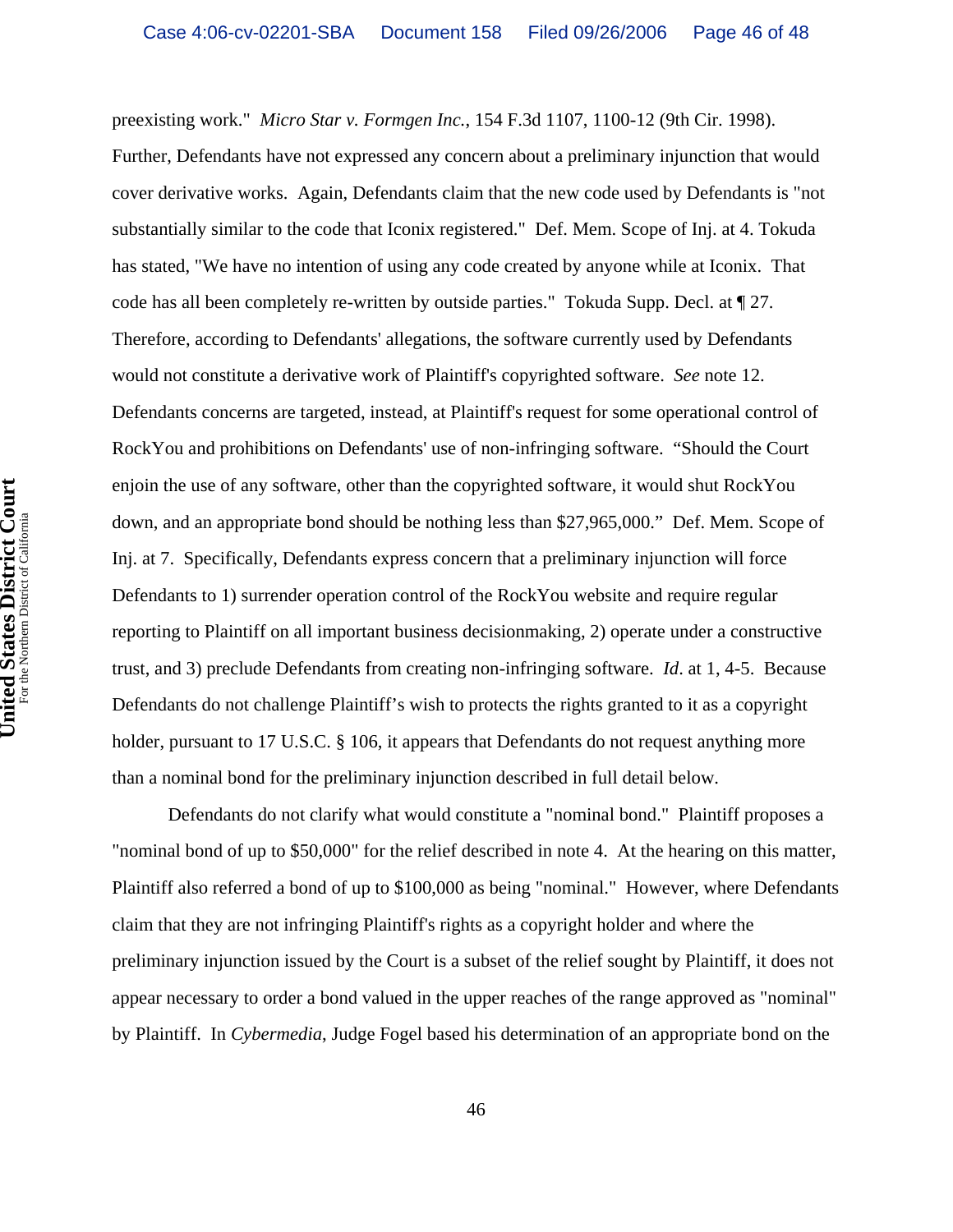lost profits and expenses that the defendant would incur from the imposition of the preliminary injunction which barred use and sale of defendant's infringing software and ordered a recall of all unsold copies. *Cybermedia*, 19 F. Supp. 2d at 1079-80 (ordering a bond in the amount of \$1,630,000). In the instant case, Defendants claim that they are not using the code that would be protected by the preliminary injunction; therefore, there is no need to calculate a bond based on lost profits or expenses that would result from imposition of the preliminary injunction. In light of the above, a bond in the amount of \$10,000 appears appropriate—falling within the range provided by Plaintiff's understanding of the term "nominal" (to which Defendants have not objected) and providing the "nominal" security that Defendants seek.

#### **CONCLUSION**

In view of the Defendants' objection to the new evidence and argument in Plaintiff's Reply, the Court accepts the supplemental declarations filed with Defendants' objection, thus providing Defendants with a chance to respond. Further, because paragraph 9 of the Tokuda Declaration and paragraph 49 of the Shen Declaration are barred by the parol evidence rule, the Court SUSTAINS Plaintiff's objections to these paragraphs and STRIKES these paragraphs. The Court DENIES all other objections as MOOT, as the Court has not relied on other materials to which Plaintiff or Defendants object.

IT IS HEREBY ORDERED, for the reasons stated above, that the Court GRANTS IN PART Plaintiff's Motion for Preliminary Injunction as follows:

1) All Defendants, their officers, directors, employees, servants, agents, and all persons in active concert and participation with any of them are prohibited from making use of, transferring, distributing or reproducing any implementations of technology, including software code, created by any person while that person was an employee of Iconix, Inc.

2) All Defendants, their officers, directors, employees, servants, agents, and all persons in